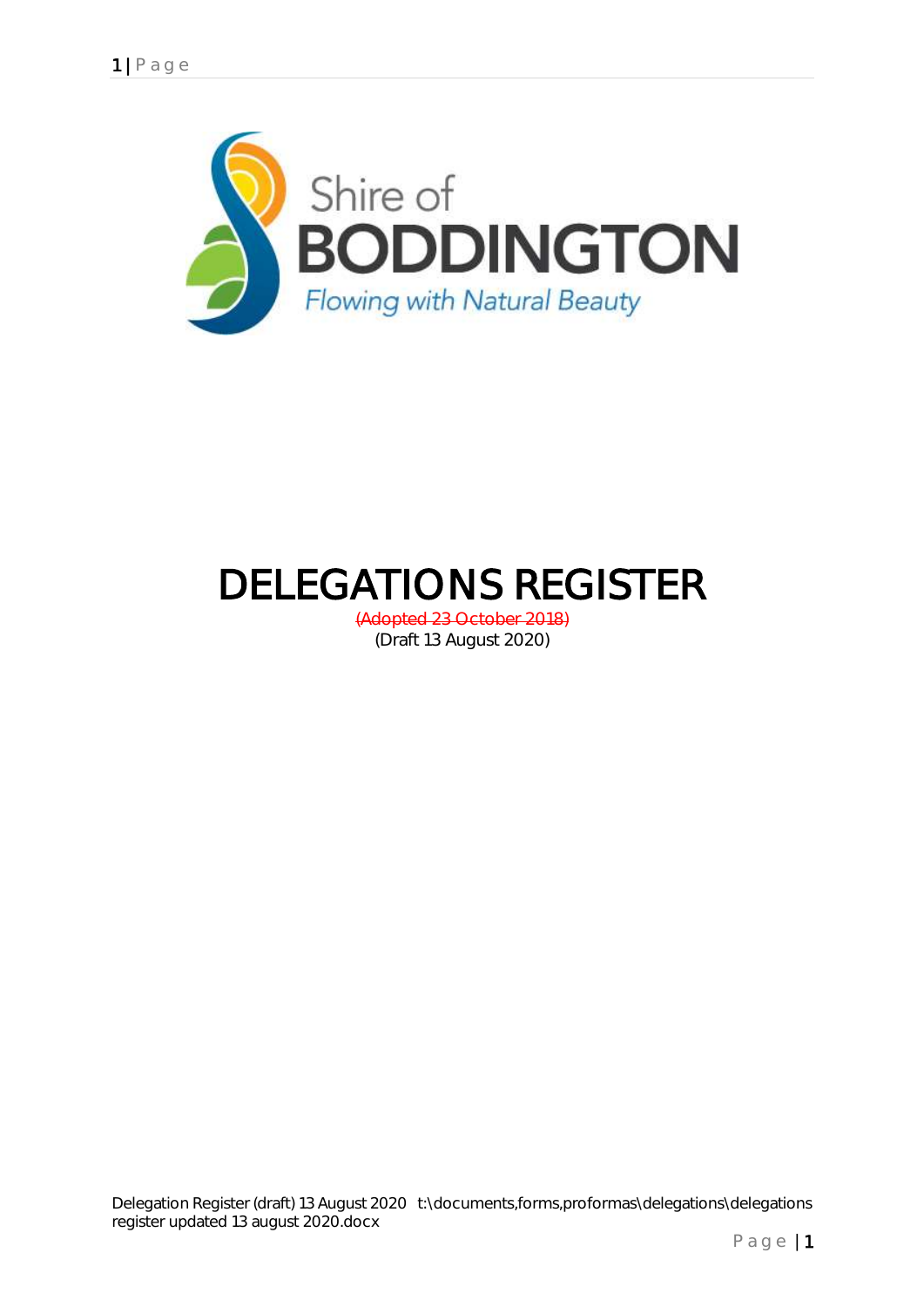# **Contents**

| Preface                                                       | 5                                                                     |
|---------------------------------------------------------------|-----------------------------------------------------------------------|
|                                                               |                                                                       |
| <b>DELEGATION NUMBER</b>                                      | 8<br>$A-1$                                                            |
| DELEGATION SUBJECT                                            |                                                                       |
| <b>DELEGATION NUMBER</b>                                      | $A-2$<br>9                                                            |
| DELEGATION SUBJECT                                            |                                                                       |
| <b>DELEGATION NUMBER</b>                                      | $A-3$<br>10                                                           |
| <b>DELEGATION SUBJECT</b>                                     |                                                                       |
| <b>DELEGATION NUMBER</b>                                      | $A - 4$<br>11                                                         |
| DELEGATION SUBJECT                                            | Authorisation to Appoint Acting Chief Executive Officer11             |
| <b>DELEGATION NUMBER</b>                                      | $A-5$<br>12                                                           |
| DELEGATION SUBJECT                                            |                                                                       |
| <b>DELEGATION NUMBER</b>                                      | $A-6$<br>13                                                           |
| DELEGATION SUBJECT                                            |                                                                       |
| <b>DELEGATION NUMBER</b>                                      | $A - 7$<br>14                                                         |
| DELEGATION SUBJECT                                            |                                                                       |
| <b>DELEGATION NUMBER</b>                                      | 15<br>$B-1$                                                           |
| <b>DELEGATION SUBJECT</b>                                     |                                                                       |
| <b>DELEGATION NUMBER</b>                                      | $B-2$<br>16                                                           |
| DELEGATION SUBJECT                                            |                                                                       |
| <b>DELEGATION NUMBER</b>                                      | $B-3$<br>17                                                           |
| DELEGATION SUBJECT<br><b>Approval Certificate</b>             | Extension of Period of Duration of Occupancy Permit or Building<br>17 |
| <b>DELEGATION NUMBER</b>                                      | 18<br>$B - 4$                                                         |
| DELEGATION SUBJECT                                            | Grant of Occupancy Permit, Building Approval Certificate 18           |
| <b>DELEGATION NUMBER</b>                                      | $B-5$<br>19                                                           |
| DELEGATION SUBJECT                                            |                                                                       |
| <b>DELEGATION NUMBER</b>                                      | $BF-1$<br>20                                                          |
| DELEGATION SUBJECT                                            | Burning, Prohibited and Restricted Times (Variations)20               |
| <b>DELEGATION NUMBER</b>                                      | 21<br>$BF-2$                                                          |
| <b>DELEGATION SUBJECT</b><br><b>Emergency Services (DFES)</b> | Transfer of Control of Bushfires to Department of Fire and<br>21      |
| <b>DELEGATION NUMBER</b>                                      | $BF-3$<br>22                                                          |
| DELEGATION SUBJECT                                            |                                                                       |
| <b>DELEGATION NUMBER</b>                                      | $F-1$<br>23                                                           |
| DELEGATION SUBJECT                                            |                                                                       |
| <b>DELEGATION NUMBER</b>                                      | $F-2$<br>24                                                           |
| DELEGATION SUBJECT                                            |                                                                       |
| DELEGATION NUMBER                                             | $F-3$<br>25                                                           |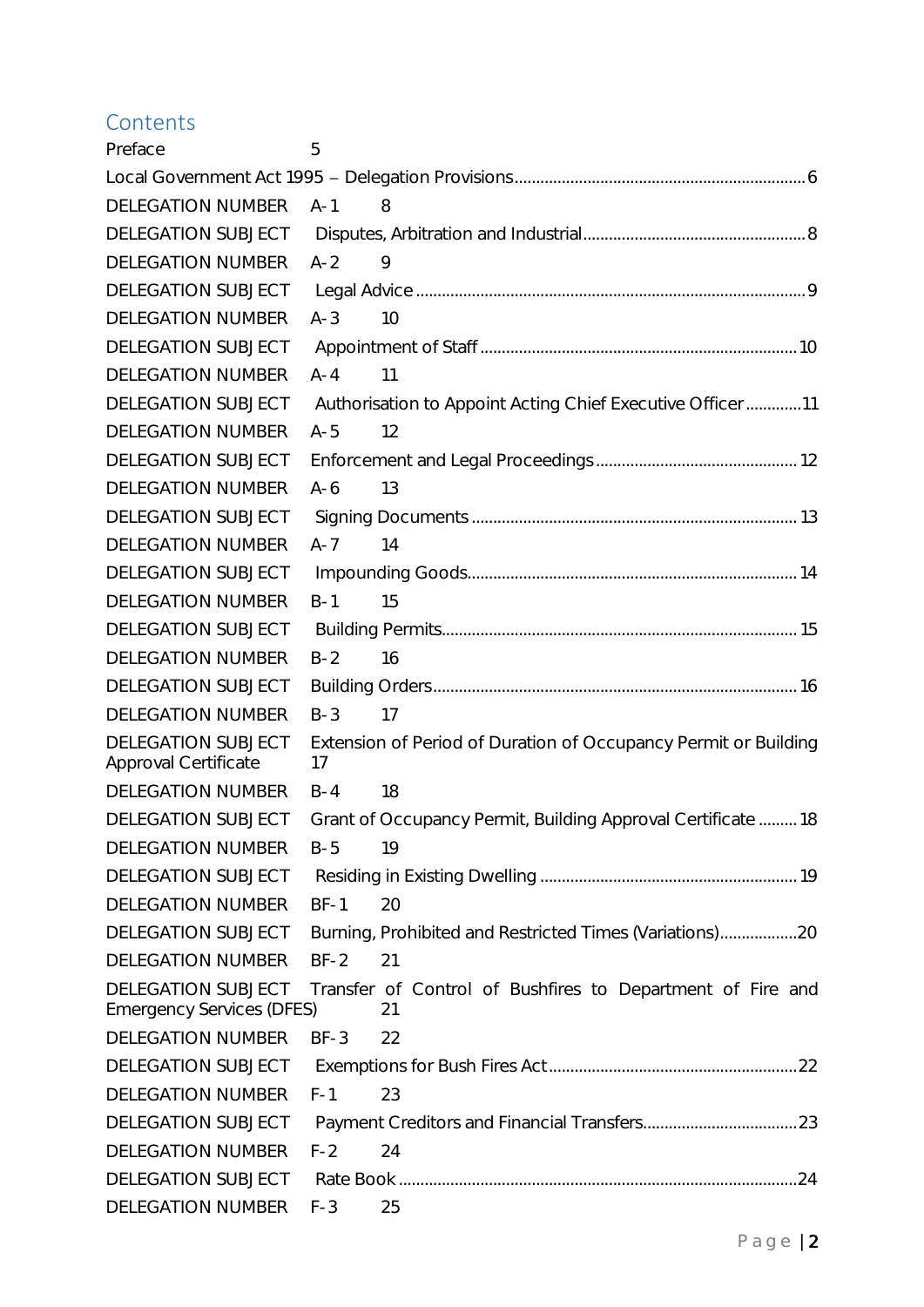| DELEGATION SUBJECT                           |                                                                |  |
|----------------------------------------------|----------------------------------------------------------------|--|
| <b>DELEGATION NUMBER</b>                     | $F - 4$<br>26                                                  |  |
| DELEGATION SUBJECT                           | Disposal of Surplus Equipment, Materials, Tools26              |  |
| <b>DELEGATION NUMBER</b>                     | $F-5$<br>27                                                    |  |
| DELEGATION SUBJECT                           |                                                                |  |
| <b>DELEGATION NUMBER</b>                     | $F-6$<br>28                                                    |  |
| DELEGATION SUBJECT                           |                                                                |  |
| <b>DELEGATION NUMBER</b>                     | $F - 7$<br>29                                                  |  |
| DELEGATION SUBJECT                           |                                                                |  |
| <b>DELEGATION NUMBER</b>                     | $F-8$<br>30                                                    |  |
| DELEGATION SUBJECT                           | Disposal of Impounded and Abandoned Vehicles 30                |  |
| <b>DELEGATION NUMBER</b>                     | $F-9$<br>31                                                    |  |
| <b>DELEGATION SUBJECT</b>                    |                                                                |  |
| <b>DELEGATION NUMBER</b>                     | $F-10$<br>32                                                   |  |
| DELEGATION SUBJECT                           |                                                                |  |
| <b>DELEGATION NUMBER</b>                     | 33<br>$F-11$                                                   |  |
| <b>DELEGATION SUBJECT</b>                    |                                                                |  |
| <b>DELEGATION NUMBER</b>                     | $H-1$<br>34                                                    |  |
| DELEGATION SUBJECT                           |                                                                |  |
| <b>DELEGATION NUMBER</b>                     | $H - 2$<br>35                                                  |  |
| DELEGATION SUBJECT<br>of Effluent and Liquid | Approval of Apparatus for the Treatment of Sewage and Disposal |  |
| <b>DELEGATION NUMBER</b>                     | $H - 3$<br>36                                                  |  |
| DELEGATION SUBJECT                           |                                                                |  |
| <b>DELEGATION NUMBER</b>                     | $H - 4$<br>37                                                  |  |
| DELEGATION SUBJECT                           | Health (Miscellaneous Provisions) Act 1911 Section 26  37      |  |
| <b>DELEGATION NUMBER</b>                     | $L - 1$<br>38                                                  |  |
| DELEGATION SUBJECT                           |                                                                |  |
| <b>DELEGATION NUMBER</b>                     | $L - 2$<br>39                                                  |  |
| DELEGATION SUBJECT                           |                                                                |  |
| <b>DELEGATION NUMBER</b>                     | $L - 3$<br>40                                                  |  |
| DELEGATION SUBJECT                           |                                                                |  |
| <b>DELEGATION NUMBER</b>                     | $L - 4$<br>41                                                  |  |
| DELEGATION SUBJECT                           |                                                                |  |
| <b>DELEGATION NUMBER</b>                     | $L - 5$<br>42                                                  |  |
| DELEGATION SUBJECT                           |                                                                |  |
| <b>DELEGATION NUMBER</b>                     | $P-1$<br>43                                                    |  |
| DELEGATION SUBJECT                           |                                                                |  |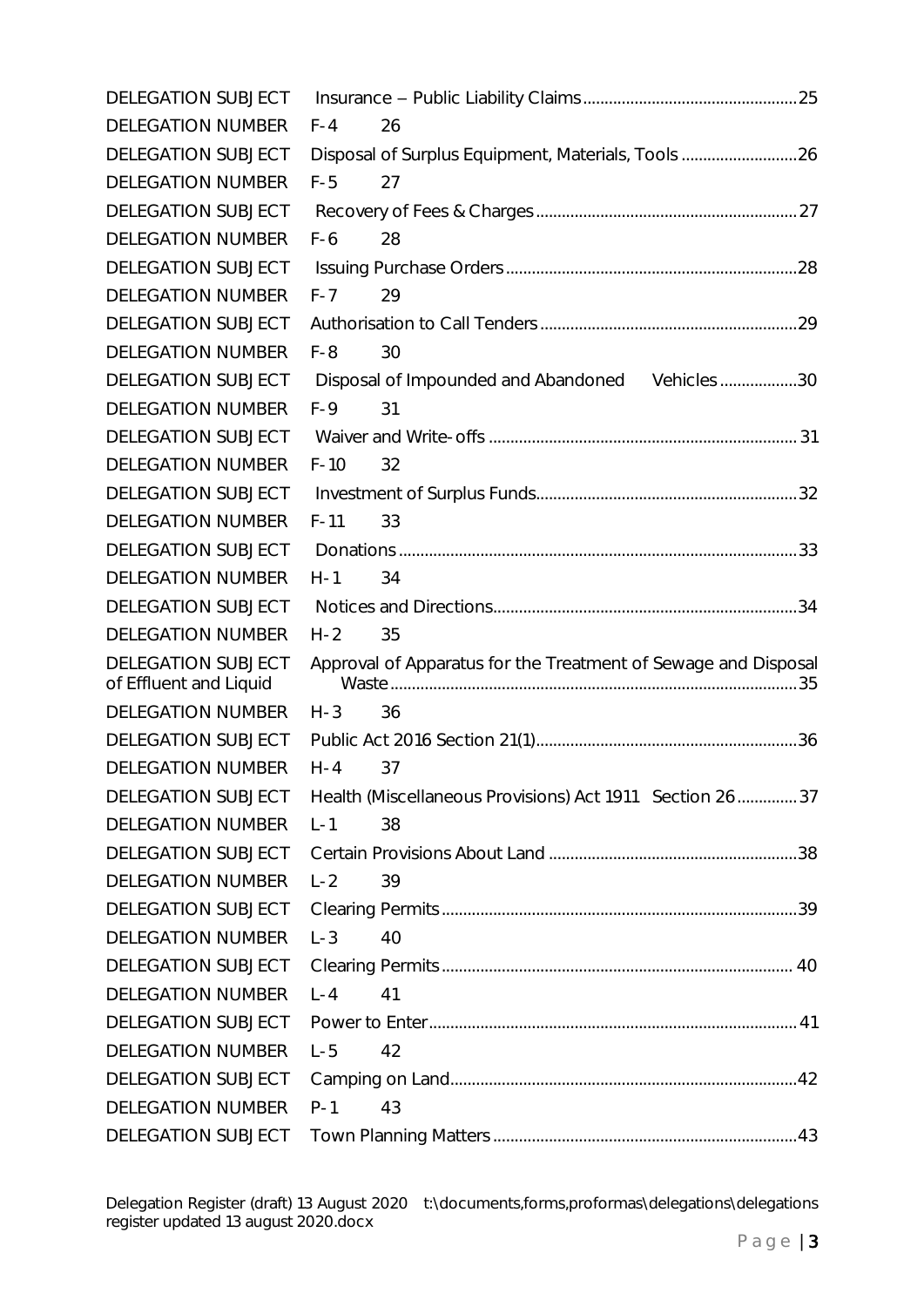| <b>DELEGATION NUMBER</b> | 47<br>$R-1$                                             |  |
|--------------------------|---------------------------------------------------------|--|
| DELEGATION SUBJECT       |                                                         |  |
| <b>DELEGATION NUMBER</b> | $R-2$<br>48                                             |  |
| DELEGATION SUBJECT       | Permission to Conduct Activities on Council Property 48 |  |
| <b>DELEGATION NUMBER</b> | 49<br>$T-1$                                             |  |
| DELEGATION SUBJECT       |                                                         |  |
| <b>DELEGATION NUMBER</b> | $T-2$<br>50                                             |  |
| DELEGATION SUBJECT       |                                                         |  |
| <b>DELEGATION NUMBER</b> | $T-3$<br>51                                             |  |
| DELEGATION SUBJECT       |                                                         |  |
| <b>DELEGATION NUMBER</b> | $T - 4$<br>52                                           |  |
| DELEGATION SUBJECT       |                                                         |  |
| <b>DELEGATION NUMBER</b> | 53<br>$T-5$                                             |  |
| DELEGATION SUBJECT       |                                                         |  |
| <b>DELEGATION NUMBER</b> | RA-1<br>54                                              |  |
| DELEGATION SUBJECT       |                                                         |  |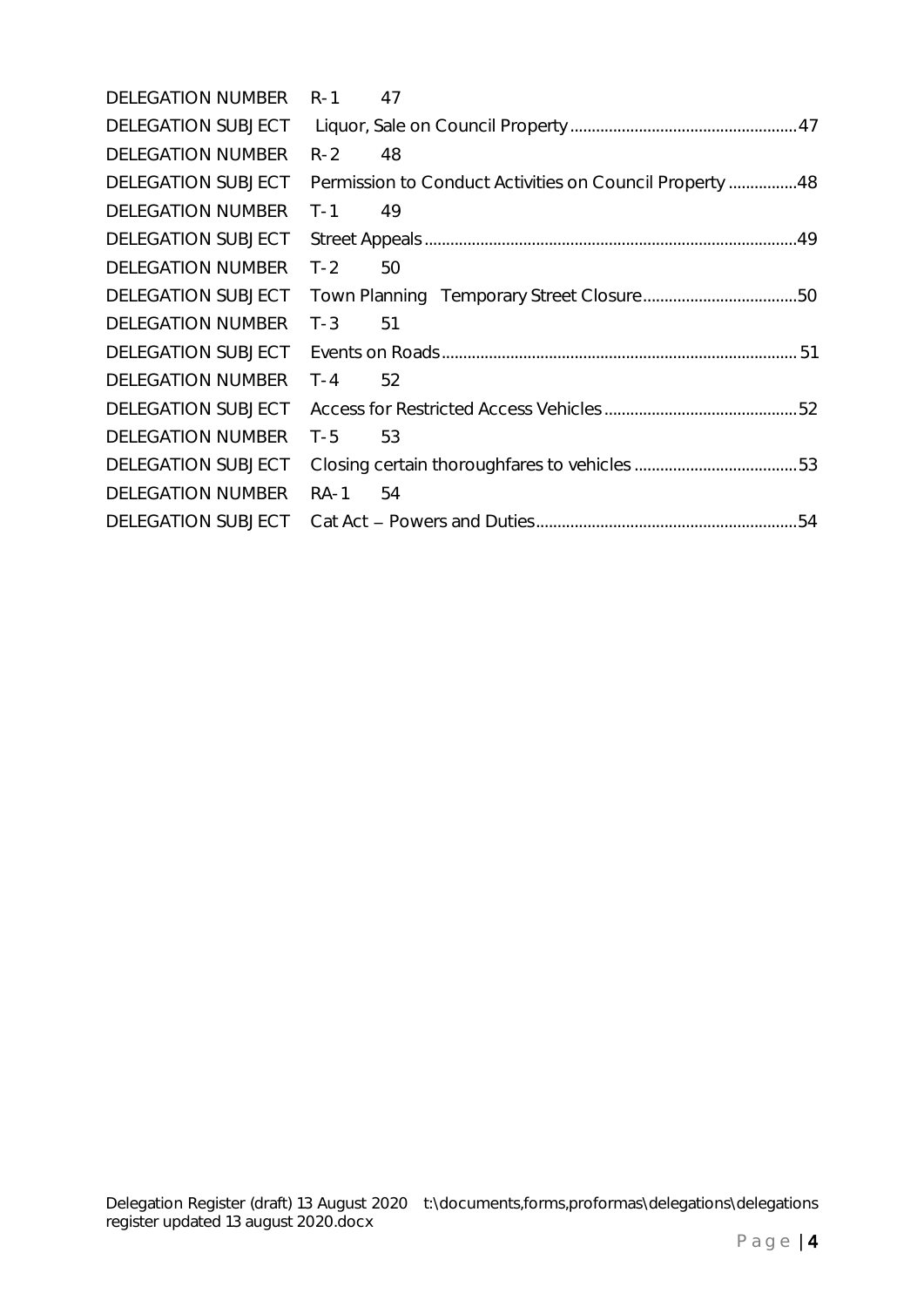# <span id="page-4-0"></span>Preface

# The Meaning of Delegation

Macquarie defines the word 'delegate' as to meaning, 'to commit powers or functions to others.' Before a person can commit a power or duty to another, the person proposing the delegation:

- must possess that power or duty; and
- must possess the power to delegate that specific power or duty.

Council cannot delegate any of the powers or duties under the Local Government Act 1995 to:

- an individual council member;
- any officer other than the Chief Executive Officer;
- committees mentioned under s.5.17(2); or
- any other person.

Notwithstanding the above, this Register also contains a number of other delegations that derive from other Acts or Council's Town Planning Schemes.

# Preparation of the Register

This revised Register has been prepared following an extensive review of delegations made in previous years and also includes some new additions.

# Amendments to Delegations

The register will be subject to ongoing review with amendments and additions to keep in vogue with current requirements. This includes the review of delegations by the delegator at least every financial year (s5.46(2)). When these changes occur, Councillors and Staff will be provided with amended copies of relevant delegations and requested to keep their register updated.

# Graham Stanley

# Acting Chief Executive Officer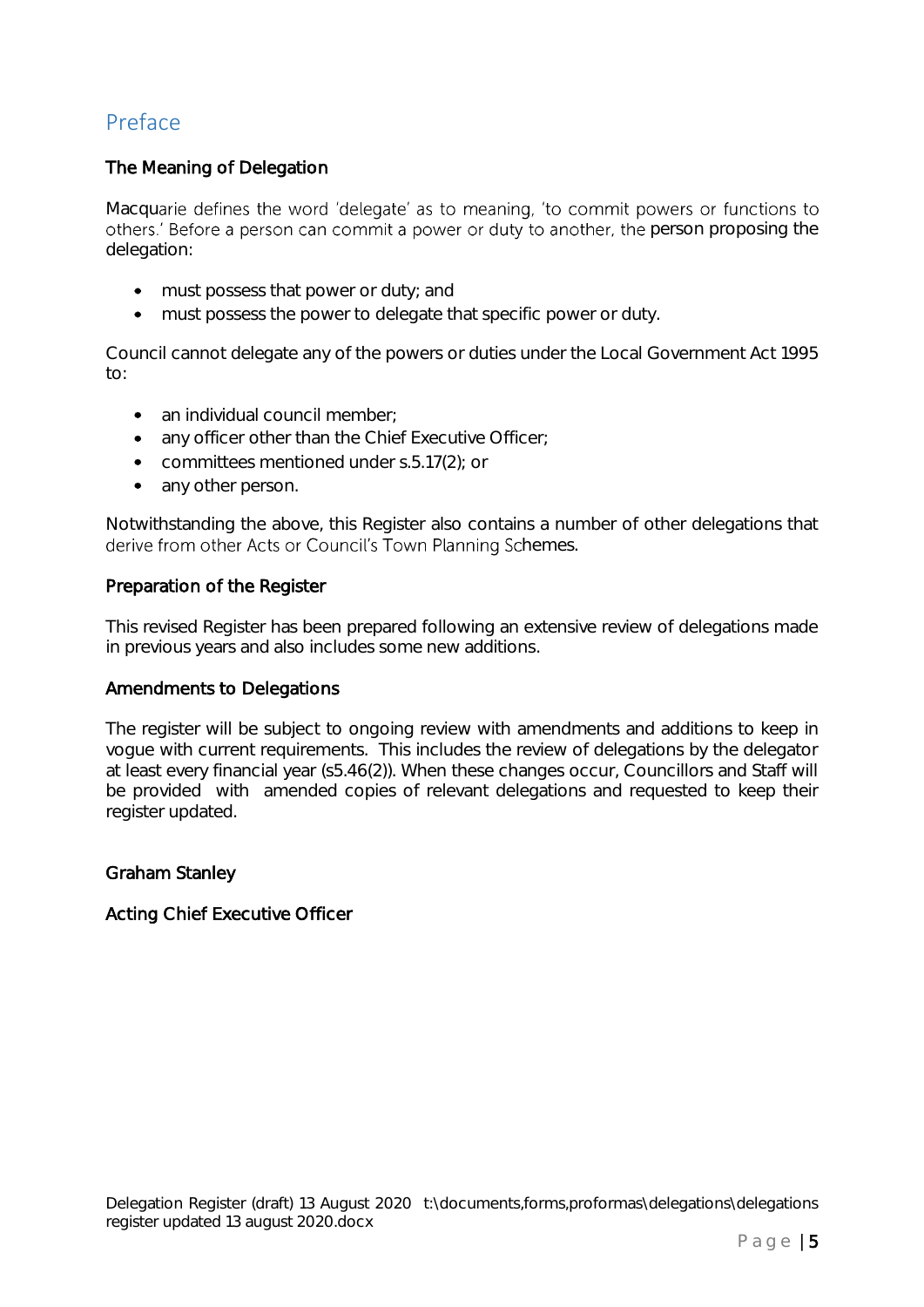# <span id="page-5-0"></span>Local Government Act 1995 – Delegation Provisions

# Delegation to Committees

5.16

- (1) Absolute majority required to delegate. Cannot delegate power of delegation.
- (2) To be in writing and may be general or conditional.
- (3) Can be for a period of time or indefinite.
- (4) Doesn't prevent Council acting through another.
- 5.17 Limits of delegations to committees.
- 5.18 Register of Delegations to be kept and reviewed annually.

# Delegation to CEO

5.42

- (1) Absolute majority required to delegate.
- (2) To be in writing and may be general or conditional.
- 5.43 Limits on delegations to CEO.
- 5.44 CEO may delegate to others, but not the power of delegation.

5.45

- $(1)$  (a) Can be for a period of time or indefinite.
	- (b) Absolute majority required to amend or revoke.
- (2) Doesn't prevent Council or CEO acting through another.

5.46

- (1)&(2) Register of Delegations to be kept and reviewed at least every financial year.
- (3) A person to whom a power of duty is delegated under this Act is to keep records in accordance with regulations in relation to the exercise of the power or the discharge of the duty.

# Records to be kept by Delegates

# Admin Reg 19

'Where a power or duty has been delegated under the Act to the CEO or to any other local government employees the person to whom the power or duty has been delegated is to keep a written record of

- (a) how the person exercised the power or discharged the duty;
- (b) when the person exercised the power or discharged the duty; and
- (c) the persons or classes of persons, other than council or committee members or employees of the local government, directly affected by the exercise of the power or the discharge of the duty.'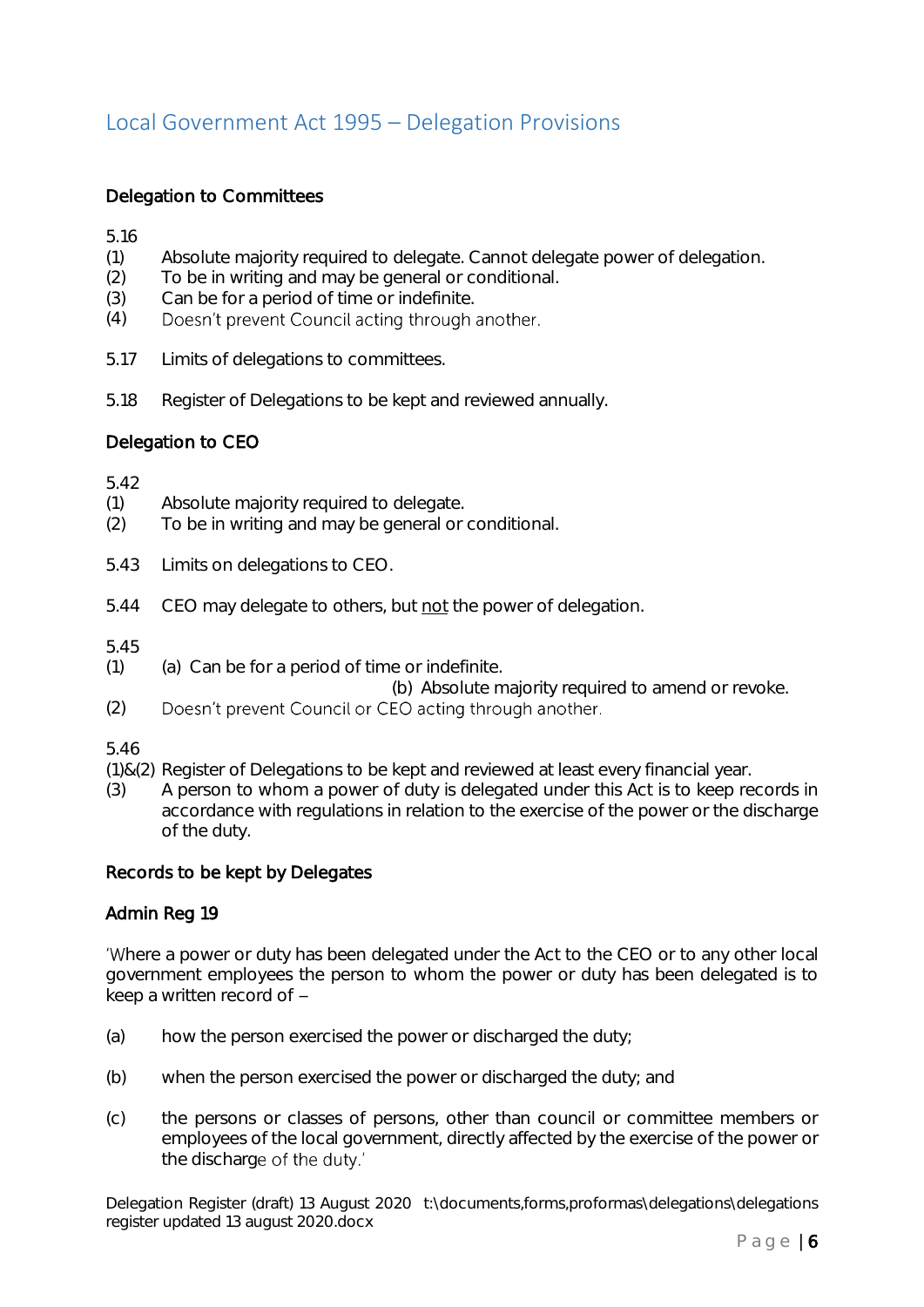# Update Information

The compilation of this register is a result of the major review of policies and delegations undertaken since 2006. The approach taken with the register because of the major review, is that all delegations will now be deemed to be of 2006 origin even though many hail from 1999. Each delegation, subsequent new delegations and reviews will have a legend as to when it was adopted and/or reviewed, reaffirmed or amended.

This record will also list the dates and minute number of any amendment to the Delegation.

| DOCUMENT CONTROL SUMMARY |                                          |                |                   |  |  |
|--------------------------|------------------------------------------|----------------|-------------------|--|--|
| Reviewed                 | Outcome                                  | Council        | Dates             |  |  |
| by                       |                                          | <b>Minutes</b> |                   |  |  |
| Council                  | Review of authority delegated by Council | 178/00         | 21 June 2000      |  |  |
| Council                  | Review of authority delegated by Council | 199/03         | 17 September 2003 |  |  |
| Council                  | Review of authority delegated by Council | 103/05         | 21 June 2005      |  |  |
| Council                  | Review of authority delegated by Council | 133/06         | 2 May 2006        |  |  |
| Council                  | Review of authority delegated by Council | 73/07          | 20 March 2007     |  |  |
| Council                  | Review of authority delegated by Council | 73/08          | 18 March 2009     |  |  |
| Council                  | Review of authority delegated by Council | 87/10          | 18 May 2010       |  |  |
| Council                  | Review of authority delegated by Council | 135/11         | 19 July 2011      |  |  |
| Council                  | Review of authority delegated by Council | 90/12          | 19 June 2012      |  |  |
| Council                  | Review of authority delegated by Council | 117/13         | 25 June 2013      |  |  |
| Council                  | Review of authority delegated by Council | 82/14          | 17 June 2014      |  |  |
| Council                  |                                          | 73/15          | 16 June 2015      |  |  |
| Council                  |                                          | 76/16          | 20 September 2016 |  |  |
| Council                  |                                          | 104/18         | 23 October 2018   |  |  |
|                          |                                          |                |                   |  |  |
|                          |                                          |                |                   |  |  |
|                          |                                          |                |                   |  |  |
|                          |                                          |                |                   |  |  |
|                          |                                          |                |                   |  |  |
|                          |                                          |                |                   |  |  |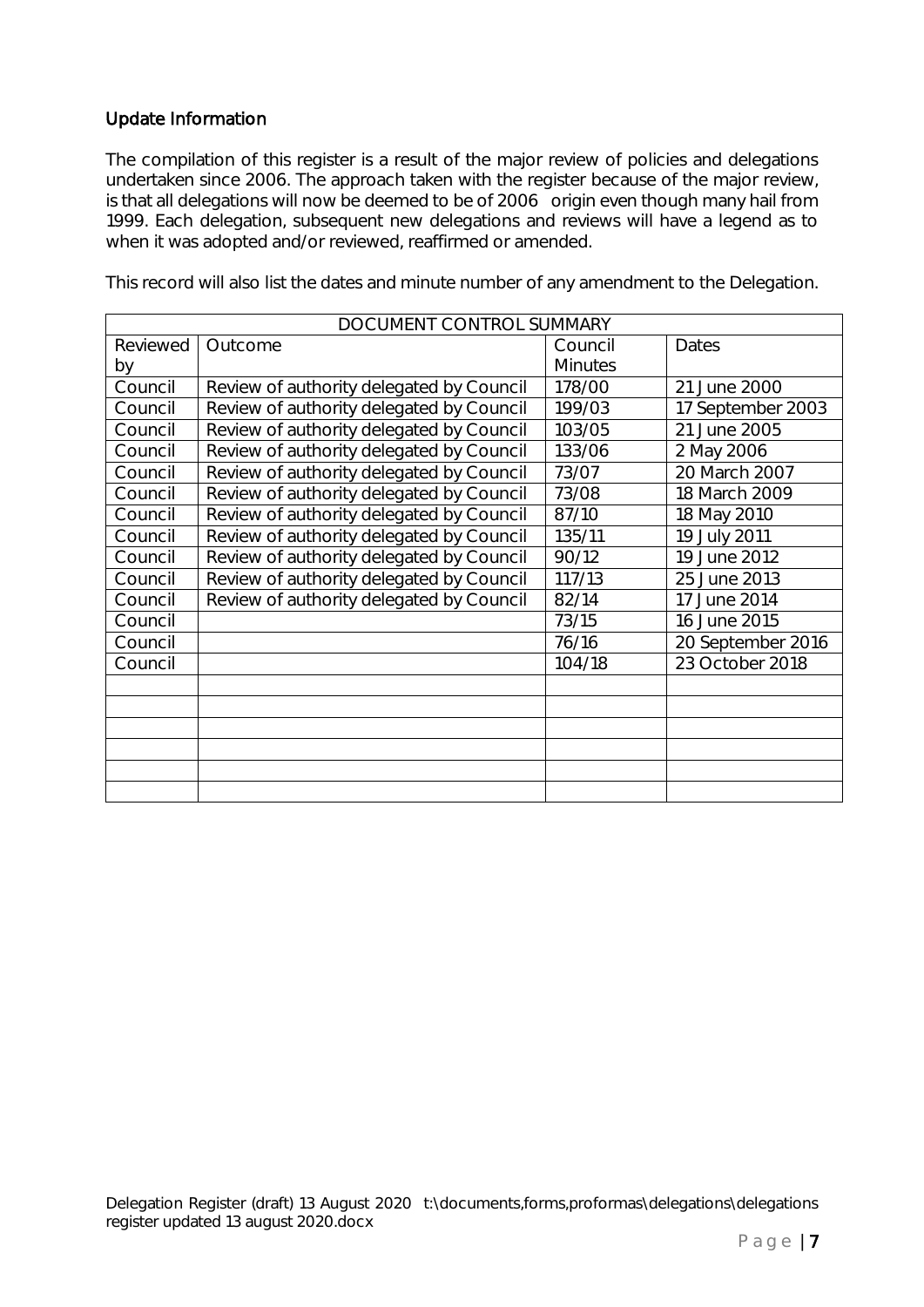# ADMINISTRATIVE DELEGATIONS

# <span id="page-7-1"></span><span id="page-7-0"></span>DELEGATION NUMBER A-1 DELEGATION SUBJECT Disputes, Arbitration and Industrial

LEGISLATIVE POWER LGA 1995 Section 5.42

DELEGATE Chief Executive Officer

The Chief Executive Officer is delegated authority to provide Shire's Industrial Relations<br>Service supplier with consent to act on the Shire's behalf in any matter regarding disputes with employees of the Shire of Boddington.

GUIDELINES Nil

ON DELEGATION Nil

# Document Control

| Delegation to CEO |        |            |            |               |            |
|-------------------|--------|------------|------------|---------------|------------|
| Action            | Minute | Date       | Action     | <b>Minute</b> | Date       |
| Adopted           |        | 1999       | Reaffirmed | 73/15         | 16.06.2015 |
| Reaffirmed        | 133/06 | 02.05.2006 | Reaffirmed | 7/16          | 20.09.2016 |
| Reaffirmed        | 73/07  | 20.03.2007 | Reaffirmed | 104/18        | 23/10.2018 |
| Reaffirmed        | 73/08  | 18.03.2008 |            |               |            |
| Reaffirmed        | 117/09 | 30.06.2009 |            |               |            |
| Reaffirmed        | 87/10  | 18.05.2010 |            |               |            |
| Reaffirmed        | 135/11 | 19.07.2011 |            |               |            |
| Reaffirmed        | 90/12  | 19.06.2012 |            |               |            |
| Reaffirmed        | 117/13 | 25.06.2013 |            |               |            |
| Reaffirmed        | 82/14  | 17.06.2014 |            |               |            |

Action - For example: Adopted, Reaffirm, Amend, Revoke, Review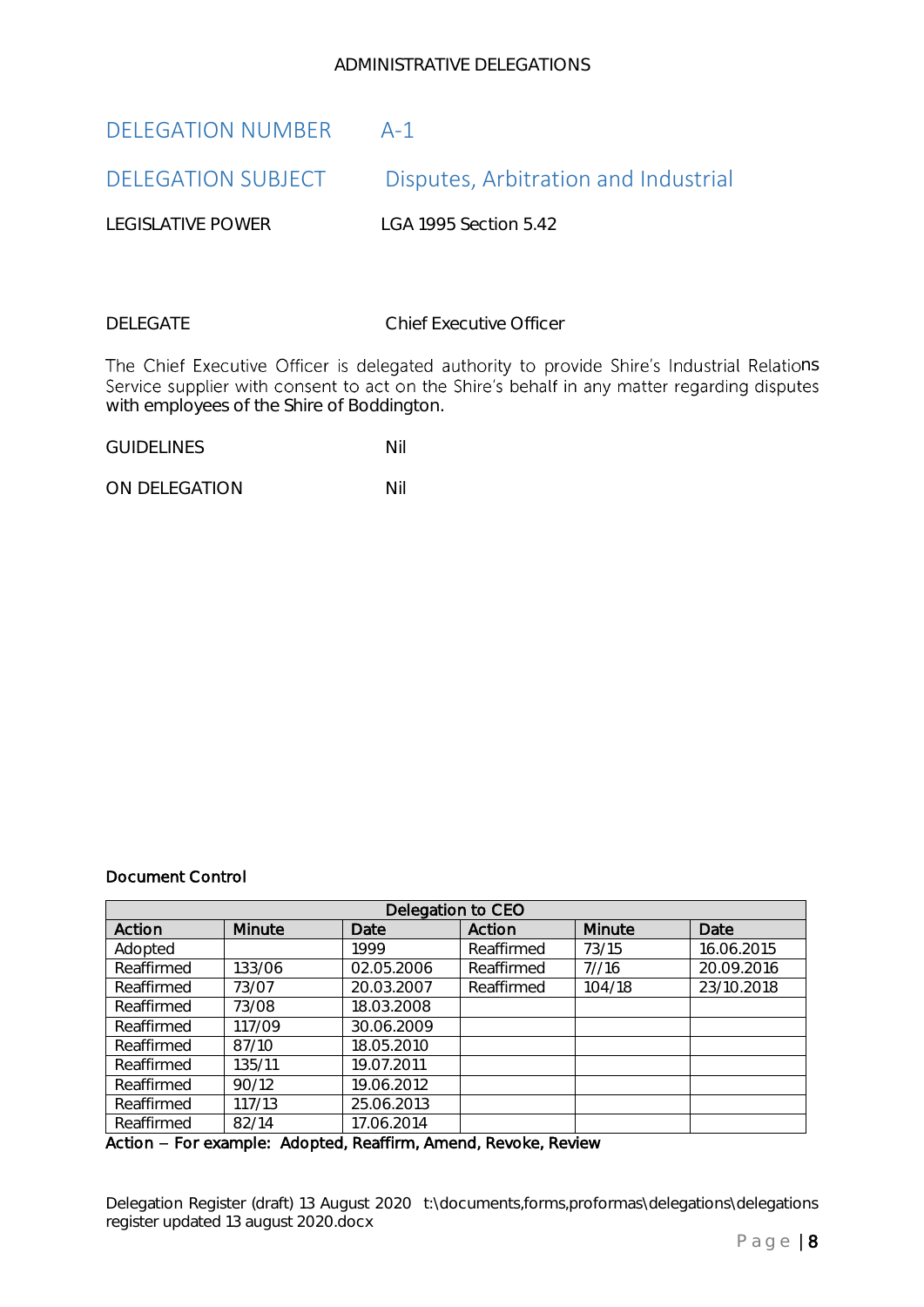<span id="page-8-1"></span><span id="page-8-0"></span>

| <b>DELEGATION NUMBER</b> | $A-2$                 |
|--------------------------|-----------------------|
| DELEGATION SUBJECT       | Legal Advice          |
| <b>LEGISLATIVE POWER</b> | LGA 1995 Section 5.42 |
|                          |                       |

DELEGATE Chief Executive Officer

The Chief Executive Officer is delegated authority to obtain from an appropriate solicitor, such legal advice, assistance and opinions as the Chief Executive Officer deems necessary in the exercise of the management of the Shire of Boddington.

GUIDELINES This delegation is subject to sufficient provision having<br>been made in the Shire's budget for any expenses to be incurred.

ON DELEGATION NIL

# Document Control

| Delegation to CEO |        |            |            |        |            |
|-------------------|--------|------------|------------|--------|------------|
| Action            | Minute | Date       | Action     | Minute | Date       |
| Adopted           |        | 1999       | Reaffirmed | 117/13 | 25.06.2013 |
| Reaffirmed        | 133/06 | 02.05.2006 | Reaffirmed | 82/14  | 17.06.2014 |
| Reaffirmed        | 73/07  | 20.03.2007 | Reaffirmed | 73/15  | 16.06.2015 |
| Reaffirmed        | 73/08  | 18.03.2008 | Reaffirmed | 75/16  | 20.09.2016 |
| Reaffirmed        | 117/09 | 30.06.2009 | Reaffirmed | 104/18 | 23.10.2018 |
| Reaffirmed        | 87/10  | 18.05.2010 |            |        |            |
| Reaffirmed        | 135/11 | 19.07.2011 |            |        |            |
| Reaffirmed        | 90/12  | 19.06.2012 |            |        |            |
|                   |        |            |            |        |            |
|                   |        |            |            |        |            |

Action - For example: Adopted, Reaffirm, Amend, Revoke, Review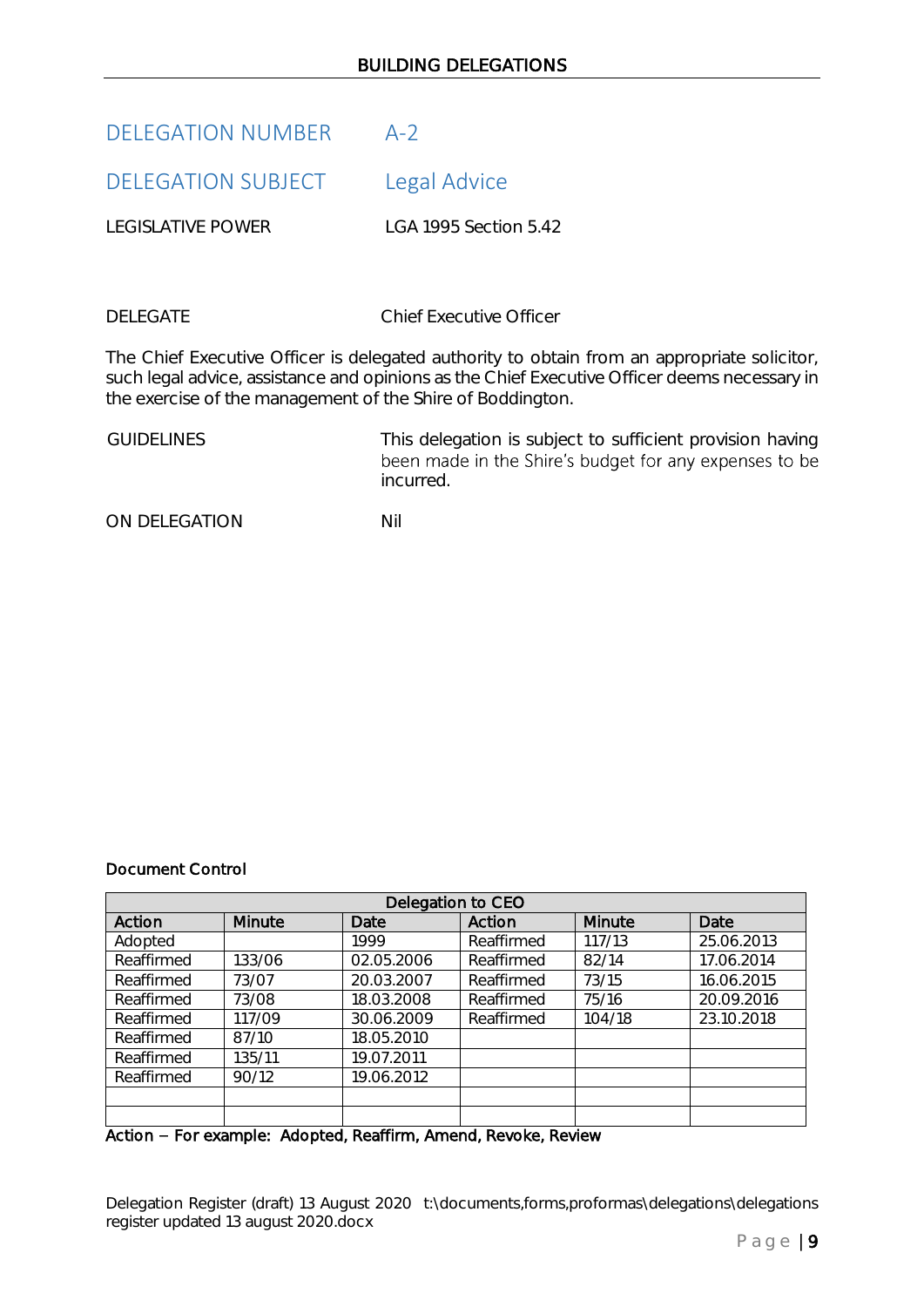<span id="page-9-1"></span><span id="page-9-0"></span>

| <b>DELEGATION NUMBER</b>                                 | $A-3$                                                                                           |
|----------------------------------------------------------|-------------------------------------------------------------------------------------------------|
| <b>LEGISLATIVE POWER</b>                                 | LGA 1995 Section 5.42                                                                           |
| <b>DELEGATION SUBJECT</b>                                | Appointment of Staff                                                                            |
| <b>DELEGATE</b>                                          | <b>Chief Executive Officer</b>                                                                  |
| by:                                                      | The appointment and termination of the following Shire Employees can only be confirmed          |
| Position                                                 | Office                                                                                          |
| <b>Chief Executive Officer</b><br>Director Corporate and | Council                                                                                         |
| <b>Community Services</b>                                | Chief Executive Officer on recommendation to Council                                            |
| <b>GUIDELINES</b>                                        | All appointments and resignations will be<br>advised<br>to<br>Council at the first opportunity. |
| ON DELEGATION                                            | Nil                                                                                             |

# Document Control

| Delegation to CEO |        |            |        |        |      |
|-------------------|--------|------------|--------|--------|------|
| Action            | Minute | Date       | Action | Minute | Date |
| Adopted           | 73/08  | 18.03.2008 |        |        |      |
| Reaffirmed        | 117/09 | 30.06.2009 |        |        |      |
| Amended           | 87/10  | 18.05.2010 |        |        |      |
| Reaffirmed        | 135/11 | 19.07.2011 |        |        |      |
| Reaffirmed        | 90/12  | 19.06.2012 |        |        |      |
| Reaffirmed        | 117/13 | 25.06.2013 |        |        |      |
| Reaffirmed        | 82/14  | 17.06.2014 |        |        |      |
| Reaffirmed        | 73/15  | 16.06.2015 |        |        |      |
| Amended           | 75/16  | 20.09.2016 |        |        |      |
| Reaffirmed        | 104/18 | 23.10.2018 |        |        |      |

Action - For example: Adopted, Reaffirm, Amend, Revoke, Review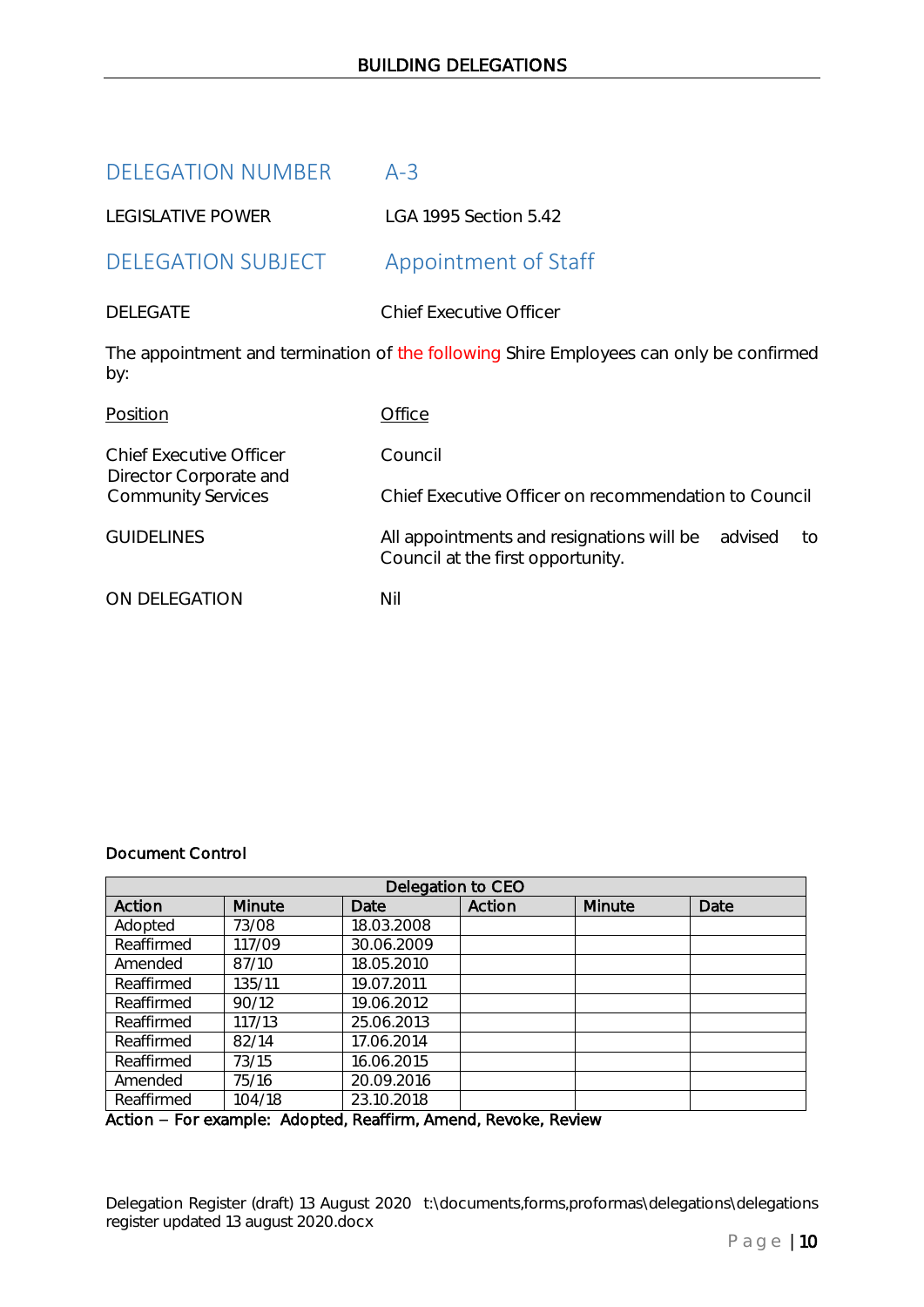# <span id="page-10-0"></span>DELEGATION NUMBER A-4

LEGISLATIVE POWER LGA 1995 Section 5.42

# <span id="page-10-1"></span>DELEGATION SUBJECT Authorisation to Appoint Acting Chief Executive Officer

DELEGATE Chief Executive Officer

That the Chief Executive Officer be authorised to appoint any of the Senior Executive Managers to be Acting Chief Executive Officer during the absence of the Chief Executive Officer as and when required subject to the Council being provided with prior notice when possible, or as soon as practicable.

# GUIDELINES **In the event that the Chief Executive Officer cannot** delegate the appointment of the Acting Chief Executive Officer position, Council will authorise the appointment.

The appointment by the Chief Executive Officer or Council is to be in writing.

ON DELEGATION NIL

# Document Control

| Delegation to CEO |               |            |        |        |      |
|-------------------|---------------|------------|--------|--------|------|
| Action            | <b>Minute</b> | Date       | Action | Minute | Date |
| Adopted           | 75/16         | 20.09.2016 |        |        |      |
| Reaffirmed        | 104/18        | 23.10.2018 |        |        |      |
|                   |               |            |        |        |      |
|                   |               |            |        |        |      |

Action - For example: Adopted, Reaffirm, Amend, Revoke, Review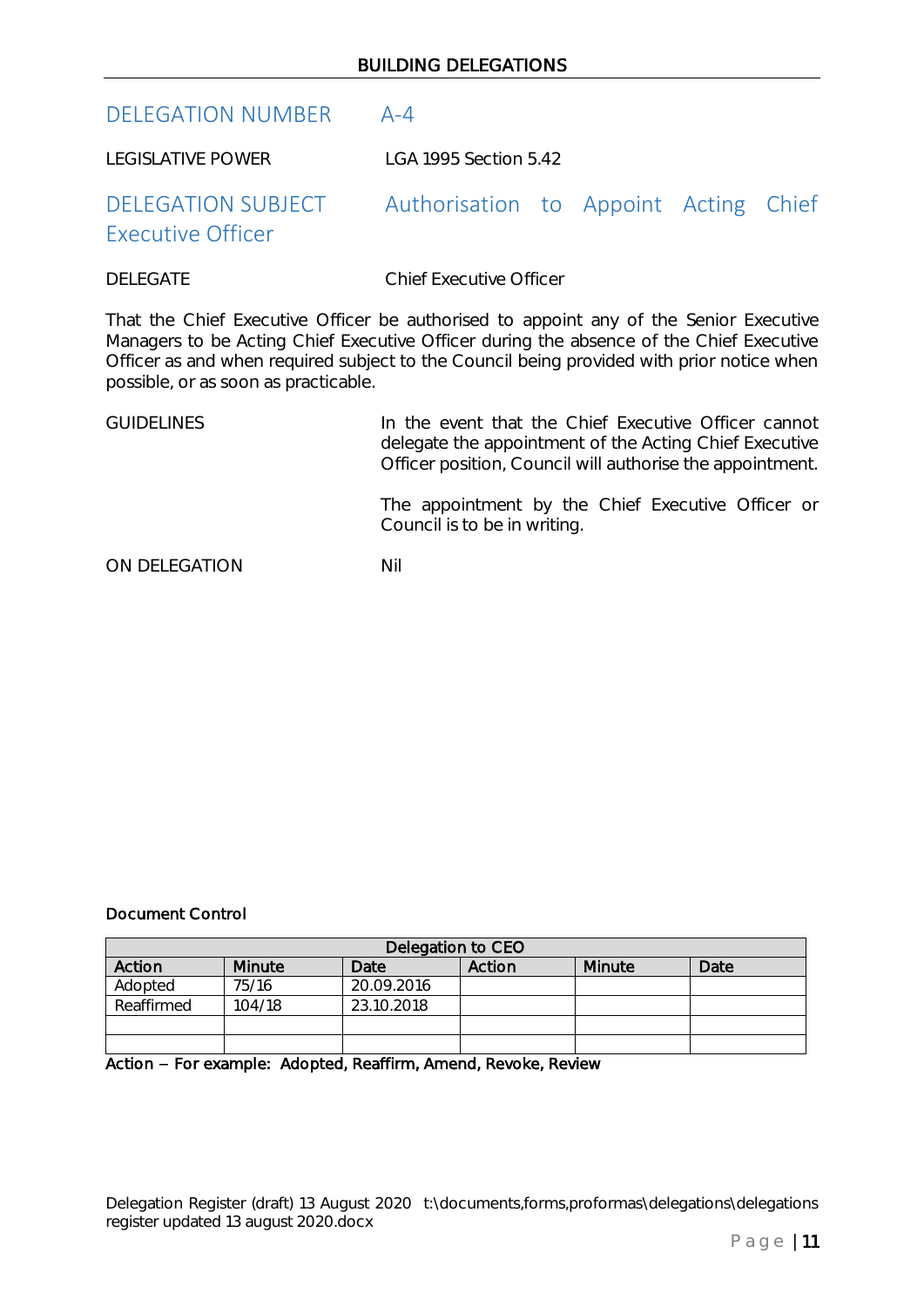# <span id="page-11-0"></span>DELEGATION NUMBER A-5

LEGISLATIVE POWER LGA 1995 Section 5.42 and Section 9.10

<span id="page-11-1"></span>DELEGATION SUBJECT Enforcement and Legal Proceedings

DELEGATE Chief Executive Officer

The Chief Executive Officer is delegated authority to:

- 1. Appoint persons to initiate prosecutions on behalf of Council under the:
- Building Regulations Act and Building 2012 (1989);
- Bush Fires Act 1954;
- Caravan Parks and Camping Grounds Act (1995);
- $\bullet$ Council's Local Laws;
- Dog Act 1976;
- Cat Act 2011;
- Health Act (1911) and regulations promulgated thereunder Public Health Act 2016 and Health (Miscellaneous Provisions) Act 1911;
- Food Standards Code; Act 2008
- Local Government Act 1995; and
- Local Government (Miscellaneous Provisions) Act 1960;
- 2. Appoint persons or classes of persons to be authorised for the purposes of performing particular functions as specified by the Chief Executive Officer. The appointments being those referred to in Section 9.10 of the Local Government Act 1995.

| <b>GUIDELINES</b> | Nil |  |
|-------------------|-----|--|
| ON DELEGATION     | Nil |  |

# Document Control

| Delegation to CEO |        |            |            |        |            |
|-------------------|--------|------------|------------|--------|------------|
| Action            | Minute | Date       | Action     | Minute | Date       |
| Adopted           |        | 1999       | Reaffirmed | 73/15  | 16.06.2015 |
| Reaffirmed        | 133/06 | 02.05.2006 | Reaffirmed | 75.16  | 20.09.2016 |
| Reaffirmed        | 73/07  | 20.03.2007 | Reaffirmed | 104/18 | 23.10.2018 |
| Reaffirmed        | 73/08  | 18.03.2008 |            |        |            |
| Reaffirmed        | 117/09 | 30.06.2009 |            |        |            |
| Reaffirmed        | 87/10  | 18.05.2010 |            |        |            |
| Reaffirmed        | 135/11 | 19.07.2011 |            |        |            |
| Reaffirmed        | 90/12  | 19.06.2012 |            |        |            |
| Reaffirmed        | 117/13 | 25.06.2013 |            |        |            |
| Reaffirmed        | 82/14  | 17.06.2014 |            |        |            |

Action - For example: Adopted, Reaffirm, Amend, Revoke, Review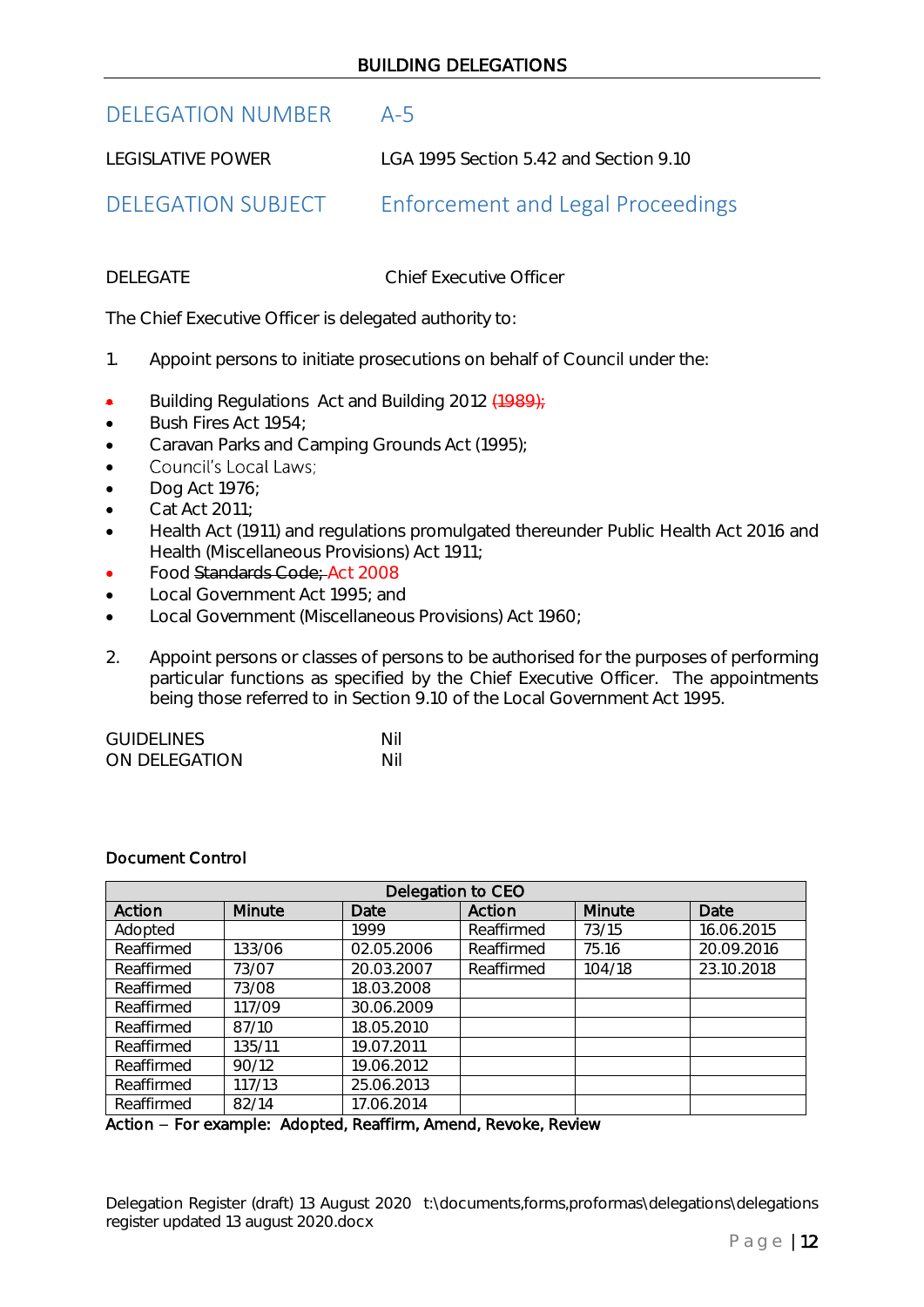# BUILDING DELEGATIONS

<span id="page-12-0"></span>

| DELEGATION NUMBER A-6 |                       |
|-----------------------|-----------------------|
| LEGISLATIVE POWER     | LGA 1995 Section 5.42 |

<span id="page-12-1"></span>DELEGATION SUBJECT Signing Documents

DELEGATE Chief Executive Officer

The Chief Executive Officer is delegated authority to:

- 1. Execute a document on behalf of the Shire where there is a requirement for the document to be executed as a deed, pursuant to s9.49A (5) of the Act.
- 2. Affix the Council's Common Seal to documents, pursuant to s9.49A(2) of the Act; and
- 3. Sign documents on behalf of the local government for all matters arising under delegated authority given by the Council under s5.42 and s9.49A(4) of the Act and generally as is necessary or appropriate in reasonably carrying out his or her function under the Act or under any written law.

GUIDELINES In accordance with Section 5.43(ha) of the Act the Chief Executive Officer, or Acting Chief Executive Officer, appointed in writing, is NOT authorised to on-delegate this function.

ON DELEGATION NII.

# Document Control

| Delegation to CEO |        |            |        |        |      |
|-------------------|--------|------------|--------|--------|------|
| Action            | Minute | Date       | Action | Minute | Date |
| Adopted           | 75/16  | 20.09.2016 |        |        |      |
| Reaffirmed        | 104/18 | 23/10/2018 |        |        |      |
|                   |        |            |        |        |      |
|                   |        |            |        |        |      |

### Action - For example: Adopted, Reaffirm, Amend, Revoke, Review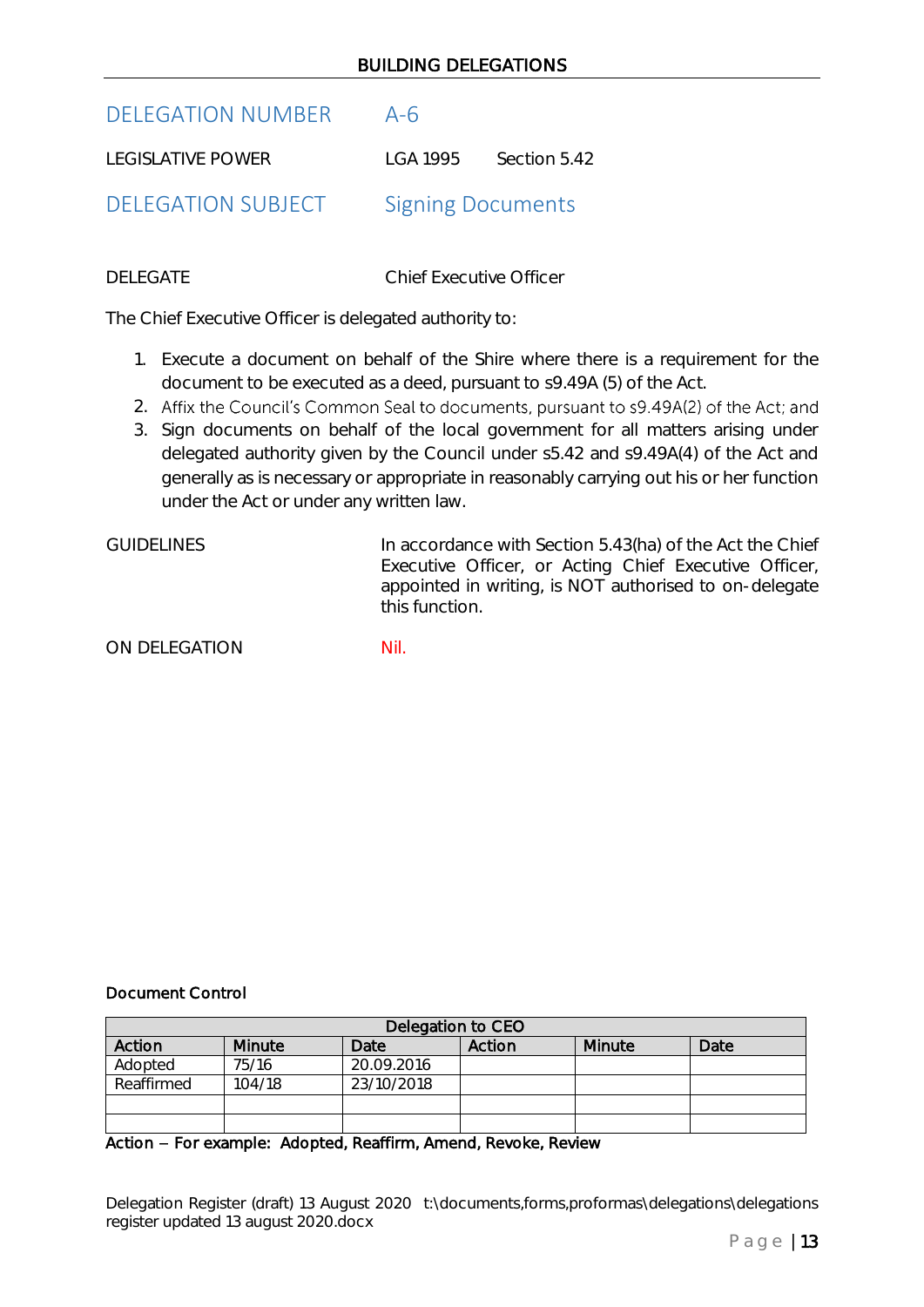<span id="page-13-1"></span><span id="page-13-0"></span>

| <b>DELEGATION NUMBER</b>  | $A - 7$                                                                          |
|---------------------------|----------------------------------------------------------------------------------|
| <b>LEGISLATIVE POWER</b>  | LGA 1995 Section 5.42, Section 3.39 - 3.48                                       |
| <b>DELEGATION SUBJECT</b> | <b>Impounding Goods</b>                                                          |
| <b>DELEGATE</b>           | <b>Chief Executive Officer</b>                                                   |
|                           | The Chief Executive Officer is delegated authority to exercise all of the powers |

and duties of the local government in respect to the powers contained in Section 3.39 to 3.48 inclusive of the Local Government Act 1995.

GUIDELINES Nil

 ON DELEGATION Director Corporate and Community Services, Principal Environmental Health Officer/Building Surveyor, Works Manager and Ranger

# Document Control

| Delegation to CEO |        |            |        |        |      |
|-------------------|--------|------------|--------|--------|------|
| Action            | Minute | Date       | Action | Minute | Date |
| Adopted           | 75/16  | 20.09.2016 |        |        |      |
| Reaffirmed        | 104/18 | 23.10.2018 |        |        |      |
|                   |        |            |        |        |      |
|                   |        |            |        |        |      |

Action - For example: Adopted, Reaffirm, Amend, Revoke, Review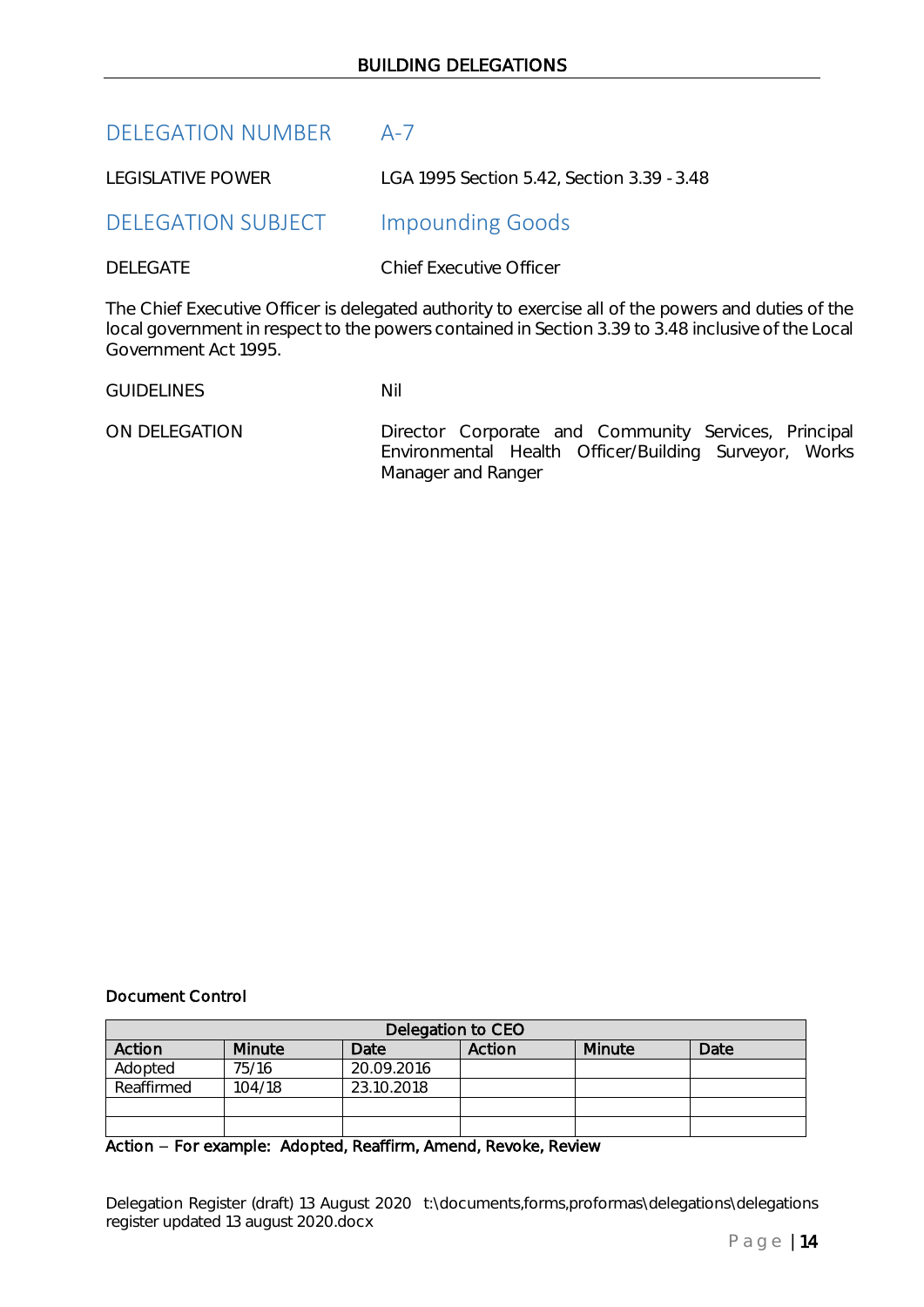# BUILDING DELEGATIONS

<span id="page-14-0"></span>DELEGATION NUMBER B-1

<span id="page-14-1"></span>LEGISLATIVE POWER Building Act 2011 Sections 20, 22, 127

DELEGATION SUBJECT Building Permits

DELEGATE Chief Executive Officer

The Chief Executive Officer is delegated authority to approve or refuse plans and specifications submitted under Section 20 of the Building Act.

GUIDELINES Nil

ON DELEGATION Principal Environmental Health Officer/Building Surveyor.

### Document Control

| Delegation to CEO |        |            |            |        |            |
|-------------------|--------|------------|------------|--------|------------|
| Action            | Minute | Date       | Action     | Minute | Date       |
| Adopted           |        | 1999       | Reaffirmed | 117/13 | 25.06.2013 |
| Reaffirmed        | 133/06 | 02.05.2006 | Reaffirmed | 82/14  | 17.06.2014 |
| Reaffirmed        | 73/07  | 20.03.2007 | Reaffirmed | 73/15  | 16.06.2015 |
| Reaffirmed        | 73/08  | 18.03.2008 | Reaffirmed | 75/16  | 20.09.2016 |
| Reaffirmed        | 117/09 | 30.06.2009 | Reaffirmed | 104/18 | 23.10.2018 |
| Reaffirmed        | 87/10  | 18.05.2010 |            |        |            |
| Reaffirmed        | 135/11 | 19.07.2011 |            |        |            |
| Reaffirmed        | 90/12  | 19.06.2012 |            |        |            |
|                   |        |            |            |        |            |
|                   |        |            |            |        |            |

Action - For example: Adopted, Reaffirm, Amend, Revoke, Review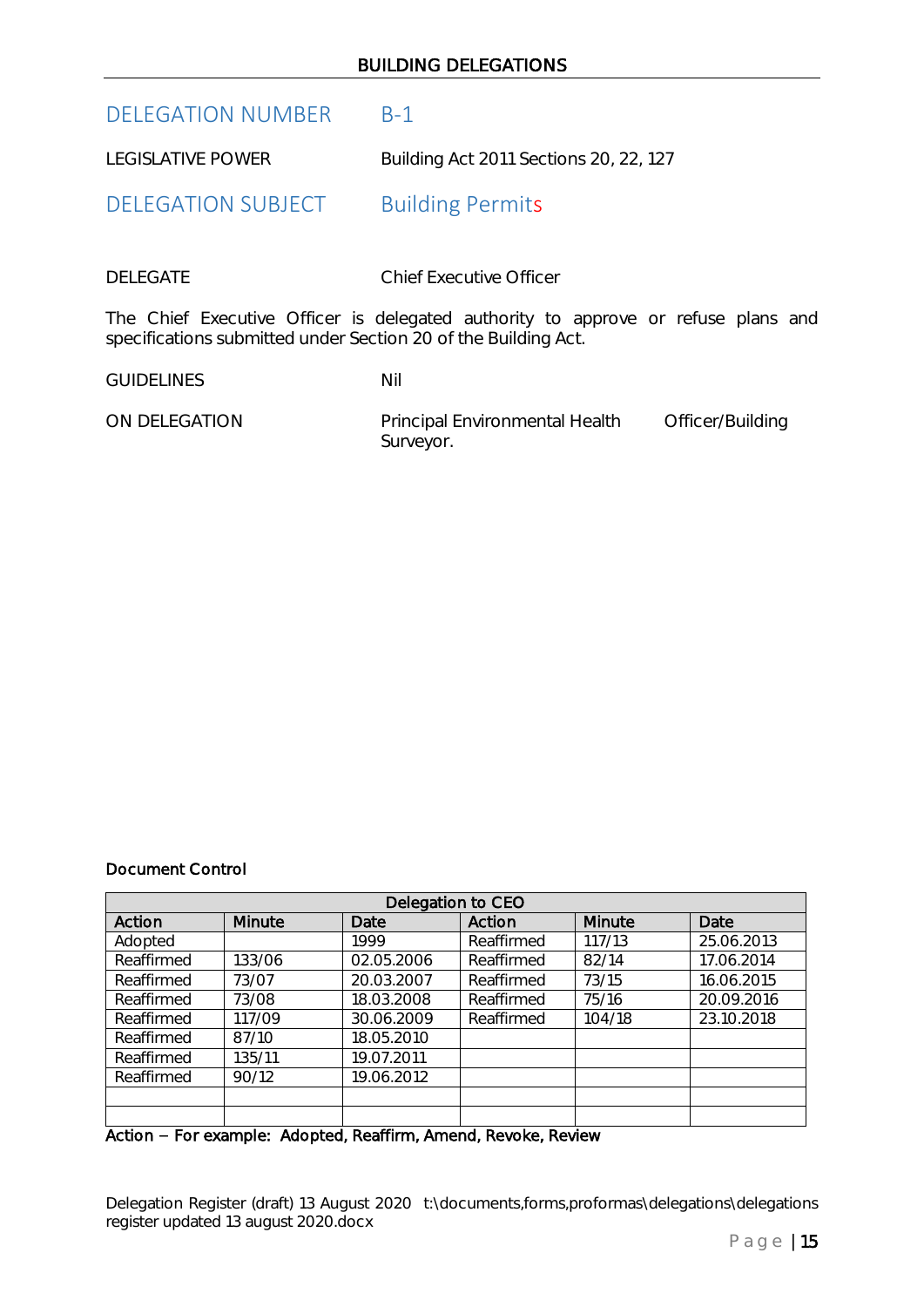# BUILDING DELEGATIONS

# <span id="page-15-0"></span>DELEGATION NUMBER B-2

LEGISLATIVE POWER Building Act 2011 Sections 110, 117, 127

<span id="page-15-1"></span>DELEGATION SUBJECT Building Orders

DELEGATE Chief Executive Officer

The Chief Executive Officer is delegated authority to:

1. Make building orders pursuant to Section 110 of the Building Act 2011 in relation to:

- a. Building work;
- b. Demolition work; or
- c. An existing building or incidental structure; and
- 2. revoke building orders pursuant to Section 117 of the Building Act 2011

GUIDELINES Nil

ON DELEGATION Principal Environmental Health Officer/Building Surveyor.

### Document Control

| Delegation to CEO |        |            |        |        |      |
|-------------------|--------|------------|--------|--------|------|
| Action            | Minute | Date       | Action | Minute | Date |
| Adopted           | 90/12  | 19.06.2012 |        |        |      |
| Reaffirmed        | 117/13 | 25.06.2013 |        |        |      |
| Reaffirmed        | 82/14  | 17.06.2014 |        |        |      |
| Reaffirmed        | 73/15  | 16.06.2015 |        |        |      |
| Reaffirmed        | 75/15  | 20.06.2016 |        |        |      |
| Reaffirmed        | 104/18 | 23.10.2018 |        |        |      |
|                   |        |            |        |        |      |
|                   |        |            |        |        |      |
|                   |        |            |        |        |      |
|                   |        |            |        |        |      |

Action - For example: Adopted, Reaffirm, Amend, Revoke, Review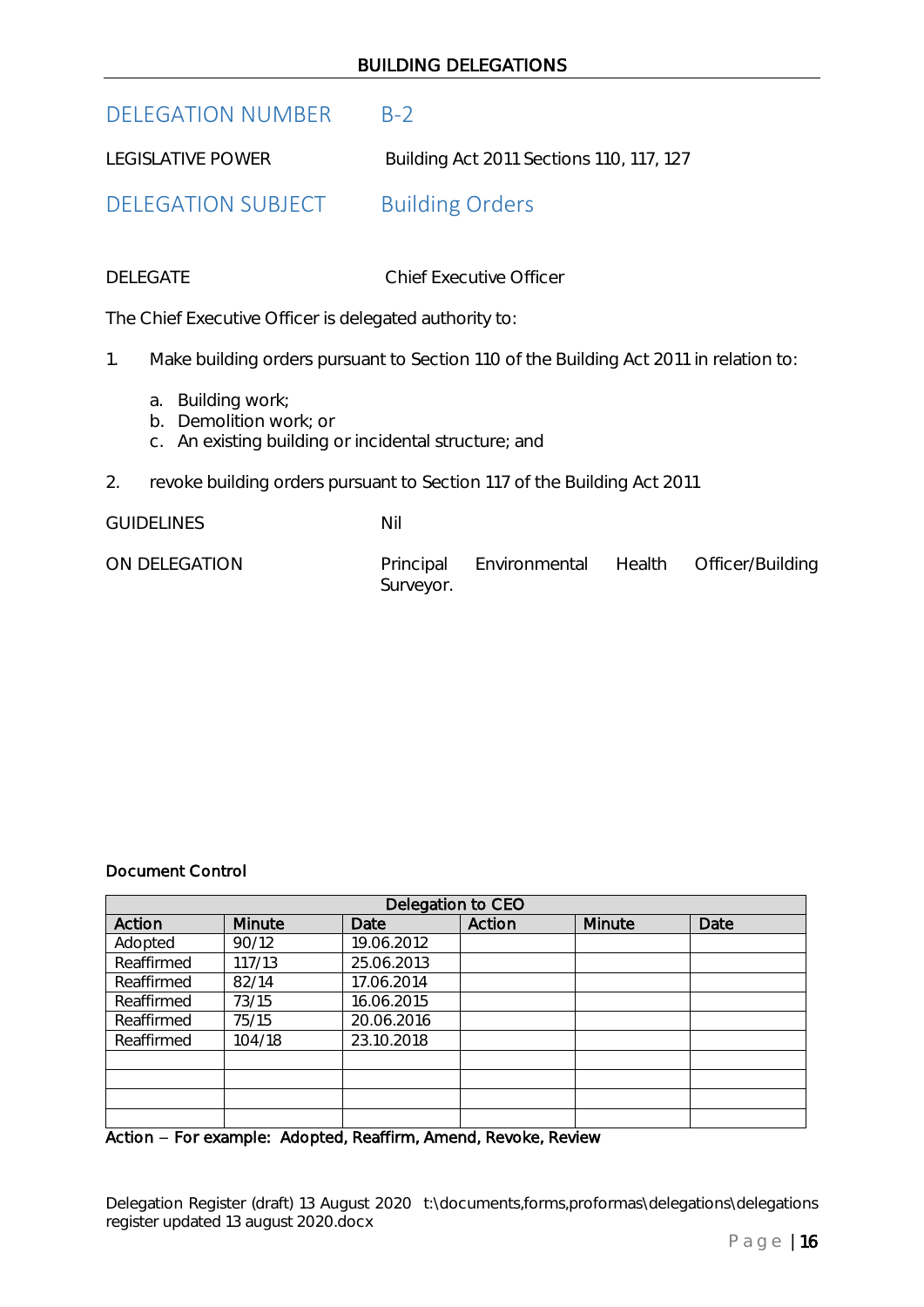<span id="page-16-0"></span>DELEGATION NUMBER B-3

<span id="page-16-1"></span>LEGISLATIVE POWER Building Act 2011 Sections 65, 127

DELEGATION SUBJECT Extension of Period of Duration of Occupancy Permit or Building Approval **Certificate** 

DELEGATE Chief Executive Officer

The Chief Executive Officer is delegated authority to approve or refuse to approve applications submitted under Section 65 of the Building Act.

GUIDELINES Nil

ON DELEGATION Principal Environmental Health Officer/Building Surveyor.

# Document Control

|            | Delegation to CEO |            |        |        |      |  |
|------------|-------------------|------------|--------|--------|------|--|
| Action     | Minute            | Date       | Action | Minute | Date |  |
| Adopted    | 90/12             | 19.06.2012 |        |        |      |  |
| Reaffirmed | 117/13            | 25.06.2013 |        |        |      |  |
| Reaffirmed | 82/14             | 17.06.2014 |        |        |      |  |
| Reaffirmed | 73/15             | 16.06.2015 |        |        |      |  |
| Reaffirmed | 75/15             | 20.06.2016 |        |        |      |  |
| Reaffirmed | 104/18            | 23.10.2018 |        |        |      |  |
|            |                   |            |        |        |      |  |
|            |                   |            |        |        |      |  |
|            |                   |            |        |        |      |  |
|            |                   |            |        |        |      |  |

Action - For example: Adopted, Reaffirm, Amend, Revoke, Review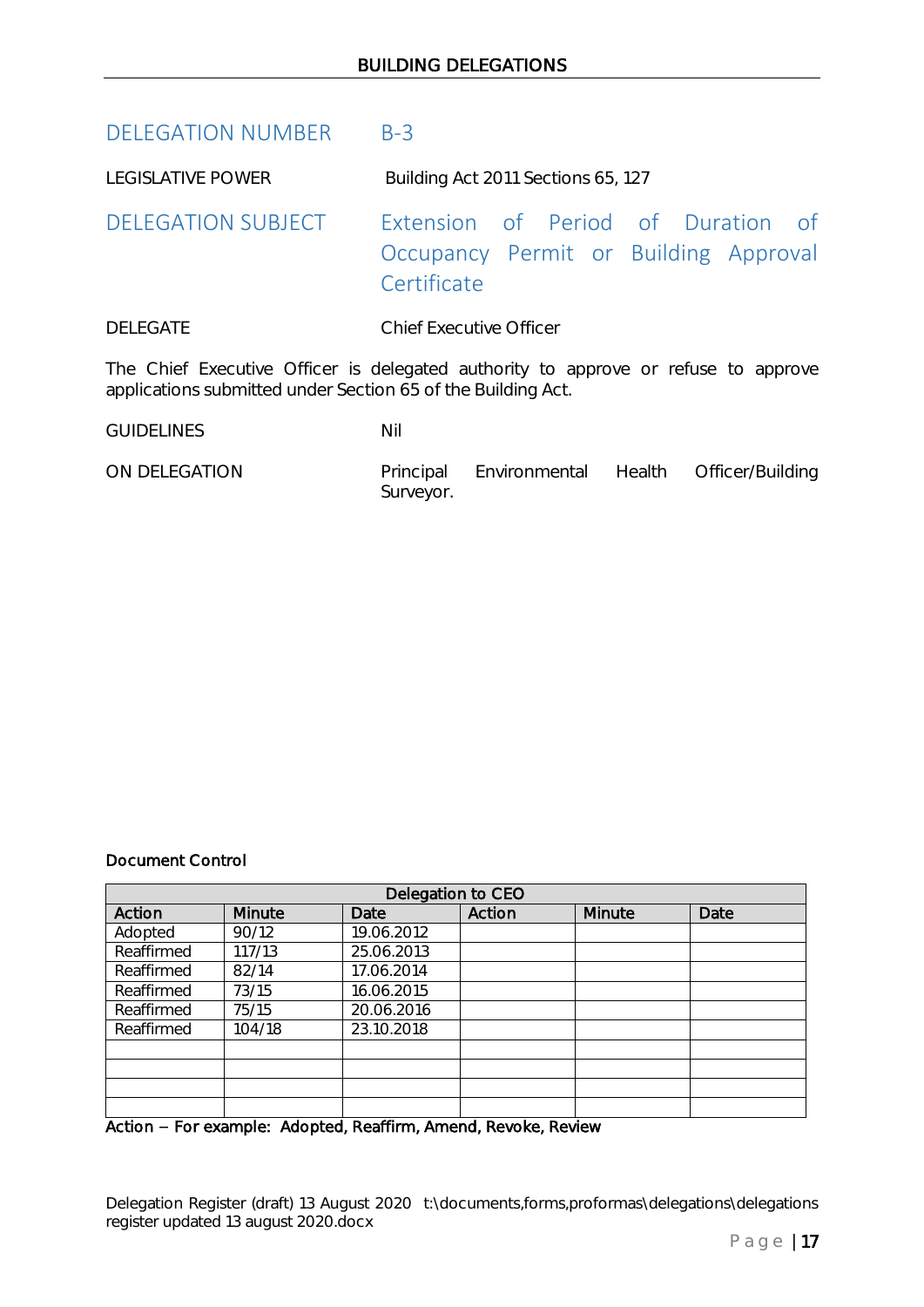<span id="page-17-1"></span><span id="page-17-0"></span>

| <b>DELEGATION NUMBER</b><br><b>LEGISLATIVE POWER</b>                | $B-4$<br>Building Act 2011 Sections 58, 127                                       |
|---------------------------------------------------------------------|-----------------------------------------------------------------------------------|
| <b>DELEGATION SUBJECT</b>                                           | Grant of Occupancy Permit,<br><b>Building</b><br><b>Approval Certificate</b>      |
| <b>DELEGATE</b>                                                     | <b>Chief Executive Officer</b>                                                    |
| specifications submitted under Section 58 of the Building Act 2011. | The Chief Executive Officer is delegated authority to approve or refuse plans and |
| <b>GUIDELINES</b>                                                   | Nil                                                                               |
| ON DELEGATION                                                       | Principal Environmental Health<br>Officer/Building<br>Surveyor.                   |

### Document Control

| Delegation to CEO |        |            |        |        |      |
|-------------------|--------|------------|--------|--------|------|
| Action            | Minute | Date       | Action | Minute | Date |
| Adopted           | 90/12  | 19.06.2012 |        |        |      |
| Reaffirmed        | 117/13 | 25.06.2013 |        |        |      |
| Reaffirmed        | 82/14  | 17.06.2014 |        |        |      |
| Reaffirmed        | 73/15  | 16.06.2015 |        |        |      |
| Reaffirmed        | 75/15  | 20.06.2016 |        |        |      |
| Reaffirmed        | 104/18 | 23.10.2018 |        |        |      |
|                   |        |            |        |        |      |
|                   |        |            |        |        |      |
|                   |        |            |        |        |      |
|                   |        |            |        |        |      |

Action – For example: Adopted, Reaffirm, Amend, Revoke, Review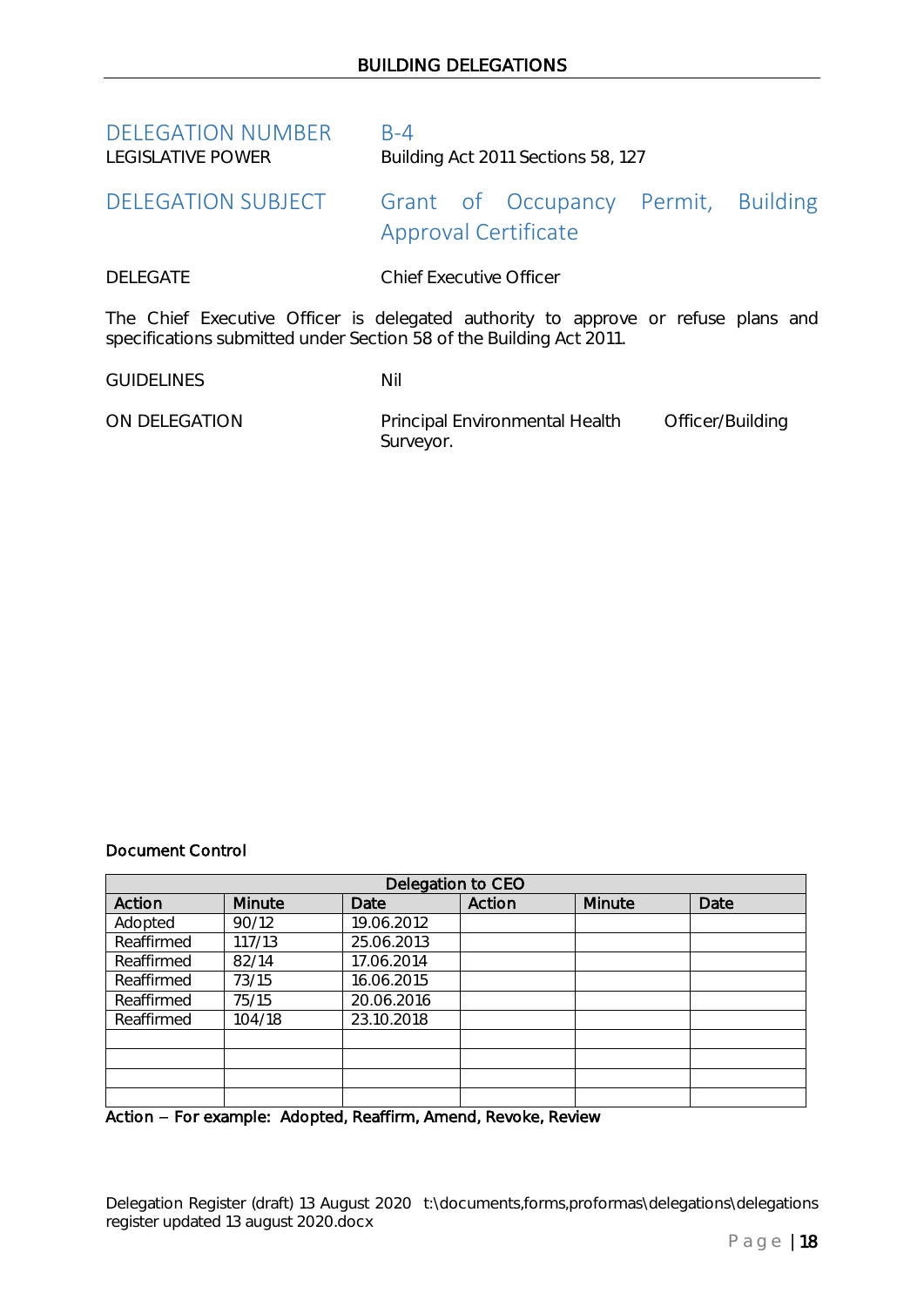# BUILDING DELEGATIONS

# <span id="page-18-0"></span>DELEGATION NUMBER B-5

<span id="page-18-1"></span>LEGISLATIVE POWER LGA 1995 Section 5.42

DELEGATION SUBJECT Residing in Existing Dwelling

DELEGATE Chief Executive Officer

That the Chief Executive Officer is delegated power to approve the construction of a new dwelling on the same lot as an existing dwelling while the applicant resides in the existing dwelling subject to:

- 1. the existing dwelling being completely demolished within three months upon completion of the new dwelling; and
- 2. the applicants signing a statutory declaration to this effect which is to be lodged with the Shire when applying for a building permit.

GUIDELINES Nil

ON DELEGATION Principal Environmental Health Officer/Building Surveyor

# Document Control

| Delegation to CEO |        |            |            |        |            |
|-------------------|--------|------------|------------|--------|------------|
| Action            | Minute | Date       | Action     | Minute | Date       |
| Adopted           |        | 1999       | Reaffirmed | 75/16  | 20.09.2016 |
| Reaffirmed        | 133/06 | 02.05.2006 | Reaffirmed | 104/18 | 23.10.2018 |
| Reaffirmed        | 73/07  | 20.03.2007 |            |        |            |
| Reaffirmed        | 73/08  | 18.03.2008 |            |        |            |
| Reaffirmed        | 117/09 | 30.06.2009 |            |        |            |
| Reaffirmed        | 87/10  | 18.05.2010 |            |        |            |
| Reaffirmed        | 135/11 | 19.07.2011 |            |        |            |
| Reaffirmed        | 90/12  | 19.06.2012 |            |        |            |
| Reaffirmed        | 117/13 | 25.06.2013 |            |        |            |
| Reaffirmed        | 82/14  | 17.06.2014 |            |        |            |
| Reaffirmed        | 73/15  | 16.06.2015 |            |        |            |

# Action - For example: Adopted, Reaffirm, Amend, Revoke, Review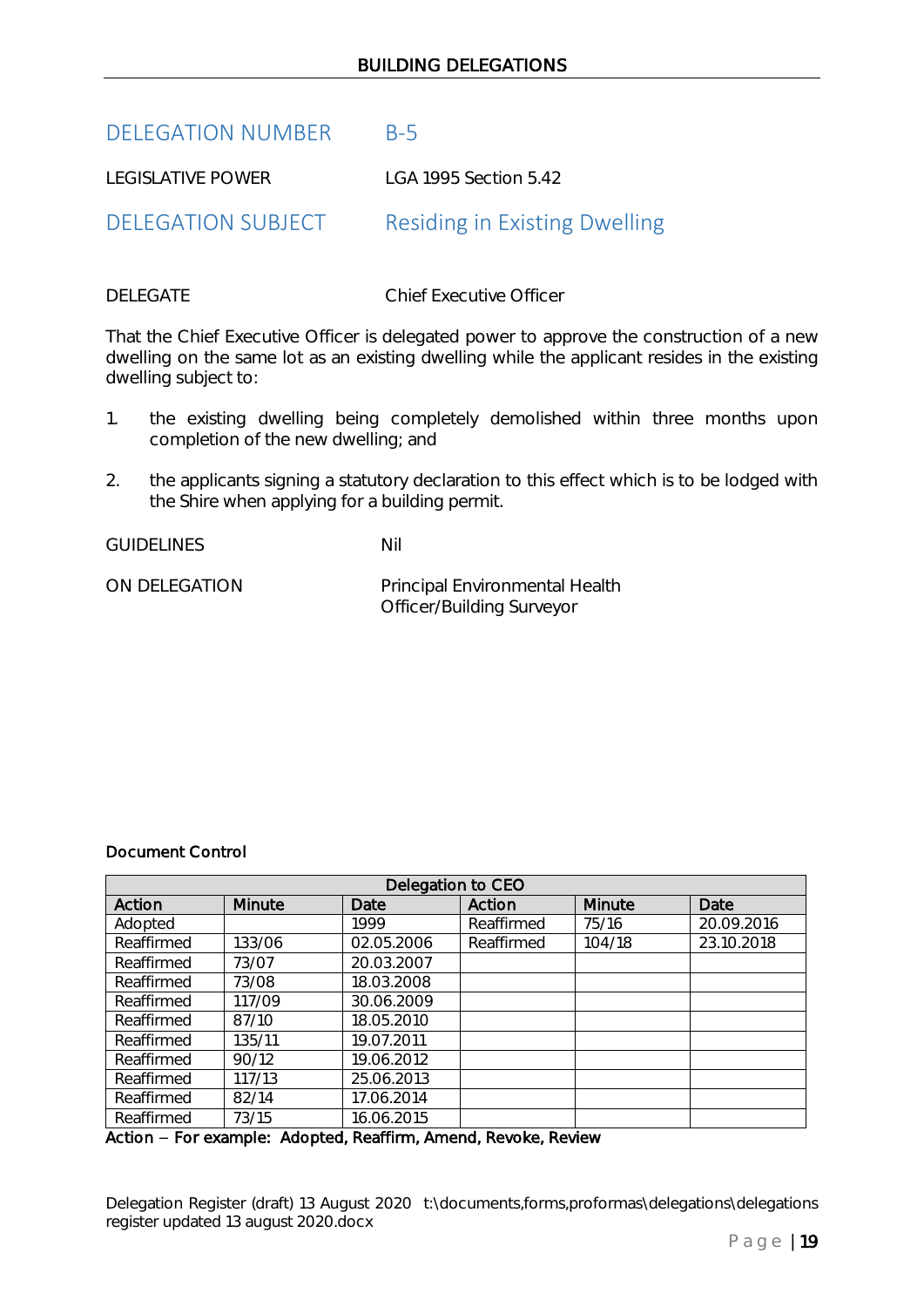<span id="page-19-1"></span><span id="page-19-0"></span>

| <b>DELEGATION NUMBER</b>                                 | $BF-1$                                                                                                                                                       |
|----------------------------------------------------------|--------------------------------------------------------------------------------------------------------------------------------------------------------------|
| <b>LEGISLATIVE POWER</b>                                 | Bush Fires Act 1954 Sections 17, and 18 and 48                                                                                                               |
| <b>DELEGATION SUBJECT</b>                                | Burning, Prohibited and Restricted Times<br>(Variations)                                                                                                     |
| <b>DELEGATE</b>                                          | Chief Executive Officer                                                                                                                                      |
| burning periods as permitted by the Bush Fires Act 1954. | The Chief Executive Officer is delegated authority to vary the prohibited and restricted                                                                     |
| <b>GUIDELINES</b>                                        | The approval of the Shire of Boddington's Chief Bush Fire<br>Control Officer should be obtained prior to the<br>exercising of any aspect of this delegation. |
| ON DELEGATION                                            | Nil                                                                                                                                                          |
|                                                          |                                                                                                                                                              |

Note: The Bush Fires Act does not permit this delegation to be delegated to anyone other than the Chief Executive Officer or on-delegated by the Chief Executive Officer.

# Document Control

| Delegation to CEO |                                                           |            |            |        |            |  |  |
|-------------------|-----------------------------------------------------------|------------|------------|--------|------------|--|--|
| Action            | Minute                                                    | Date       | Action     | Minute | Date       |  |  |
| Adopted           |                                                           | 1999       | Reaffirmed | 75/16  | 20.09.2016 |  |  |
| Reaffirmed        | 133/06                                                    | 02.05.2006 | Reaffirmed | 104/18 | 23.10.2018 |  |  |
| Reaffirmed        | 73/07                                                     | 20.03.2007 |            |        |            |  |  |
| Reaffirmed        | 73/08                                                     | 18.03.2008 |            |        |            |  |  |
| Reaffirmed        | 117/09                                                    | 30.06.2009 |            |        |            |  |  |
| Reaffirmed        | 87/10                                                     | 18.05.2010 |            |        |            |  |  |
| Reaffirmed        | 135/11                                                    | 19.07.2011 |            |        |            |  |  |
| Reaffrmed         | 90/12                                                     | 19.06.2012 |            |        |            |  |  |
| Reaffirmed        | 117/13                                                    | 25.06.2013 |            |        |            |  |  |
| Reaffirmed        | 82/14                                                     | 17.06.2014 |            |        |            |  |  |
| Reaffirmed        | 73/15                                                     | 16.06.2015 |            |        |            |  |  |
|                   | Action Forguample: Adopted Decffirm Amend Dougles Doubour |            |            |        |            |  |  |

Action - For example: Adopted, Reaffirm, Amend, Revoke, Review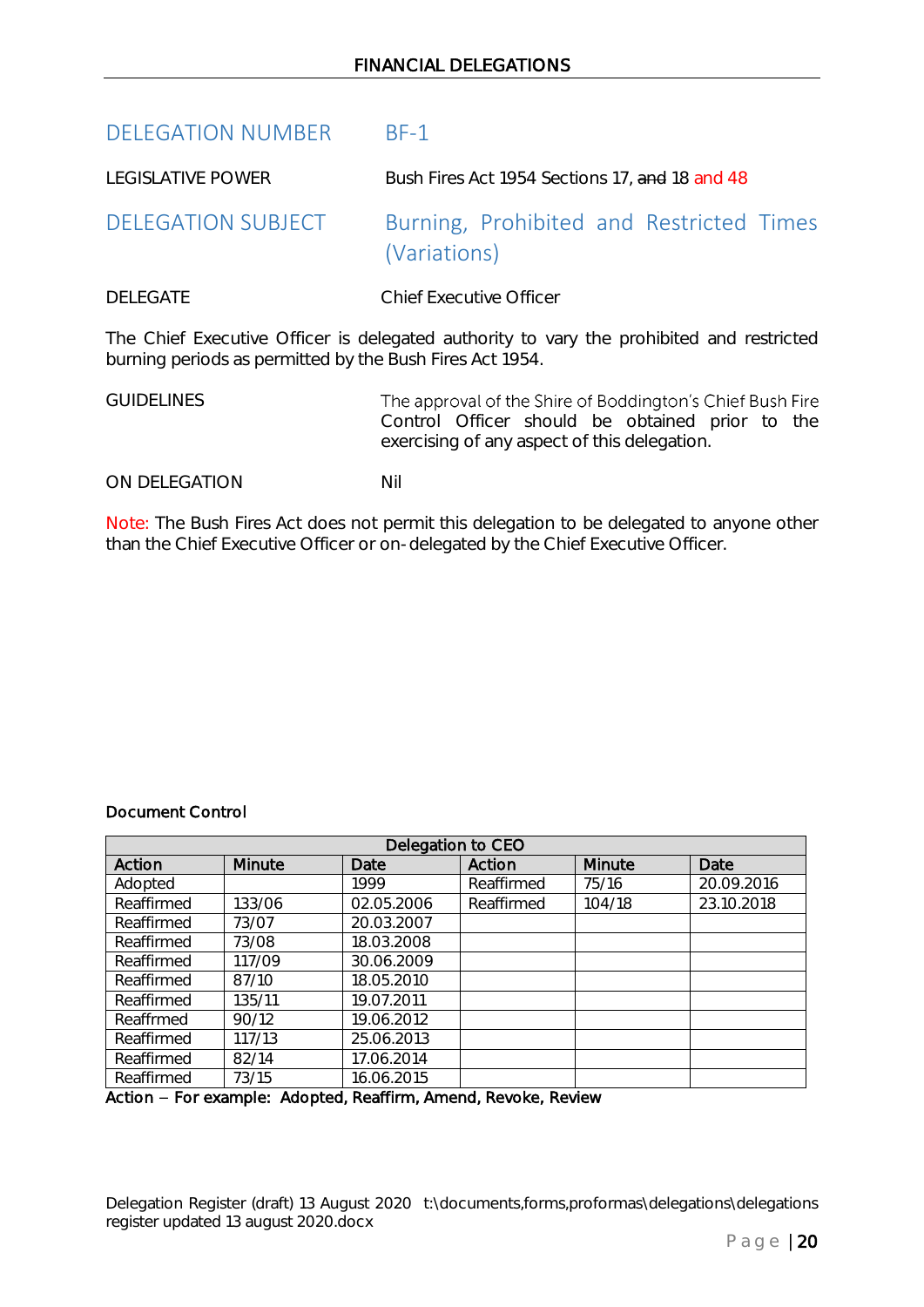<span id="page-20-1"></span><span id="page-20-0"></span>

| <b>DELEGATION NUMBER</b> | $BF-2$                                                                                     |
|--------------------------|--------------------------------------------------------------------------------------------|
| <b>LEGISLATIVE POWER</b> | Bush Fires Act 1954 Sections 13(4) and 48                                                  |
| DELEGATION SUBJECT       | Transfer of Control of Bushfires to<br>Department of Fire and Emergency Services<br>(DFES) |

DELEGATE Chief Executive Officer

Under provisions of the Bush Fires Act (1954) Council delegates the Chief Executive Officer, where Shire volunteer bush fire brigades believe they cannot effectively or safely manage a bush fire incident to transfer control of that incident to DFES. The Shire will support DFES's management of any incident with:

- at least one and preferably more, senior Shire bushfire control officers will be a member of the Incident Management Team to provide local knowledge and facilitate effective liaison with local firefighting resources.
- Shire bush firefighting resources, including appliances and volunteers, remain at the incident and assist in suppression activities as determined by the Incident Controller.

| <b>GUIDELINES</b> | Nil |
|-------------------|-----|
| ON DELEGATION     | Nil |

Note: The Bush Fires Act does not permit this delegation to be delegated to anyone other than the Chief Executive Officer or on-delegated by the Chief Executive Officer.

# Document Control

| Delegation to CEO |        |            |            |        |            |
|-------------------|--------|------------|------------|--------|------------|
| Action            | Minute | Date       | Action     | Minute | Date       |
| Adopted           |        | 1999       | Reaffirmed | 73/15  | 16.06.2015 |
| Reaffirmed        | 133/06 | 02.05.2006 | Reaffirmed | 75/16  | 20.09.2016 |
| Reaffirmed        | 73/07  | 20.03.2007 | Reaffirmed | 104/18 | 23.10.2018 |
| Reaffirmed        | 73/08  | 18.03.2008 |            |        |            |
| Reaffirmed        | 117/09 | 30.06.2009 |            |        |            |
| Reaffirmed        | 87/10  | 18.05.2010 |            |        |            |
| Reaffirmed        | 135/11 | 19.07.2011 |            |        |            |
| Reaffirmed        | 90/12  | 19.06.2012 |            |        |            |
| Reaffirmed        | 117/13 | 25.06.2013 |            |        |            |
| Reaffirmed        | 82/14  | 1.06.2014  |            |        |            |

Action - For example: Adopted, Reaffirm, Amend, Revoke, Review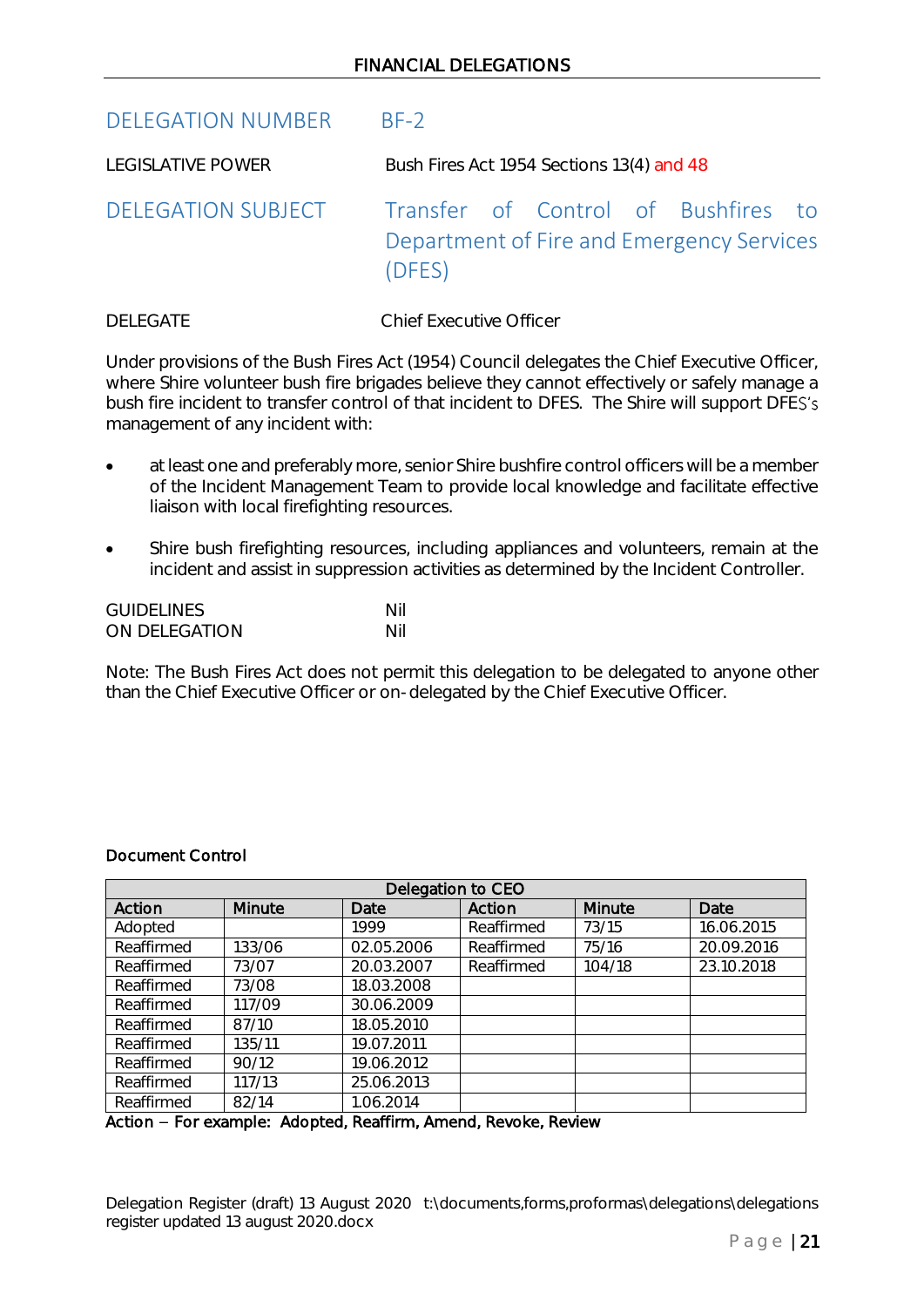# FINANCIAL DELEGATIONS

# <span id="page-21-0"></span>DELEGATION NUMBER BF-3<br>LEGISLATIVE POWER BUSH

Bush Fires Act 1954 Sections 45A and 48

# <span id="page-21-1"></span>DELEGATION SUBJECT Exemptions for Bush Fires Act

DELEGATE Chief Executive Officer

The Chief Executive Officer is delegated authority for providing Local Government approval or refusal to exemptions sought through Department of Fire and Emergency Services (DFES) by local residents, businesses and property owners under the Bush Fires Act 1954.

This delegation of this authority also includes:

- 1. Requesting to DFES that additional conditions be included in any exemption being sought from DFES; or
- 2. Requesting to DFES that proposed conditions be excluded from any exemption being sought from DFES;

prior to the exercising of this delegated authority.

Despite other indications in this delegation, where the proposed exemption is considered by the Chief Executive Officer to be of a contentious nature, a decision on a proposed exemption is to be determined by the Council.

GUIDELINES The approval of the Shire of Boddington Chief Bush Fire Control Officer should be obtained prior to exercising of any aspect of this delegation. The local volunteer bush fire brigade, relevant to the locality where the exemption being sought is to provide comment on any exemption prior to the exercising of this delegation.

ON DELEGATION Nil

# Document Control

| Delegation to CEO |        |            |            |               |            |
|-------------------|--------|------------|------------|---------------|------------|
| Action            | Minute | Date       | Action     | <b>Minute</b> | Date       |
| Adopted           |        | 1999       | Reaffirmed | 73/15         | 16.06.2015 |
| Reaffirmed        | 133/06 | 02.05.2006 | Reaffirmed | 75/16         | 20.09.2016 |
| Reaffirmed        | 73/07  | 20.03.2007 | Reaffirmed | 104/18        | 23.10.2018 |
| Reaffirmed        | 73/08  | 18.03.2008 |            |               |            |
| Reaffirmed        | 117/09 | 30.06.2009 |            |               |            |
| Reaffirmed        | 87/10  | 18.05.2010 |            |               |            |
| Reaffirmed        | 135/11 | 19.07.2011 |            |               |            |
| Reaffirmed        | 90/12  | 19.06.2012 |            |               |            |
| Reaffirmed        | 117/13 | 25.06.2013 |            |               |            |
| Reaffirmed        | 82/14  | 17.06.2014 |            |               |            |

Action – For example: Adopted, Reaffirm, Amend, Revoke, Review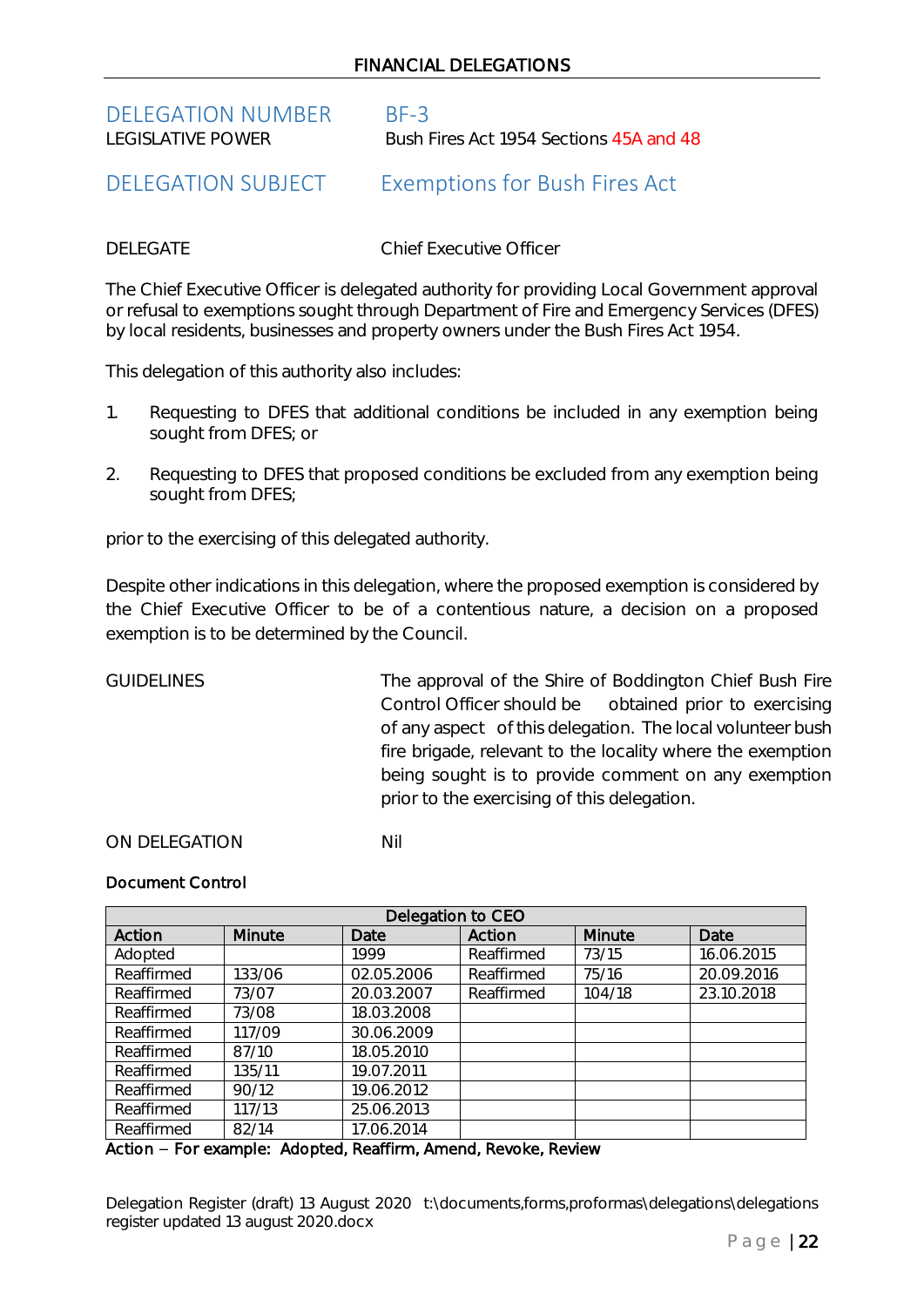<span id="page-22-1"></span><span id="page-22-0"></span>

| <b>DELEGATION NUMBER</b><br><b>LEGISLATIVE POWER</b> | $F-1$<br>LGA 1995 Section 6.10; Financial Management<br>Regulation 12 and 13                                                                                                                                                                                                                |
|------------------------------------------------------|---------------------------------------------------------------------------------------------------------------------------------------------------------------------------------------------------------------------------------------------------------------------------------------------|
| <b>DELEGATION SUBJECT</b>                            | <b>Payment Creditors and Financial Transfers</b>                                                                                                                                                                                                                                            |
| <b>DELEGATE</b>                                      | <b>Chief Executive Officer</b>                                                                                                                                                                                                                                                              |
| Bank accounts.                                       | The Chief Executive Officer is delegated authority to make payments from all of the Shire's                                                                                                                                                                                                 |
| <b>GUIDELINES</b>                                    | Each payment is to be authorised by two<br>members<br><b>of</b><br>staff including:<br>• one or both of the Chief Executive Officer, Director<br>Corporate and Community Services, Manager Financial<br>Services or/and<br>· Principal Environmental Health<br>Officer/Building<br>Surveyor |
|                                                      | Each payment from the Municipal Fund or the Trust Fund<br>is to be noted on a list compiled for each month showing:<br>a) the payees' names;<br>b) the amount of the payment;<br>c) the date of the payment; and<br>d) sufficient information to identify the transaction.                  |
| ON DELEGATION                                        | Director Corporate and Community Services, Manager<br>Finance, Principal Environmental Health Officer/Building<br>Surveyor.                                                                                                                                                                 |

# Document Control

| Delegation to CEO |        |            |            |        |            |
|-------------------|--------|------------|------------|--------|------------|
| Action            | Minute | Date       | Action     | Minute | Date       |
| Adopted           |        | 1999       | Reaffirmed | 73/15  | 16.06.2015 |
| Reaffirmed        | 133/06 | 02.05.2006 | Reaffirmed | 75/16  | 20.09.2016 |
| Reaffirmed        | 73/07  | 20.03.2007 | Reaffirmed | 104/18 | 23.10.2018 |
| Reaffirmed        | 73/08  | 18.03.2008 |            |        |            |
| Reaffirmed        | 117/09 | 30.06.2009 |            |        |            |
| Reaffirmed        | 87/10  | 18.05.2010 |            |        |            |
| Reaffirmed        | 135/11 | 19.07.2011 |            |        |            |
| Reaffirmed        | 90/12  | 19.06.2012 |            |        |            |
| Reaffirmed        | 117/13 | 25.06.2013 |            |        |            |
| Reaffirmed        | 82/14  | 17.06.2014 |            |        |            |

Action - For example: Adopted, Reaffirm, Amend, Revoke, Review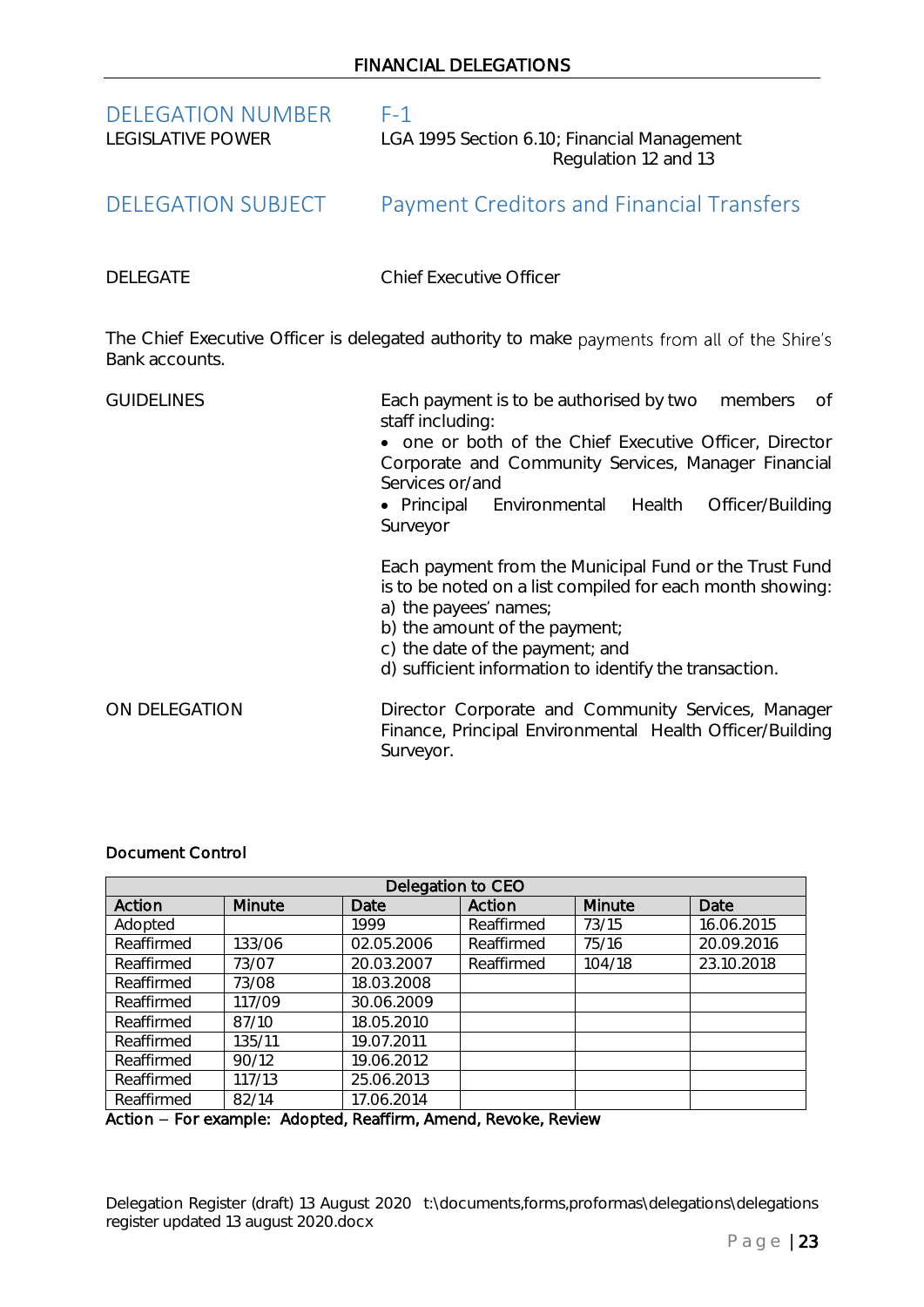<span id="page-23-0"></span>DELEGATION NUMBER F-2<br>LEGISLATIVE POWER LGA

LGA 1995 Section 5.42

<span id="page-23-1"></span>DELEGATION SUBJECT Rate Book

DELEGATE Chief Executive Officer

The Chief Executive Officer is hereby delegated the performance of the following functions of the Shire.

- 1. Compile the necessary rate records as specified in Sections 6.39(1) and 6.39(2) of the Local Government Act 1995 and reassess rates payable in accordance with Section 6.40.
	- 2. The service of Notice of Valuation and Rates referred to in Section 6.41 of the Local Government Act 1995.
		- Determine the date that a rate or service charge becomes due and payable in accordance with Section 6.50 of the Local Government Act 1995.
		- 1. The exercise of discretion in regard to granting of any extension of time for service of objections to the Rate Book 6.76(4) of the Local Government Act 1995.
		- 2. The recovery of rates and service charges by complainant or action pursuant to the provisions of Section 6.54 6.56(1) to 6.62 of the Local Government Act 1995.
		- 3. Entering into a written agreement in accordance with 6.49 of the Local Government Act 1995 for the payment of rates and service charges.
		- 4. Requiring a lessee to pay rent to the Council in satisfaction of rates or service charges due and payable in accordance with section 6.60(2) of the Local Government Act 1995.
- odge caveats on land where the rates are in arrears and it is considered that the interests of the Council should be protected and the subsequent withdrawal of caveats once arrears of rates have been settled in accordance with 6.64(3) of the Local Government Act 1995.
- Allow or disallow in accordance with Section 6.76(5) any objection to the rate record lodged under Section 6.76(1) and to serve notice of the decision and a statement of reasons for the decision upon the person lodging the objection in accordance with Section 6.76(6).
- Extend the period of time for receipt of a notice under Section 6.77 and to refer notices received under Sections 6.77 and 6.78 to the State Administrative (Section 6.79).

| <b>GUIDELINES</b> | Nil |
|-------------------|-----|
|                   |     |

ON DELEGATION NIL

# Document Control

| Delegation to CEO |        |            |            |        |            |
|-------------------|--------|------------|------------|--------|------------|
| Action            | Minute | Date       | Action     | Minute | Date       |
| Adopted           |        | 1999       | Reaffirmed | 73/15  | 16.06.2015 |
| Reaffirmed        | 133/06 | 02.05.2006 | Reaffirmed | 75/16  | 20.09.2016 |
| Reaffirmed        | 73/07  | 20.03.2007 | Reaffirmed | 104/18 | 23/10/2018 |
| Reaffirmed        | 73/08  | 18.03.2008 |            |        |            |
| Reaffirmed        | 117/09 | 30.06.2009 |            |        |            |
| Reaffirmed        | 87/10  | 18.05.2010 |            |        |            |
| Reaffirmed        | 135/11 | 19.07.2011 |            |        |            |
| Reaffirmed        | 90/12  | 19.06.2012 |            |        |            |
| Reaffirmed        | 117/13 | 25.06.2013 |            |        |            |
| Reaffirmed        | 82/14  | 17.06.2014 |            |        |            |

**Action – For example: Adopted, Reaffirm, Amend, Revoke, Review**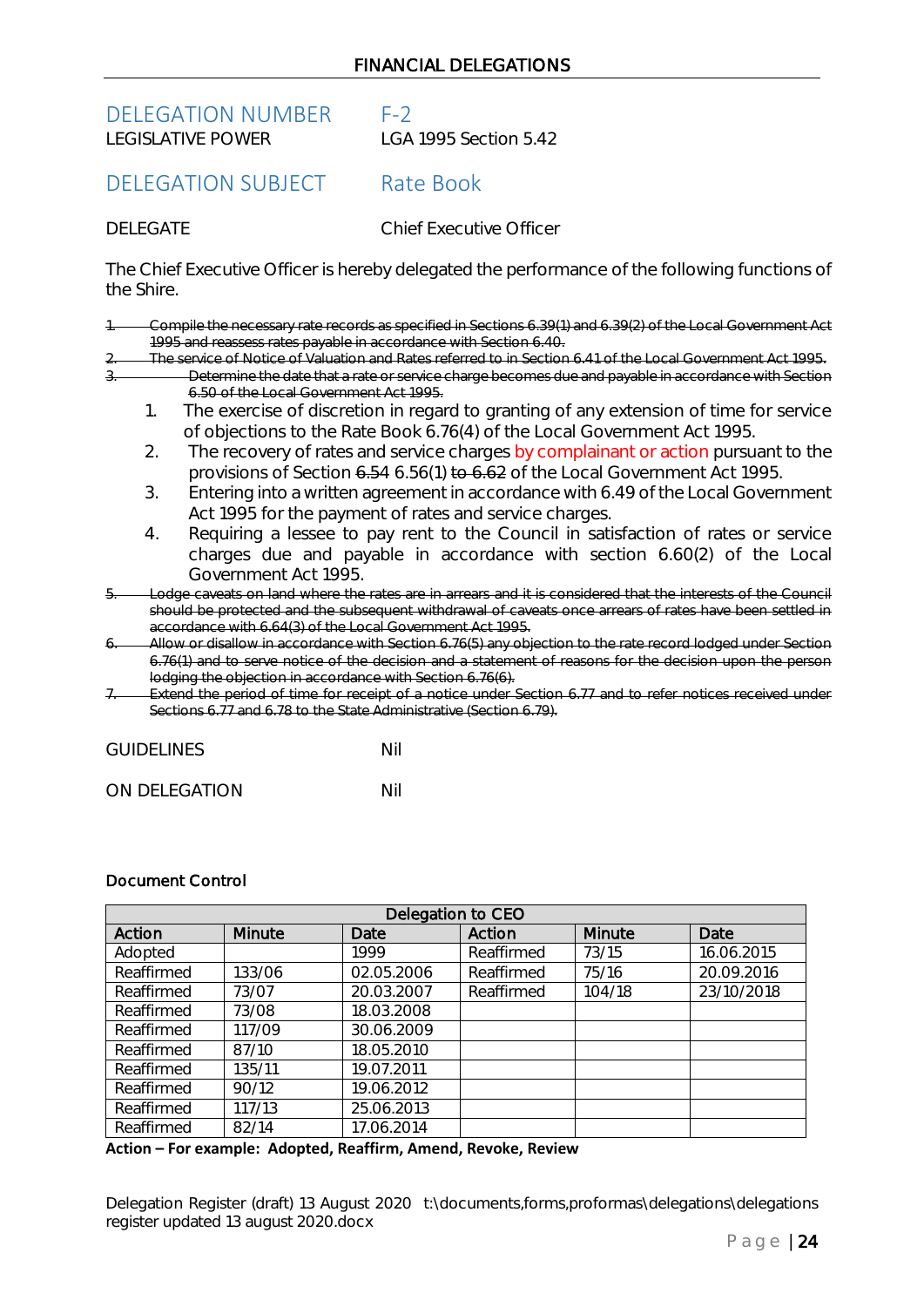# <span id="page-24-0"></span>DELEGATION NUMBER F-3

LEGISLATIVE POWER LGA 1995 Section 5.42

# <span id="page-24-1"></span>DELEGATION SUBJECT Insurance – Public Liability Claims

DELEGATE Chief Executive Officer

The Chief Executive Officer is delegated authority to consider claims against the Shire for property damage that does not exceed the insurance policy excess levels, and to accept or deny liability on behalf of the Shire.

| <b>GUIDELINES</b> | In cases where liability is accepted, payment may only be |
|-------------------|-----------------------------------------------------------|
|                   | made up to the value of Council's relevant insurance      |
|                   | excess amount and then only upon receipt of a release     |
|                   | form.                                                     |

ON DELEGATION NII

# **Document Control**

| <b>Delegation to CEO</b> |               |            |               |               |             |
|--------------------------|---------------|------------|---------------|---------------|-------------|
| <b>Action</b>            | <b>Minute</b> | Date       | <b>Action</b> | <b>Minute</b> | <b>Date</b> |
| Adopted                  |               | 1999       | Reaffirmed    | 73/15         | 16.06.2015  |
| Reaffirmed               | 133/06        | 02.05.2006 | Reaffirmed    | 75/16         | 20.09.2016  |
| Reaffirmed               | 73/07         | 20.03.2007 | Reaffirmed    | 104/18        | 23.10.2018  |
| Reaffirmed               | 73/08         | 18.03.2008 | Reaffirmed    |               |             |
| Reaffirmed               | 117/09        | 30.06.2009 |               |               |             |
| Reaffirmed               | 87/10         | 18.05.2010 |               |               |             |
| Reaffirmed               | 135/11        | 19.07.2011 |               |               |             |
| Reaffirmed               | 90/12         | 19.06.2012 |               |               |             |
| Reaffirmed               | 117/13        | 25.06.2013 |               |               |             |
| Reaffirmed               | 82/14         | 17.06.2014 |               |               |             |

**Action – For example: Adopted, Reaffirm, Amend, Revoke, Review**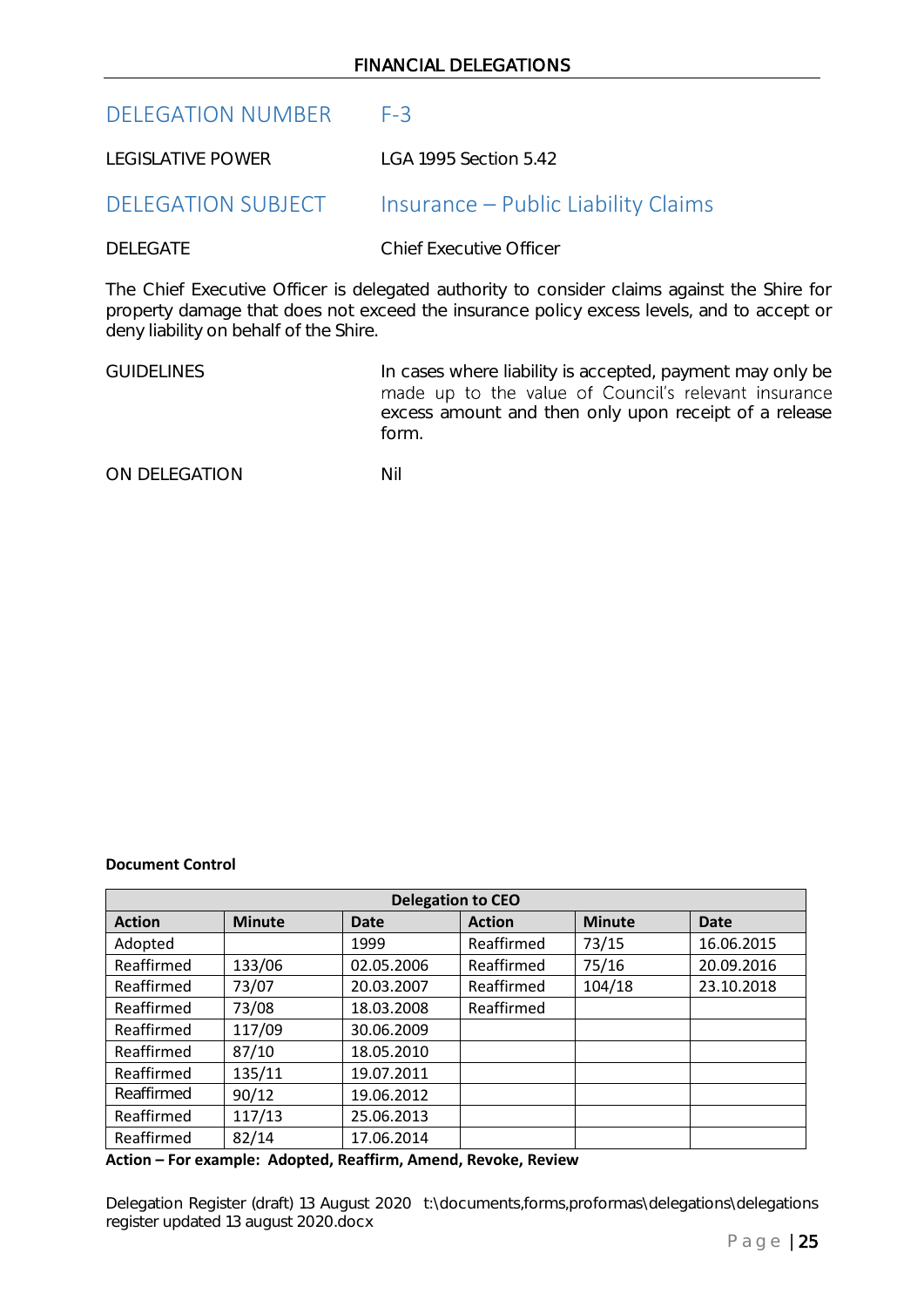<span id="page-25-1"></span><span id="page-25-0"></span>

| <b>DELEGATION NUMBER</b><br>LEGISLATIVE POWER | $F-4$<br>LGA 1995 Section 5.42                                                                                                                                                                    |
|-----------------------------------------------|---------------------------------------------------------------------------------------------------------------------------------------------------------------------------------------------------|
| <b>DELEGATION SUBJECT</b>                     | Disposal of Surplus Equipment, Materials,<br>Tools                                                                                                                                                |
| <b>DELEGATE</b>                               | <b>Chief Executive Officer</b>                                                                                                                                                                    |
|                                               | The Chief Executive Officer is delegated authority to sell by holding of a surplus goods sale at<br>Depat or any other fair means items of surplus equipment materials, tools which are no longer |

Depot or any other fair means, items of surplus equipment, materials, tools which are no longer required, are outmoded, or are no longer serviceable. This delegation applies only to items with an estimated value less than \$2,000.

| <b>GUIDELINES</b> | Nil |
|-------------------|-----|
|                   |     |

ON DELEGATION NIL

# Document Control

| Delegation to CEO |        |            |            |        |            |
|-------------------|--------|------------|------------|--------|------------|
| Action            | Minute | Date       | Action     | Minute | Date       |
| Adopted           |        | 1999       | Reaffirmed | 73/15  | 16.06.2015 |
| Reaffirmed        | 133/06 | 02.05.2006 | Reaffirmed | 75/16  | 20.09.2016 |
| Reaffirmed        | 73/07  | 20.03.2007 | Reaffirmed | 104/18 | 23.10.2018 |
| Reaffirmed        | 73/08  | 18.03.2008 |            |        |            |
| Reaffirmed        | 117/09 | 30.06.2009 |            |        |            |
| Reaffirmed        | 87/10  | 18.05.2010 |            |        |            |
| Reaffirmed        | 135/11 | 19.07.2011 |            |        |            |
| Reaffirmed        | 90/12  | 19.06.2012 |            |        |            |
| Reaffirmed        | 117/13 | 25.06.2013 |            |        |            |
| Reaffirmed        | 82/14  | 17.06.2014 |            |        |            |

Action - For example: Adopted, Reaffirm, Amend, Revoke, Review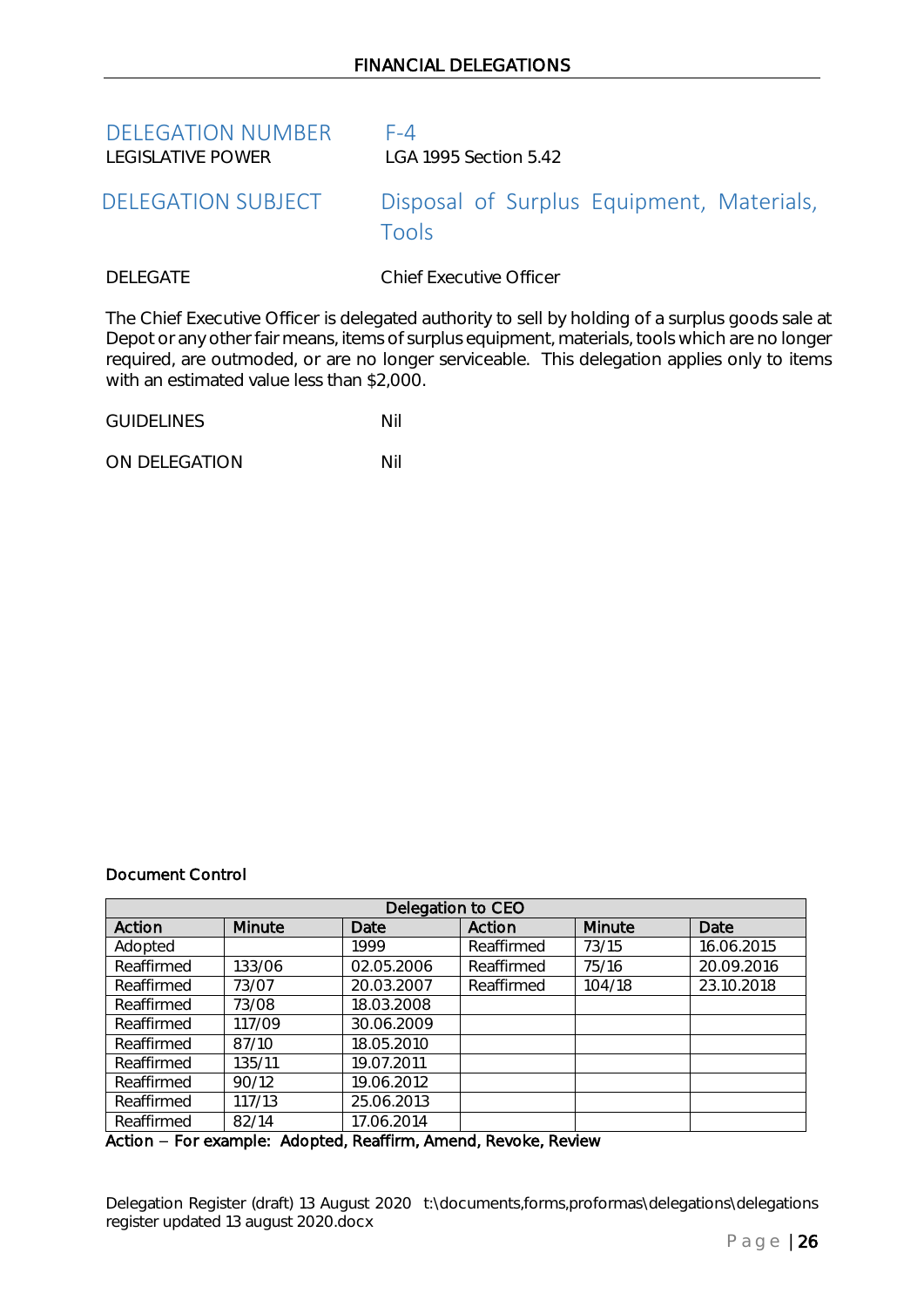# <span id="page-26-0"></span>DELEGATION NUMBER F-5

<span id="page-26-1"></span>LEGISLATIVE POWER LGA 1995 Section 5.42 and Financial Management Reg.5(1)(a)

DELEGATION SUBJECT Recovery of Fees & Charges

DELEGATE Chief Executive Officer

For the purposes of Section 5.42 of the Local Government Act 1995, the Chief Executive Officer is delegated the power to recover those fees and charges payable and in arrears, in accordance with Council Policy 9.10 - Sundry Debtors Collection.

GUIDELINES Nil

ON DELEGATION NIL

# Document Control

| Delegation to CEO |        |            |            |        |            |
|-------------------|--------|------------|------------|--------|------------|
| Action            | Minute | Date       | Action     | Minute | Date       |
| Adopted           |        | 1999       | Reaffirmed | 73/15  | 16.06.2015 |
| Reaffirmed        | 133/06 | 02.05.2006 | Reaffirmed | 75/16  | 20.09.2016 |
| Reaffirmed        | 73/07  | 20.03.2007 | Reaffirmed | 104/18 | 23.10.2018 |
| Reaffirmed        | 73/08  | 18.03.2008 |            |        |            |
| Reaffirmed        | 117/09 | 30.06.2009 |            |        |            |
| Reaffirmed        | 87/10  | 18.05.2010 |            |        |            |
| Reaffirmed        | 135/11 | 19.07.2011 |            |        |            |
| Reaffirmed        | 90/12  | 19.06.2012 |            |        |            |
| Reaffirmed        | 117/13 | 25.06.2013 |            |        |            |
| Reaffirmed        | 82/14  | 17.06.2014 |            |        |            |

Action - For example: Adopted, Reaffirm, Amend, Revoke, Review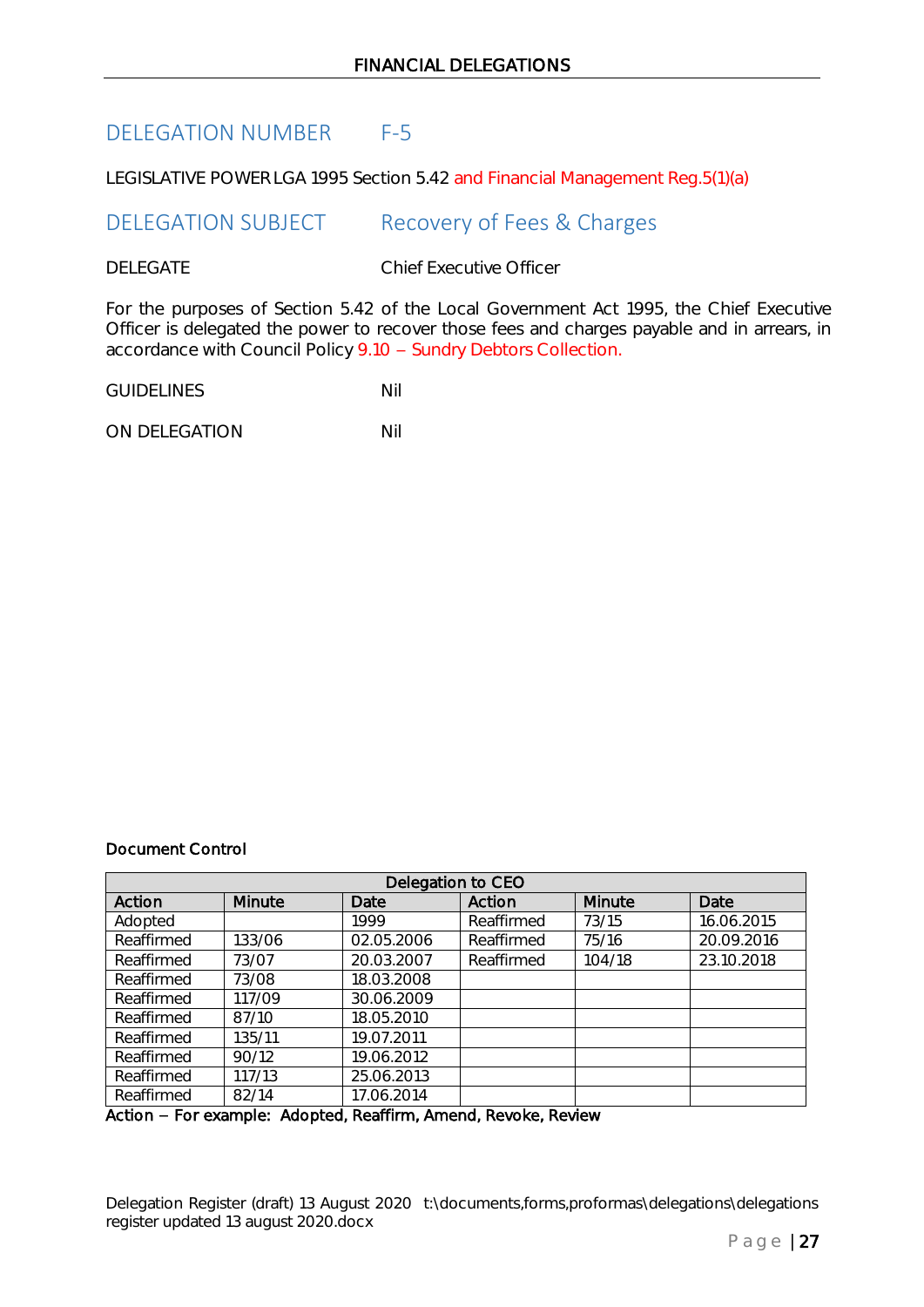<span id="page-27-0"></span>

| <b>DELEGATION NUMBER</b> | $F-6$                 |
|--------------------------|-----------------------|
| LEGISLATIVE POWER        | LGA 1995 Section 5.42 |

# <span id="page-27-1"></span>DELEGATION SUBJECT Issuing Purchase Orders

DELEGATE Chief Executive Officer

The Chief Executive Officer is delegated authority to issue Purchase Orders for goods or services on behalf of the Shire of Boddington, in accordance with Policy 13.3 - Purchasing of Goods and Services.

| <b>GUIDELINES</b> | Issuing of a Shire Order is only permitted where sufficient<br>funds have been allocated in Council's budget and the<br>mode of purchase is in accordance with Council's<br>Purchasing Policies. |                      |
|-------------------|--------------------------------------------------------------------------------------------------------------------------------------------------------------------------------------------------|----------------------|
| ON DELEGATION     | To the following officers in the following manner:<br>Director Corporate and Community Services - Unrestricted<br>Principal Environmental Health Officer/Building Surveyor                       | \$10,000             |
|                   | Manager Works and Services<br><b>Manager Financial Services</b>                                                                                                                                  | \$10,000<br>\$10,000 |

### **Document Control**

| <b>Delegation to CEO</b> |               |             |               |               |             |
|--------------------------|---------------|-------------|---------------|---------------|-------------|
| <b>Action</b>            | <b>Minute</b> | <b>Date</b> | <b>Action</b> | <b>Minute</b> | <b>Date</b> |
| Adopted                  |               | 1999        | Reaffirmed    | 73/15         | 16.06.2015  |
| Adopted                  | 133/06        | 02.05.2006  | Reaffirmed    | 75/16         | 20.09.2016  |
| Amended                  | 73/07         | 20.03.2007  | Reaffirmed    | 104/18        | 23.10.2018  |
| Reaffirmed               | 73/08         | 18.03.2008  |               |               |             |
| Reaffirmed               | 117/09        | 30.06.2009  |               |               |             |
| Reaffirmed               | 87/10         | 18.05.2010  |               |               |             |
| Reaffirmed               | 135/11        | 19.07.2011  |               |               |             |
| Reaffirmed               | 90/12         | 19.06.2012  |               |               |             |
| Reaffirmed               | 117/13        | 25.06.2013  |               |               |             |
| Reaffirmed               | 82/14         | 17.06.2014  |               |               |             |

**Action – For example: Adopted, Reaffirm, Amend, Revoke, Review**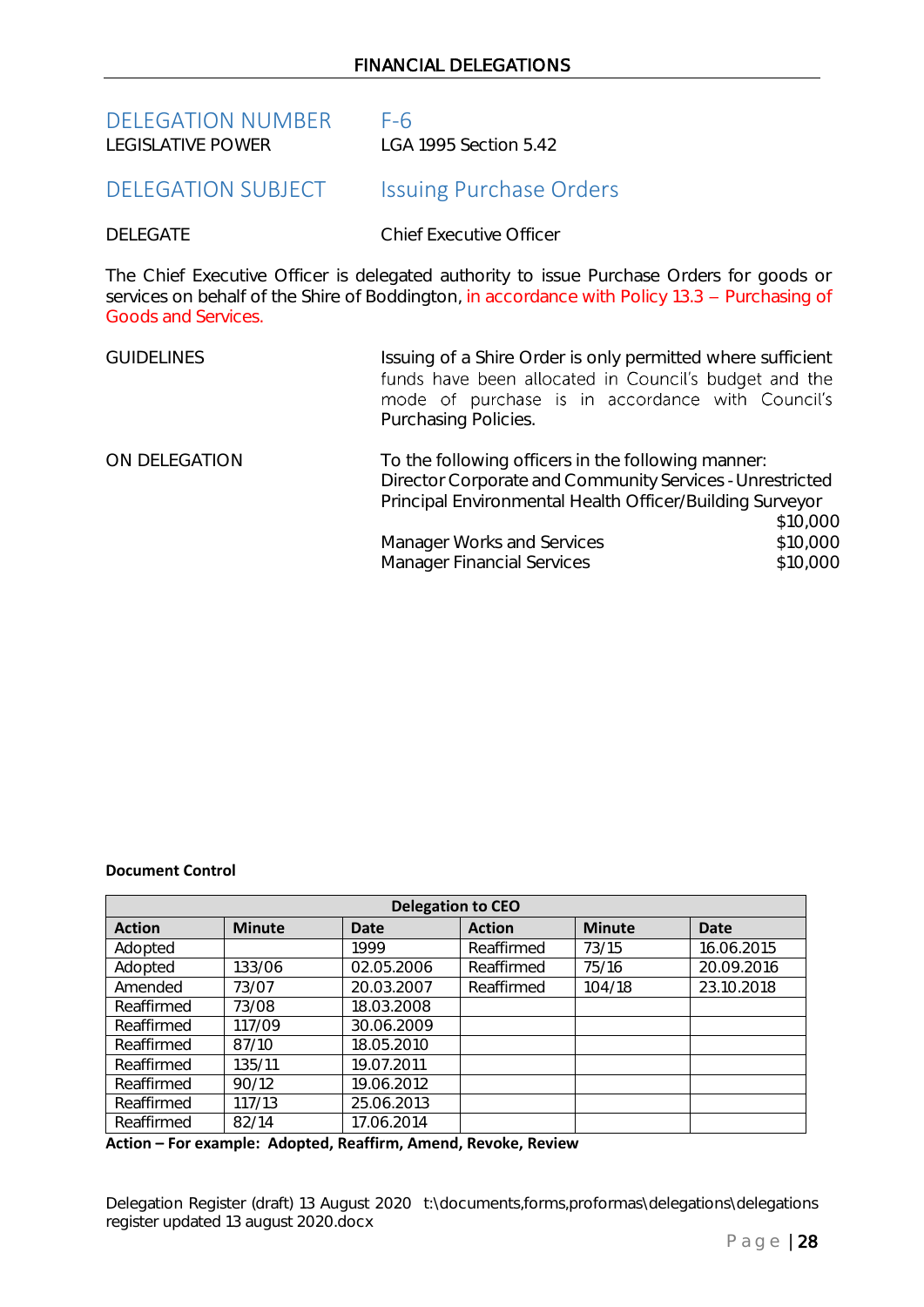# <span id="page-28-0"></span>DELEGATION NUMBER F-7

LEGISLATIVE POWER LGA 1995 Section 5.42, 3.57(1), Local Government (Functions and General) Regulations reg.14

# <span id="page-28-1"></span>DELEGATION SUBJECT Authorisation to Call Tenders

DELEGATE Chief Executive Officer

The Chief Executive Officer is authorised to call tenders on the Shire's behalf for all budgeted expenditure. The Chief Executive Officer is authorised to exercise all of the powers and duties of the local government in respect to the powers contained in Regulation 14 of the Local Government (Functions and General) Regulations.

| <b>GUIDELINES</b> |  |
|-------------------|--|
|-------------------|--|

ON DELEGATION NIL

# Document Control

| Delegation to CEO |               |            |        |        |      |
|-------------------|---------------|------------|--------|--------|------|
| Action            | <b>Minute</b> | Date       | Action | Minute | Date |
| Adopted           | 73/08         | 18.03.2008 |        |        |      |
| Reaffirmed        | 117/09        | 30.06.2009 |        |        |      |
| Reaffirmed        | 87/10         | 18.05.2010 |        |        |      |
| Reaffirmed        | 135/11        | 19.07.2011 |        |        |      |
| Reaffirmed        | 90/12         | 19.06.2012 |        |        |      |
| Reaffirmed        | 117/13        | 25.06.2013 |        |        |      |
| Reaffirmed        | 82/14         | 17.06.2014 |        |        |      |
| Reaffirmed        | 73/15         | 16.06.2015 |        |        |      |
| Reaffirmed        | 75/16         | 20.09.2016 |        |        |      |
| Reaffirmed        | 104/18        | 23.10.2018 |        |        |      |

### Action - For example: Adopted, Reaffirm, Amend, Revoke, Review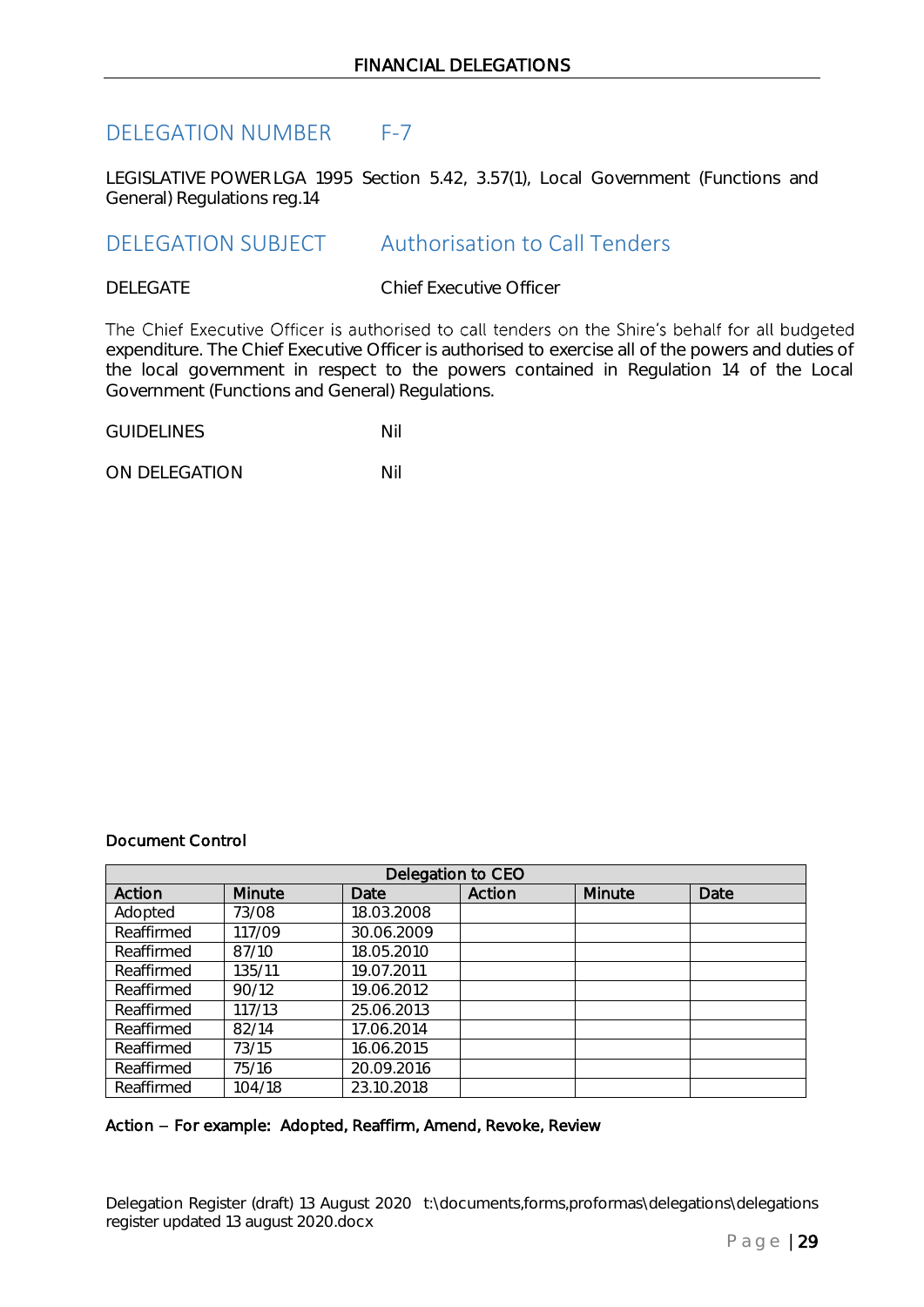# FINANCIAL DELEGATIONS

<span id="page-29-0"></span>DELEGATION NUMBER F-8<br>LEGISLATIVE POWER LGA

LGA 1995 Section 5.42 and 3.47

<span id="page-29-1"></span>DELEGATION SUBJECT Disposal of Impounded and Abandoned Vehicles

DELEGATE Chief Executive Officer

The Chief Executive Officer is delegated authority to sell impounded or abandoned vehicles with an estimated value less than \$20,000.

GUIDELINES The sale of the vehicles impounded or abandoned will be conducted in the following manner.

|                 | Estimated Market   Method of Advertising                                                                                                                              | Action                                                                        |
|-----------------|-----------------------------------------------------------------------------------------------------------------------------------------------------------------------|-------------------------------------------------------------------------------|
| Value           |                                                                                                                                                                       |                                                                               |
| $$1 - $500$     | Notices seeking offers for purchases<br>shall be displayed on the Shire of<br>Boddington's notice boards and on the<br>website                                        | Any vehicle not purchased will be disposed<br>of at the Boddington Refuse Tip |
| $$501 - $5,000$ | Notice seeking offers for purchases<br>shall be advertised with local public notice<br>and displayed on the Shire of Boddington's<br>notice boards and on the website | Any vehicle not purchased will be disposed<br>of at the Boddington Refuse Tip |
| $$5,001 +$      | Items shall be tendered as per the<br>requirements of S3.58 of the<br>Local Government Act 1995                                                                       | Any vehicle not purchased will be disposed<br>of at the Boddington Refuse Tip |

All tenders/offers received shall be opened in accordance with approved tender opening procedures.

The Acceptance of Tenders/Offers by the Chief Executive Officer will be according to:

- 1. The highest tender/offer shall be accepted for any item.
- 2. Where two or more tenders/offer shall be determined by a lottery.
- 3. If for any reason it is deemed necessary to vary from  $\alpha$  or  $\beta$ ), then the matter must be referred to Council for its consideration.

ON DELEGATION NIL Document Control

| Delegation to CEO |               |            |            |               |            |
|-------------------|---------------|------------|------------|---------------|------------|
| Action            | <b>Minute</b> | Date       | Action     | <b>Minute</b> | Date       |
| Adopted           |               | 1999       | Reaffirmed | 73/15         | 16.06.2015 |
| Reaffirmed        | 133/06        | 02.05.2006 | Reaffirmed | 75/16         | 20.09.2016 |
| Reaffirmed        | 73/07         | 20.03.2007 | Reaffirmed | 75/16         | 23.10.2018 |
| Reaffirmed        | 73/08         | 18.03.2008 |            |               |            |
| Amended           | 117/09        | 30.06.2009 |            |               |            |
| Amended           | 87/10         | 18.05.2010 |            |               |            |
| Reaffirmed        | 135/11        | 19.07.2011 |            |               |            |
| Reaffirmed        | 90/12         | 19.06.2012 |            |               |            |
| Reaffirmed        | 117/13        | 25.06.2013 |            |               |            |
| Reaffirmed        | 82/14         | 17.06.2014 |            |               |            |

Action - For example: Adopted, Reaffirm, Amend, Revoke, Review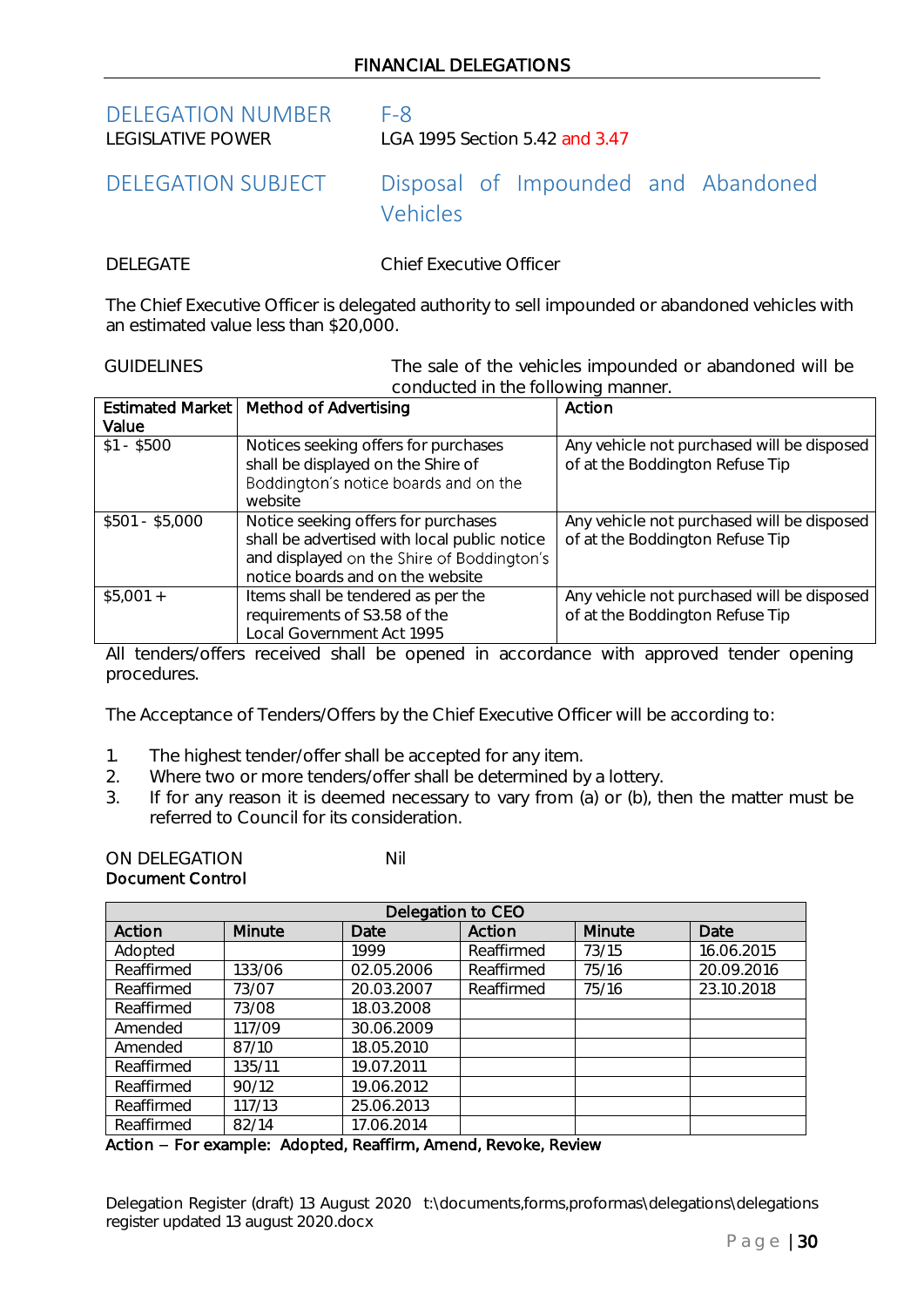<span id="page-30-0"></span>

| <b>DELEGATION NUMBER</b> | $F-9$                       |
|--------------------------|-----------------------------|
| LEGISLATIVE POWER        | LGA 1995 Section 5.42, 6.12 |

# <span id="page-30-1"></span>DELEGATION SUBJECT Waiver and Write-offs

DELEGATE Chief Executive Officer

The Chief Executive Officer is authorised to exercise all of the powers and duties of the local government in respect to the powers contained in Section 6.12 of the Local Government Act 1995.

GUIDELINES Not exceed the value of \$20 in any one instance.

ON DELEGATION NIL

Document Control

| Delegation to CEO |        |            |        |        |      |
|-------------------|--------|------------|--------|--------|------|
| Action            | Minute | Date       | Action | Minute | Date |
| Adopted           | 75/16  | 20.09.2016 |        |        |      |
| Reaffirmed        | 104/18 | 23.10.2018 |        |        |      |
|                   |        |            |        |        |      |
|                   |        |            |        |        |      |
|                   |        |            |        |        |      |
|                   |        |            |        |        |      |
|                   |        |            |        |        |      |
|                   |        |            |        |        |      |
|                   |        |            |        |        |      |
|                   |        |            |        |        |      |

Action - For example: Adopted, Reaffirm, Amend, Revoke, Review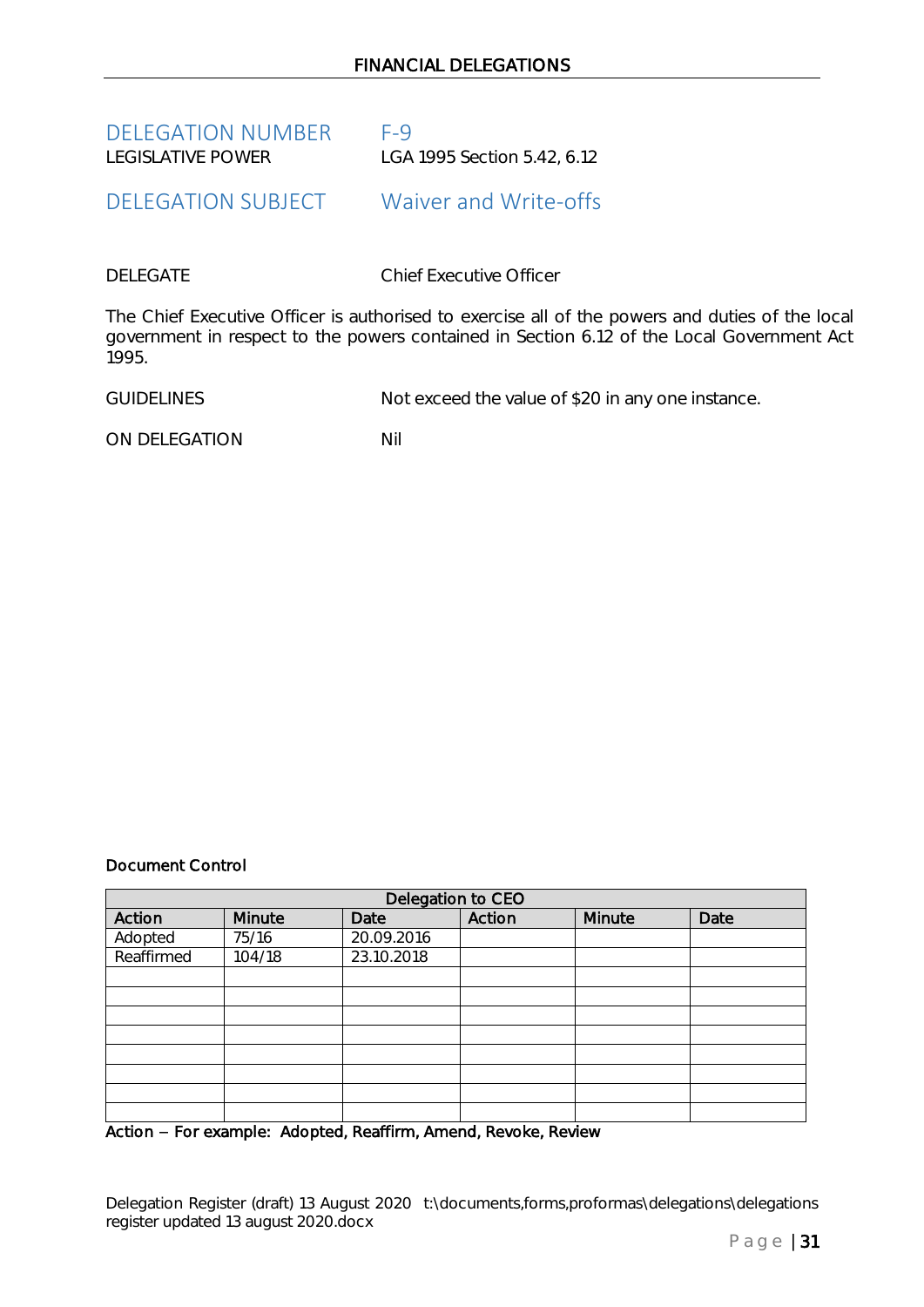<span id="page-31-0"></span>

| <b>DELEGATION NUMBER</b> | $F-10$                      |
|--------------------------|-----------------------------|
| LEGISLATIVE POWER        | LGA 1995 Section 5.42, 6.14 |

# <span id="page-31-1"></span>DELEGATION SUBJECT Investment of Surplus Funds

DELEGATE Chief Executive Officer

The Chief Executive Officer is authorised to exercise all of the powers and duties of the local government in respect to the powers contained in Section 6.14 of the Local Government Act 1995.

| <b>GUIDELINES</b> | Investments must be made in accordance with Council's |  |
|-------------------|-------------------------------------------------------|--|
|                   | Investment Policy 9.5 - Investment of Surplus Funds.  |  |

ON DELEGATION NII

# Document Control

| Delegation to CEO |        |            |        |        |      |
|-------------------|--------|------------|--------|--------|------|
| Action            | Minute | Date       | Action | Minute | Date |
| Adopted           | 75/16  | 20.09.2016 |        |        |      |
| Reaffirmed        | 104/18 | 23.10.2018 |        |        |      |
|                   |        |            |        |        |      |
|                   |        |            |        |        |      |
|                   |        |            |        |        |      |
|                   |        |            |        |        |      |
|                   |        |            |        |        |      |
|                   |        |            |        |        |      |
|                   |        |            |        |        |      |
|                   |        |            |        |        |      |

Action – For example: Adopted, Reaffirm, Amend, Revoke, Review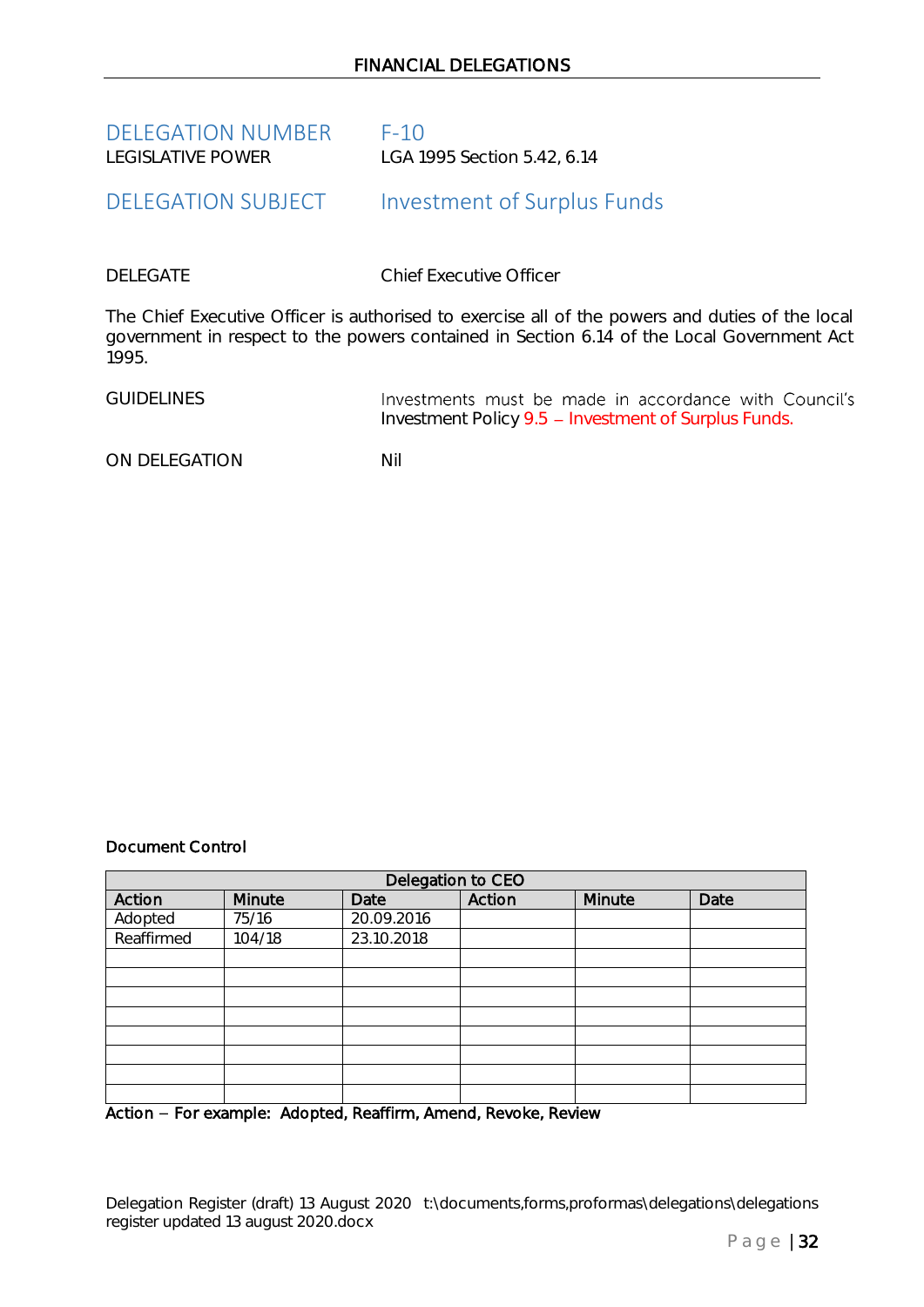<span id="page-32-0"></span>

| <b>DELEGATION NUMBER</b> | $F-11$                            |
|--------------------------|-----------------------------------|
| LEGISLATIVE POWER        | Local Government Act Section 5.42 |

# <span id="page-32-1"></span>DELEGATION SUBJECT Donations

DELEGATE Chief Executive Officer

The Chief Executive Officer is delegated authority to make donations on behalf of Council to not-for-profit organisations from the Boddington Community which hire Council facilities.

Despite other indications in this delegation, where the proposed donation is considered by the Chief Executive Officer to be of a contentious nature, a decision on a proposed donation is to be determined by the Council.

| <b>GUIDELINES</b>   | Nil                                                                                                                |
|---------------------|--------------------------------------------------------------------------------------------------------------------|
| <b>RESTRICTIONS</b> | This delegation only applies where a Boddington not-for-<br>profit hires a council facility and pays the hire fee. |
| ON DELEGATION       | Nil                                                                                                                |

# Document Control

| Delegation to CEO |        |            |        |        |      |
|-------------------|--------|------------|--------|--------|------|
| Action            | Minute | Date       | Action | Minute | Date |
| Adopted           | 104/18 | 23.10.2018 |        |        |      |
|                   |        |            |        |        |      |
|                   |        |            |        |        |      |
|                   |        |            |        |        |      |
|                   |        |            |        |        |      |
|                   |        |            |        |        |      |
|                   |        |            |        |        |      |
|                   |        |            |        |        |      |
|                   |        |            |        |        |      |
|                   |        |            |        |        |      |

Action - For example: Adopted, Reaffirm, Amend, Revoke, Review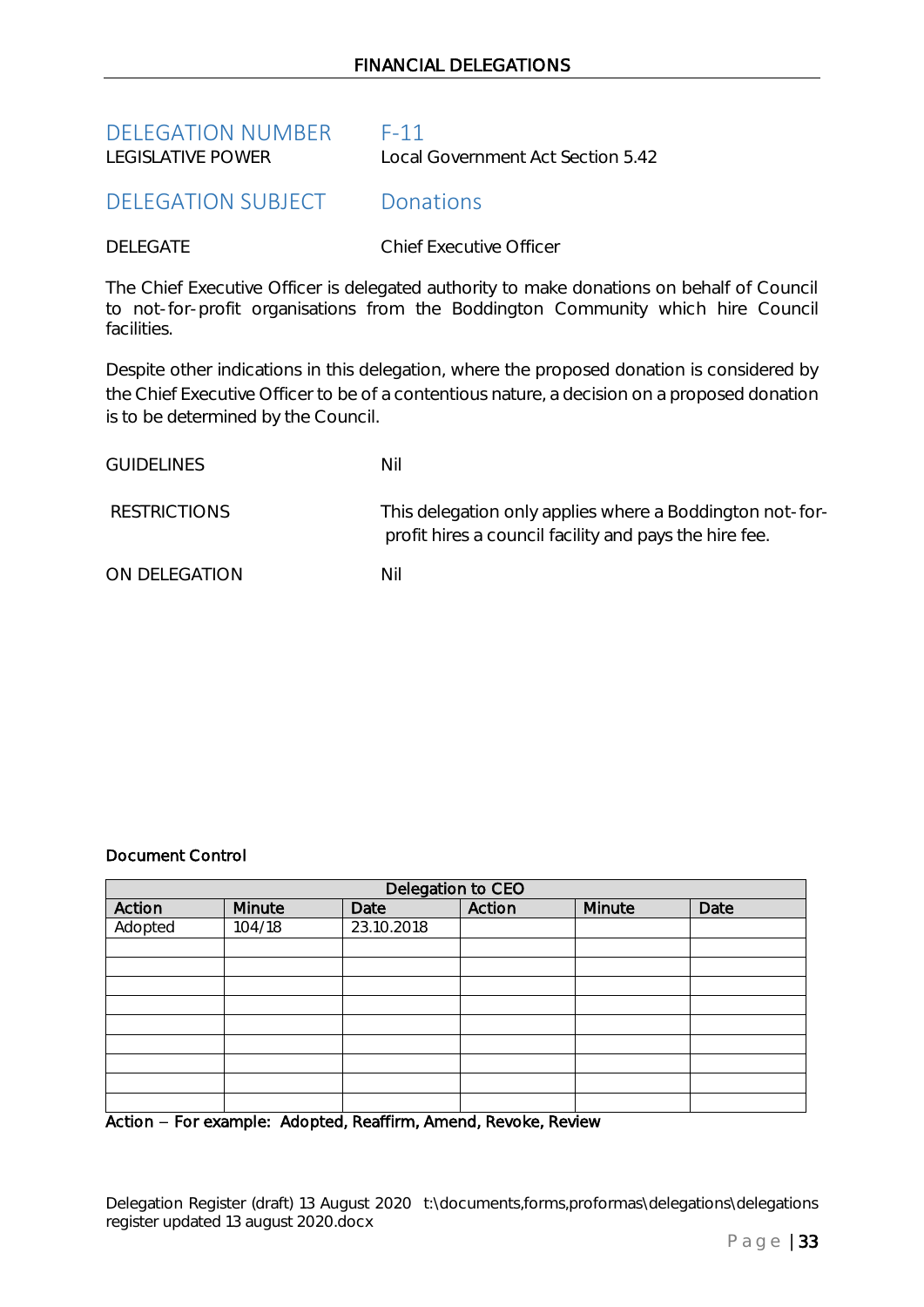<span id="page-33-0"></span>

| <b>DELEGATION NUMBER</b> | $H-1$                                                |
|--------------------------|------------------------------------------------------|
| LEGISLATIVE POWER        | Health Act 1911–Public Health Act 2016 Section 21(1) |

# <span id="page-33-1"></span>DELEGATION SUBJECT Notices and Directions

DELEGATE Chief Executive Officer

Chief Executive Officer is delegated authority to issue notices, serve direction and take actions on behalf of the Shire, which is authorised by the Public Health Act 1911 2016 or its subordinate legislation, and is conditional upon such action being reported to Council at its next held full meeting.

GUIDELINES Nil

ON DELEGATION Principal Environmental Health Officer/Building Surveyor

# Document Control

| Delegation to CEO |        |            |            |        |            |
|-------------------|--------|------------|------------|--------|------------|
| Action            | Minute | Date       | Action     | Minute | Date       |
| Adopted           |        | 1999       | Reaffirmed | 73/15  | 16.06.2015 |
| Reaffirmed        | 133/06 | 02.05.2006 | Reaffirmed | 75/16  | 20.09.2016 |
| Reaffirmed        | 73/07  | 20.03.2007 | Reaffirmed | 104/18 | 23.10.2018 |
| Reaffirmed        | 73/08  | 18.03.2008 |            |        |            |
| Reaffirmed        | 117/09 | 30.06.2009 |            |        |            |
| Reaffirmed        | 87/10  | 18.05.2010 |            |        |            |
| Reaffirmed        | 135/11 | 19.07.2011 |            |        |            |
| Reaffirmed        | 90/12  | 19.06.2012 |            |        |            |
| Reaffirmed        | 117/13 | 25.06.2013 |            |        |            |
| Reaffirmed        | 82/14  | 17.06.2014 |            |        |            |

Action - For example: Adopted, Reaffirm, Amend, Revoke, Review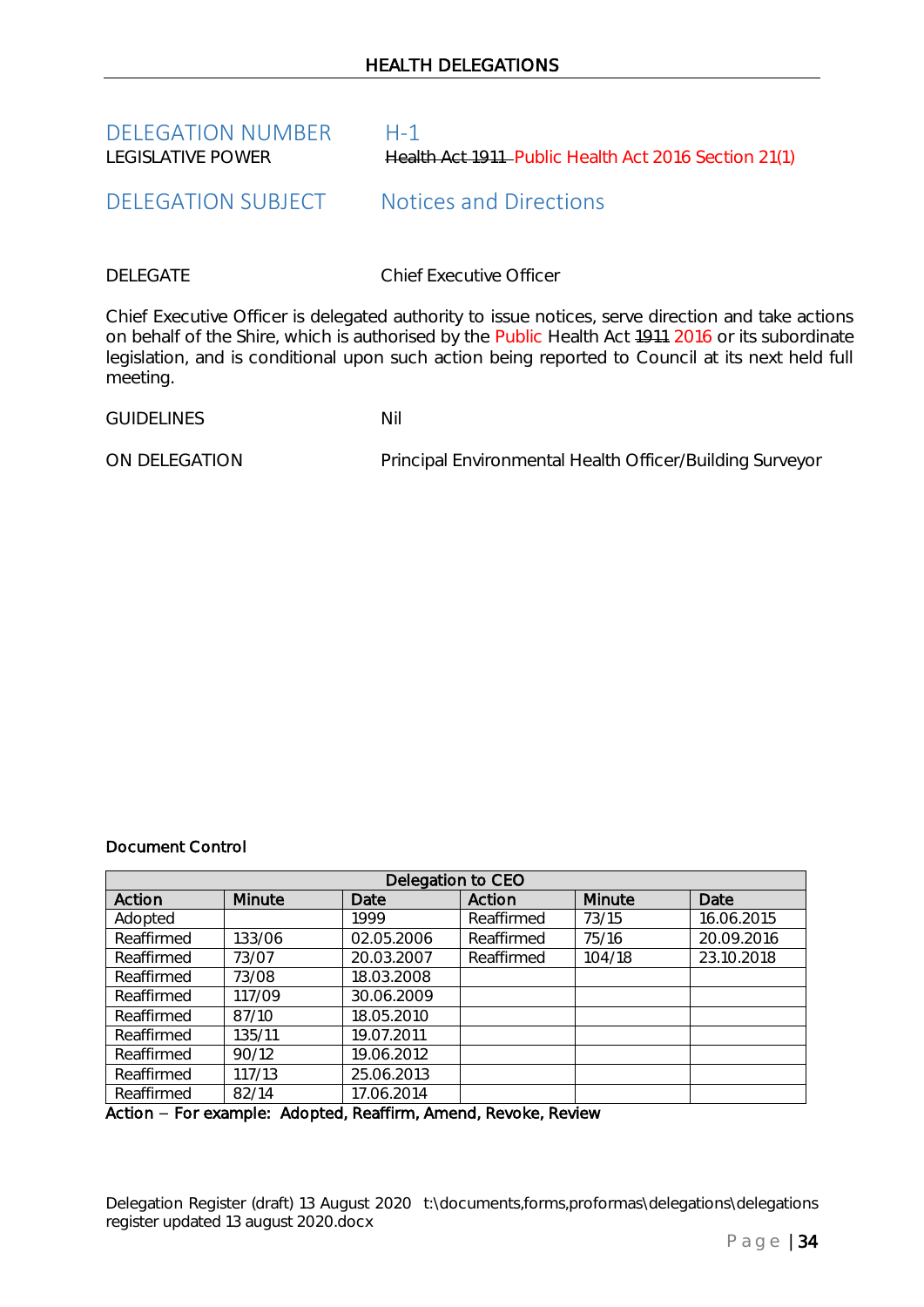<span id="page-34-1"></span><span id="page-34-0"></span>

| <b>DELEGATION NUMBER</b><br><b>LEGISLATIVE POWER</b> | $H-2$<br>Health Act Miscellaneous Provision 1911<br>Section<br>107(2)(a)                          |
|------------------------------------------------------|---------------------------------------------------------------------------------------------------|
| DELEGATION SUBJECT                                   | Approval of Apparatus for the Treatment of<br>Sewage and Disposal of Effluent and Liquid<br>Waste |
| <b>DELEGATE</b>                                      | <b>Chief Executive Officer</b>                                                                    |
|                                                      | That the Chief Executive Officer Principal Environmental Health Officer is delegated authority    |

I hat the Chief Executive Officer Principal Environmental Health Officer is delegated authority to approve septic tanks and other apparatus for the treatment of sewage and disposal of effluent and liquid waste.

GUIDELINES Nil

ON DELEGATION Nil. Permissible however not yet delegated

### Document Control

| Delegation to CEO |               |            |            |               |            |
|-------------------|---------------|------------|------------|---------------|------------|
| Action            | <b>Minute</b> | Date       | Action     | <b>Minute</b> | Date       |
| Adopted           | 103/05        | 21.06.2005 | Reaffirmed | 73/15         | 16.06.2015 |
| Reaffirmed        | 133/06        | 02.05.2006 | Reaffirmed | 73/16         | 20.09.2016 |
| Reaffirmed        | 73/07         | 20.03.2007 | Reaffirmed | 104/18        | 23.10.2018 |
| Reaffirmed        | 73/08         | 18.03.2008 |            |               |            |
| Reaffirmed        | 117/09        | 30.06.2009 |            |               |            |
| Reaffirmed        | 87/10         | 18.05.2010 |            |               |            |
| Reaffirmed        | 135/11        | 19.07.2011 |            |               |            |
| Reaffirmed        | 90/12         | 19.06.2012 |            |               |            |
| Reaffirmed        | 117/13        | 25.06.2013 |            |               |            |
| Reaffirmed        | 82/14         | 17.06.2014 |            |               |            |

### Action - For example: Adopted, Reaffirm, Amend, Revoke, Review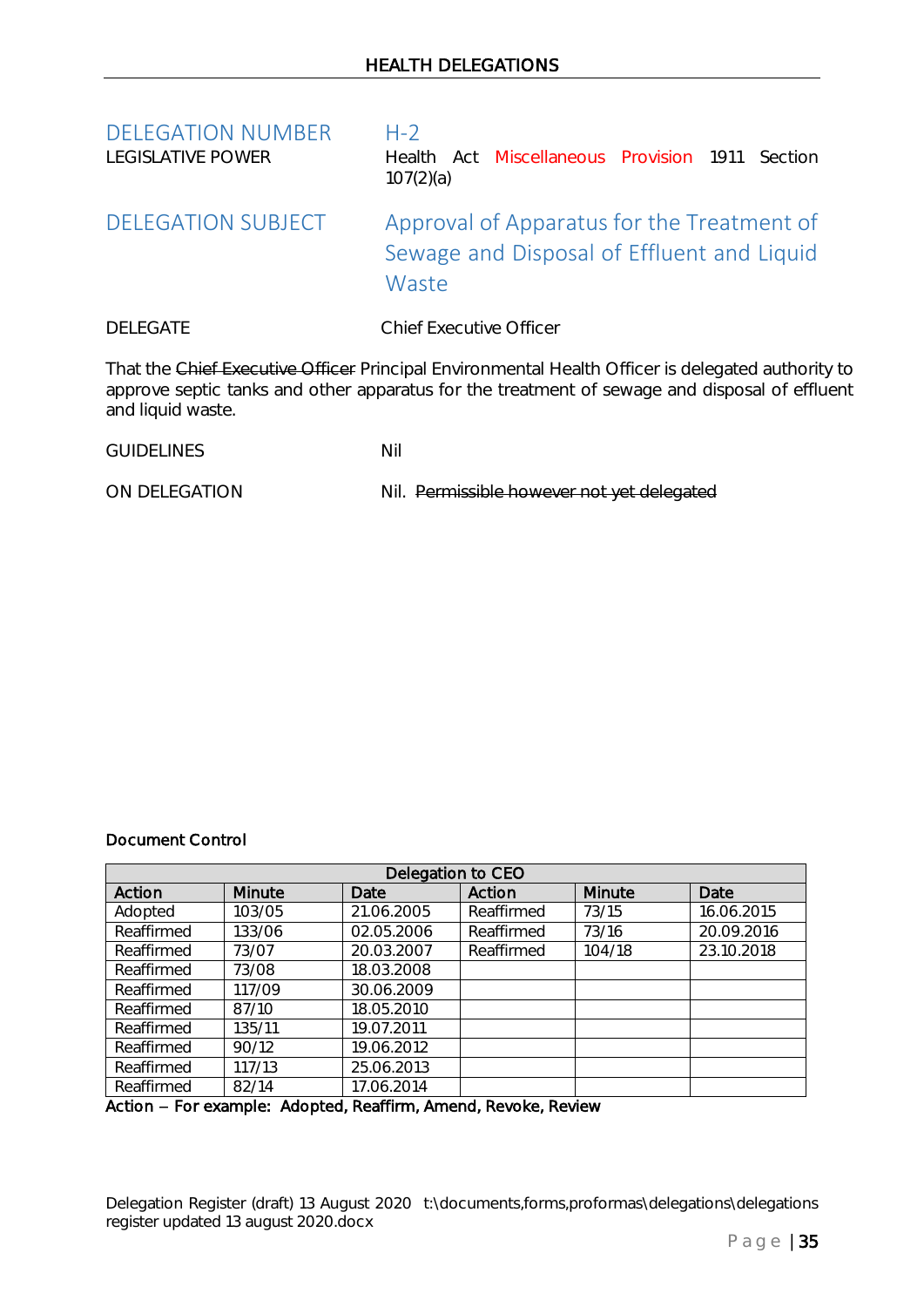# HEALTH DELEGATIONS

<span id="page-35-1"></span><span id="page-35-0"></span>

| <b>DELEGATION NUMBER</b><br>LEGISLATIVE POWER            | $H - 3$<br>Powers and Duties of the Act                                                           |
|----------------------------------------------------------|---------------------------------------------------------------------------------------------------|
| <b>DELEGATION SUBJECT</b>                                | Public Act 2016 Section 21(1)                                                                     |
| <b>DELEGATE</b>                                          | Principal Environmental Health Officer                                                            |
| duties of the Health (Miscellaneous Provisions) Act 2016 | That the Principal Environmental Health Officer is delegated authority to exercise the powers and |

GUIDELINES Nil

ON DELEGATION Nil.

# Document Control

| Delegation to CEO |        |      |        |        |      |
|-------------------|--------|------|--------|--------|------|
| Action            | Minute | Date | Action | Minute | Date |
|                   |        |      |        |        |      |
|                   |        |      |        |        |      |
|                   |        |      |        |        |      |
|                   |        |      |        |        |      |
|                   |        |      |        |        |      |
|                   |        |      |        |        |      |
|                   |        |      |        |        |      |
|                   |        |      |        |        |      |
|                   |        |      |        |        |      |
|                   |        |      |        |        |      |

Action - For example: Adopted, Reaffirm, Amend, Revoke, Review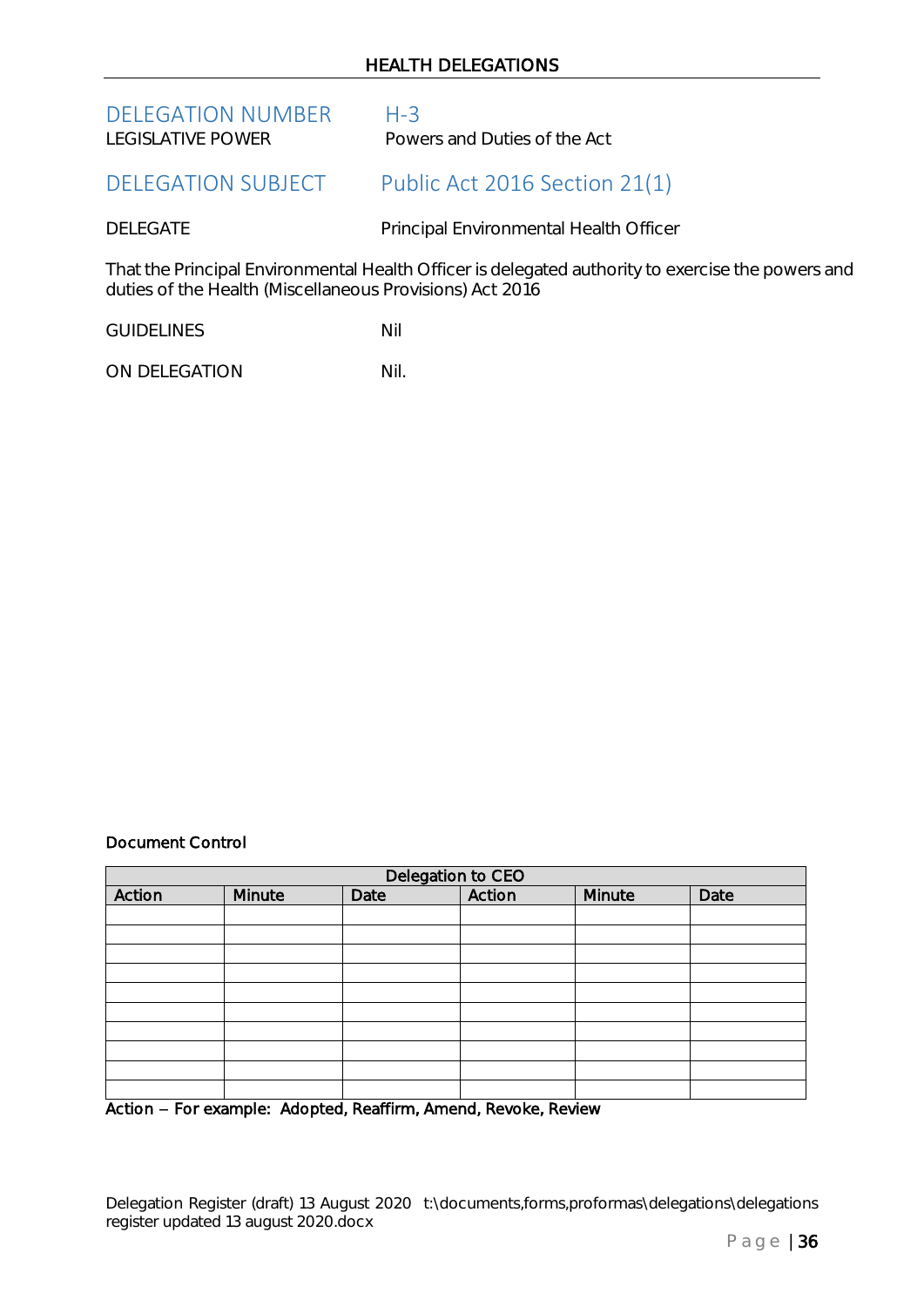<span id="page-36-1"></span><span id="page-36-0"></span>

| <b>DELEGATION NUMBER</b><br>LEGISLATIVE POWER | $H - 4$<br>Powers and Duties of the Act                                                           |
|-----------------------------------------------|---------------------------------------------------------------------------------------------------|
| <b>DELEGATION SUBJECT</b>                     | Health (Miscellaneous Provisions) Act 1911<br>Section 26                                          |
| <b>DELEGATE</b>                               | Principal Environmental Health Officer                                                            |
| duties of the Health Act 1911                 | That the Principal Environmental Health Officer is delegated authority to exercise the powers and |

GUIDELINES Nil

ON DELEGATION Nil.

# Document Control

| Delegation to CEO |        |      |        |        |      |
|-------------------|--------|------|--------|--------|------|
| Action            | Minute | Date | Action | Minute | Date |
|                   |        |      |        |        |      |
|                   |        |      |        |        |      |
|                   |        |      |        |        |      |
|                   |        |      |        |        |      |
|                   |        |      |        |        |      |
|                   |        |      |        |        |      |
|                   |        |      |        |        |      |
|                   |        |      |        |        |      |
|                   |        |      |        |        |      |
|                   |        |      |        |        |      |

Action - For example: Adopted, Reaffirm, Amend, Revoke, Review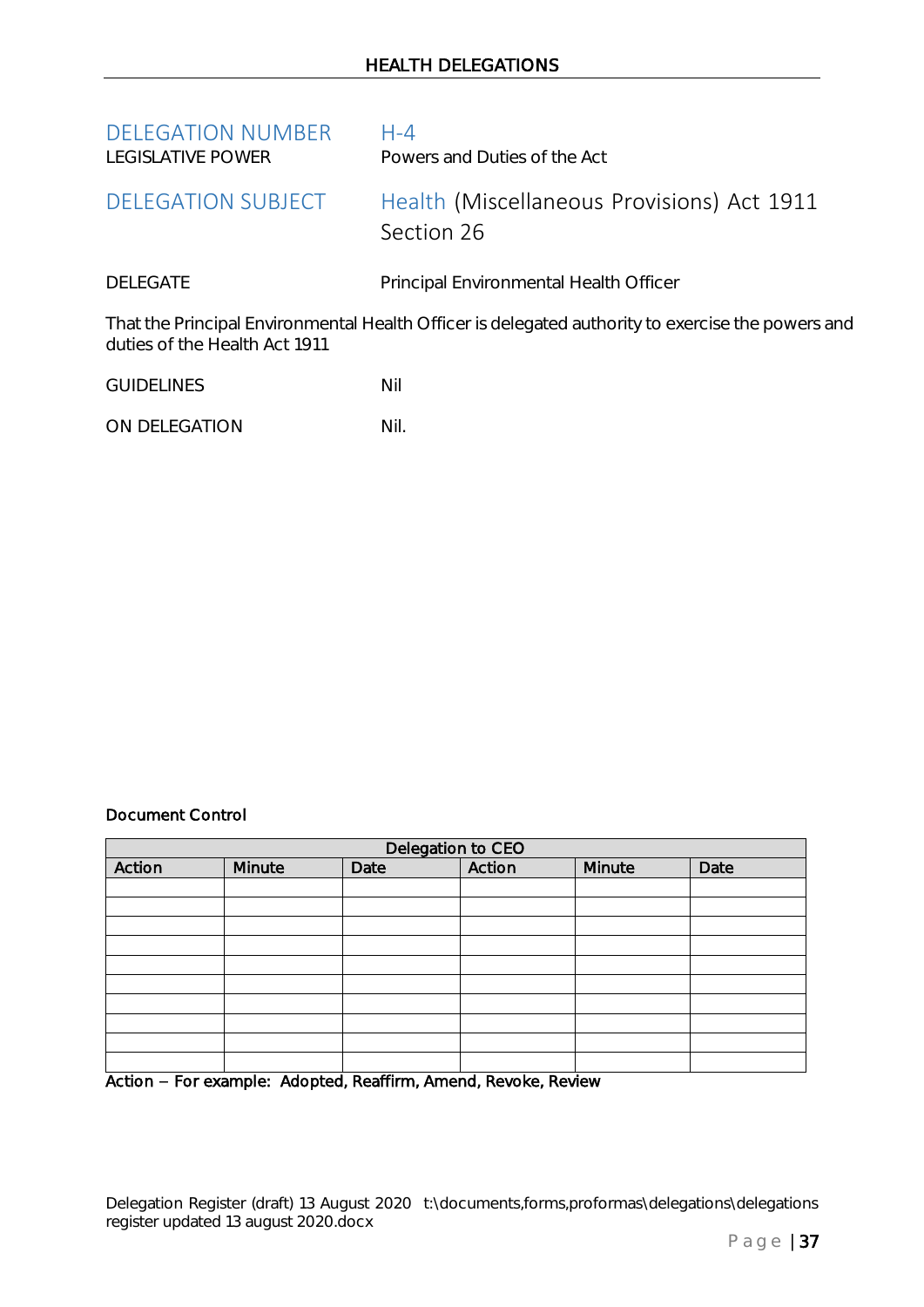<span id="page-37-1"></span><span id="page-37-0"></span>

| <b>DELEGATION NUMBER</b>  | $1 - 1$                                                                                                                                                                                                  |
|---------------------------|----------------------------------------------------------------------------------------------------------------------------------------------------------------------------------------------------------|
| LEGISLATIVE POWER         | LGA 1995 Sections 3.24 - 3.27                                                                                                                                                                            |
| <b>DELEGATION SUBJECT</b> | <b>Certain Provisions About Land</b>                                                                                                                                                                     |
| <b>DELEGATE</b>           | <b>Chief Executive Officer</b>                                                                                                                                                                           |
| Government Act 1995.      | The Chief Executive Officer is delegated authority to exercise all of the powers and duties of the<br>local government in respect to the powers contained in Section 3.24 to 3.27 inclusive of the Local |

| <b>GUIDELINES</b> | Nil |
|-------------------|-----|
|                   |     |

ON DELEGATION Nil

# Document Control

| Delegation to CEO |        |            |            |        |            |
|-------------------|--------|------------|------------|--------|------------|
| Action            | Minute | Date       | Action     | Minute | Date       |
| Adopted           |        | 1999       | Reaffirmed | 74/15  | 16.06.2015 |
| Reaffirmed        | 133/06 | 02.05.2006 | Reaffirmed | 75/16  | 20.09.2016 |
| Reaffirmed        | 73/07  | 20.03.2007 | Reaffirmed | 104/18 | 23.10.2018 |
| Reaffirmed        | 73/08  | 18.03.2008 |            |        |            |
| Reaffirmed        | 117/09 | 30.06.2009 |            |        |            |
| Reaffirmed        | 87/10  | 18.05.2010 |            |        |            |
| Reaffirmed        | 135/11 | 19.07.2011 |            |        |            |
| Amended           | 90/12  | 19.06.2012 |            |        |            |
| Reaffirmed        | 117/13 | 25.06.2013 |            |        |            |
| Reaffimred        | 82/14  | 17.06.2014 |            |        |            |

Action - For example: Adopted, Reaffirm, Amend, Revoke, Review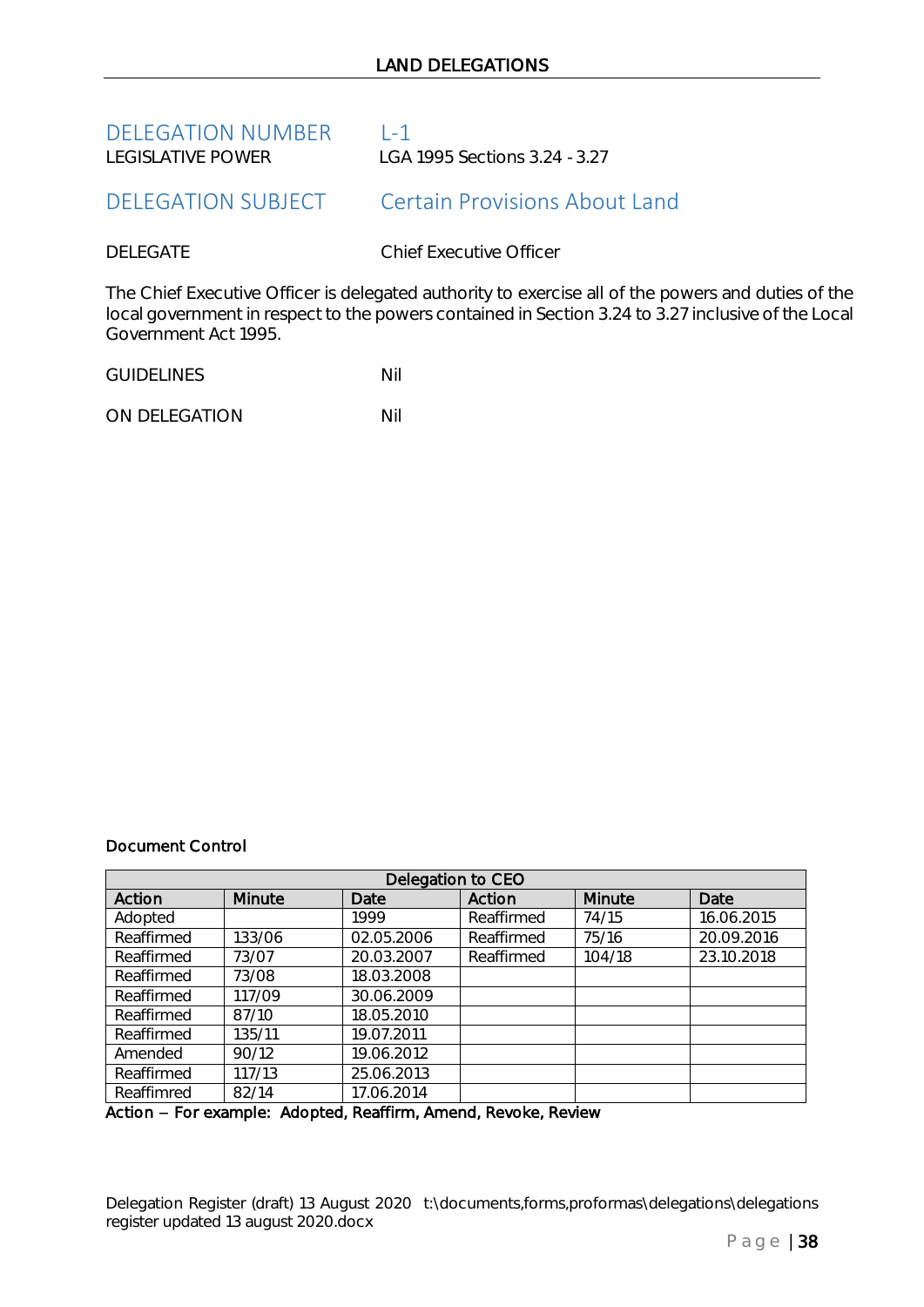<span id="page-38-0"></span>

| <b>DELEGATION NUMBER</b> | $\vert -2 \vert$      |
|--------------------------|-----------------------|
| I FGISI ATIVE POWER      | LGA 1995 Section 5.42 |

# <span id="page-38-1"></span>DELEGATION SUBJECT Clearing Permits

DELEGATE Chief Executive Officer

That the Chief Executive Officer be delegated authority to grant approval for Applications for a Clearing Permit by local mining companies, other than reserves over which Council has a Management Order, providing the area for clearance is five hectares or less.

GUIDELINES Nil

ON DELEGATION Nil

# Document Control

| Delegation to CEO |        |            |            |        |            |  |
|-------------------|--------|------------|------------|--------|------------|--|
| Action            | Minute | Date       | Action     | Minute | Date       |  |
| Adopted           | 25/05  | 15.02.2005 | Reaffirmed | 82/14  | 17.06.2014 |  |
| Reaffirmed        | 133/06 | 02.05.2006 | Reaffirmed | 73/15  | 16.06.2015 |  |
| Reaffirmed        | 73/07  | 20.03.2007 | Reaffirmed | 75/16  | 20.09.2016 |  |
| Reaffirmed        | 73/08  | 18.03.2008 | Reaffirmed | 104/18 | 23.10.2018 |  |
| Reaffirmed        | 117/09 | 30.06.2009 | Reaffirmed | 104/18 | 23.10.2018 |  |
| Reaffirmed        | 87/10  | 18.05.2010 |            |        |            |  |
| Reaffirmed        | 135/11 | 19.07.2011 |            |        |            |  |
| Reaffirmed        | 90/12  | 19.06.2012 |            |        |            |  |
| Reaffirmed        | 117/13 | 25.06.2013 |            |        |            |  |
|                   |        |            |            |        |            |  |
|                   |        |            |            |        |            |  |

Action - For example: Adopted, Reaffirm, Amend, Revoke, Review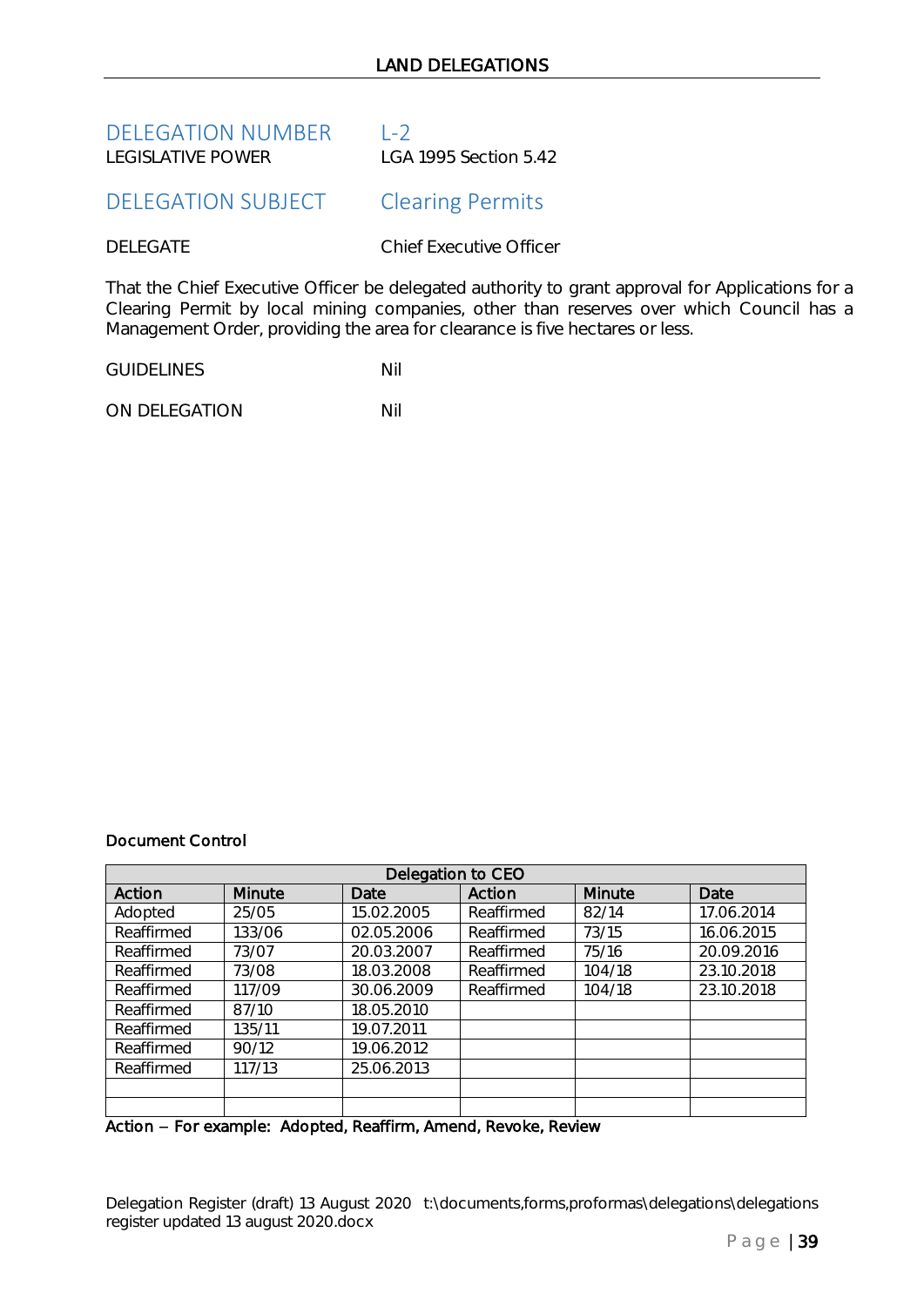<span id="page-39-0"></span>

| <b>DELEGATION NUMBER</b> | $1 - 3$               |
|--------------------------|-----------------------|
| I FGISI ATIVE POWER      | LGA 1995 Section 3.24 |

# <span id="page-39-1"></span>DELEGATION SUBJECT Clearing Permits

DELEGATE Chief Executive Officer

That the Chief Executive Officer be delegated authority to grant approval for Applications for a<br>Clearing Permit by local landowners seeking to construct a fence between the Shire's reserves and their property.

GUIDELINES Such approval will only be permitted to the extent permitted by Land Clearing Regulations.

ON DELEGATION NIL

### **Document Control**

| <b>Delegation to CEO</b> |               |             |               |               |             |  |
|--------------------------|---------------|-------------|---------------|---------------|-------------|--|
| <b>Action</b>            | <b>Minute</b> | <b>Date</b> | <b>Action</b> | <b>Minute</b> | <b>Date</b> |  |
| Adopted                  |               | 1999        | Reaffirmed    | 73/15         | 16.06.2015  |  |
| Reaffirmed               | 133/06        | 02.05.2006  | Reaffirmed    | 75/16         | 20.09.2016  |  |
| Reaffirmed               | 73/07         | 20.03.2007  | Reaffirmed    | 104/18        | 23.10.2018  |  |
| Reaffirmed               | 73/08         | 18.03.2008  |               |               |             |  |
| Reaffirmed               | 117/09        | 30.06.2009  |               |               |             |  |
| Reaffirmed               | 87/10         | 18.05.2010  |               |               |             |  |
| Reaffirmed               | 135/11        | 19.07.2011  |               |               |             |  |
| Reaffirmed               | 90/12         | 19.06.2012  |               |               |             |  |
| Reaffirmed               | 117/13        | 25.06.2013  |               |               |             |  |
| Reaffirmed               | 82/14         | 17.06.2014  |               |               |             |  |

**Action – For example: Adopted, Reaffirm, Amend, Revoke, Review**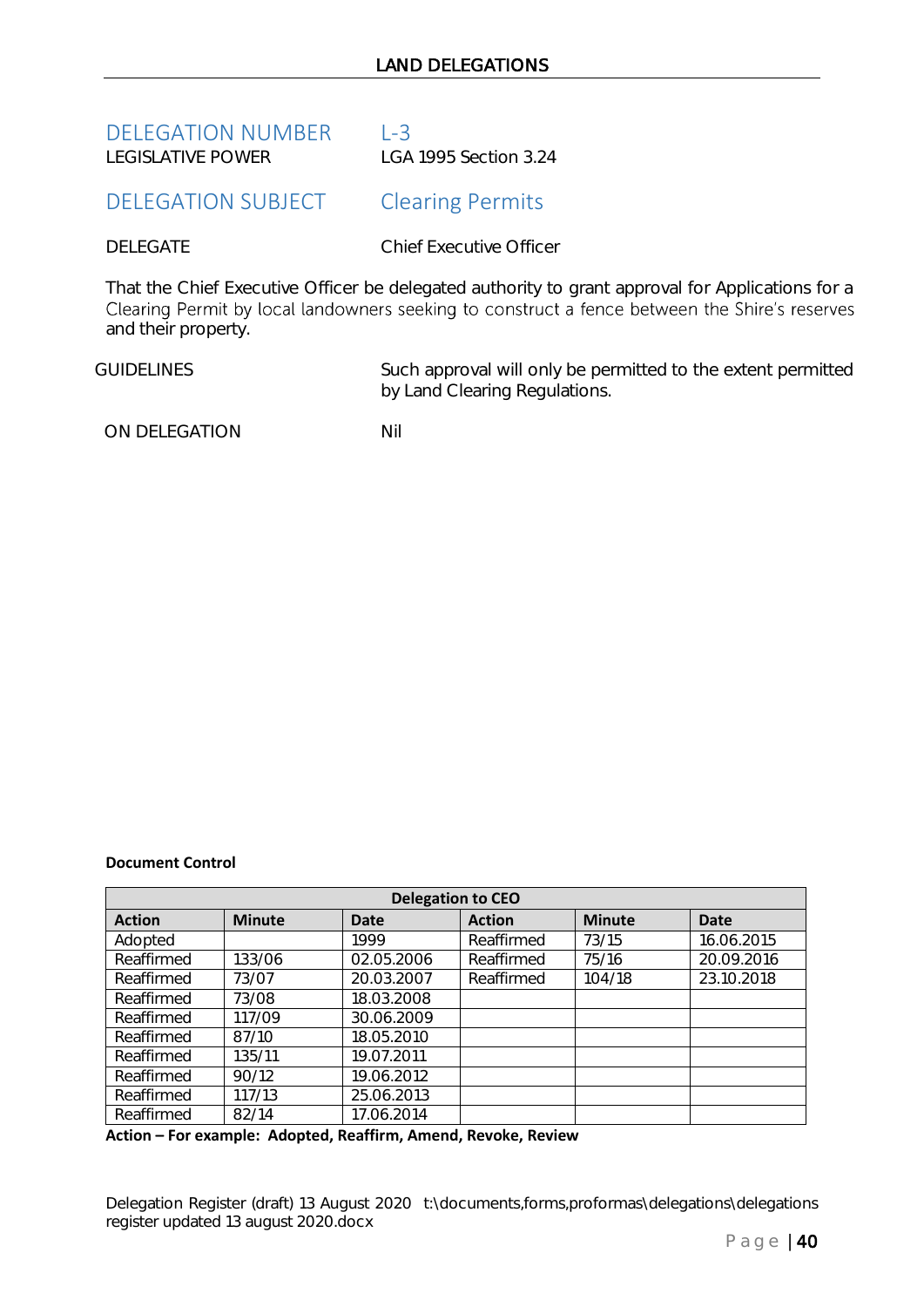<span id="page-40-0"></span>

| <b>DELEGATION NUMBER</b> | $ -4$                         |
|--------------------------|-------------------------------|
| LEGISLATIVE POWER        | LGA 1995 Sections 3.28 - 3.36 |

# <span id="page-40-1"></span>DELEGATION SUBJECT Power to Enter

DELEGATE Chief Executive Officer

The Chief Executive Officer is delegated authority to exercise all of the powers and duties of the local government in respect to the powers of entry upon land as contained in Section 3.28 to 3.36 inclusive of the Local Government Act 1995.

GUIDELINES Nil

ON DELEGATION Principal Environmental Health Officer/Building Surveyor and Ranger

### Document Control

| Delegation to CEO |        |            |            |               |            |  |
|-------------------|--------|------------|------------|---------------|------------|--|
| Action            | Minute | Date       | Action     | <b>Minute</b> | Date       |  |
| Adopted           |        | 1999       | Reaffirmed | 73/15         | 16.06.2015 |  |
| Reaffirmed        | 133/06 | 02.05.2006 | Reaffirmed | 75/16         | 20.09.2016 |  |
| Reaffirmed        | 73/07  | 20.03.2007 | Reaffirmed | 104/18        | 23.10.2018 |  |
| Reaffirmed        | 73/08  | 18.03.2008 |            |               |            |  |
| Reaffirmed        | 117/09 | 30.06.2009 |            |               |            |  |
| Reaffirmed        | 87/10  | 18.05.2010 |            |               |            |  |
| Reaffirmed        | 135/11 | 19.07.2011 |            |               |            |  |
| Reaffirmed        | 90/12  | 19.06.2012 |            |               |            |  |
| Reaffirmed        | 117/13 | 25.06.2013 |            |               |            |  |
| Reaffirmed        | 82/14  | 17.06.2014 |            |               |            |  |

Action - For example: Adopted, Reaffirm, Amend, Revoke, Review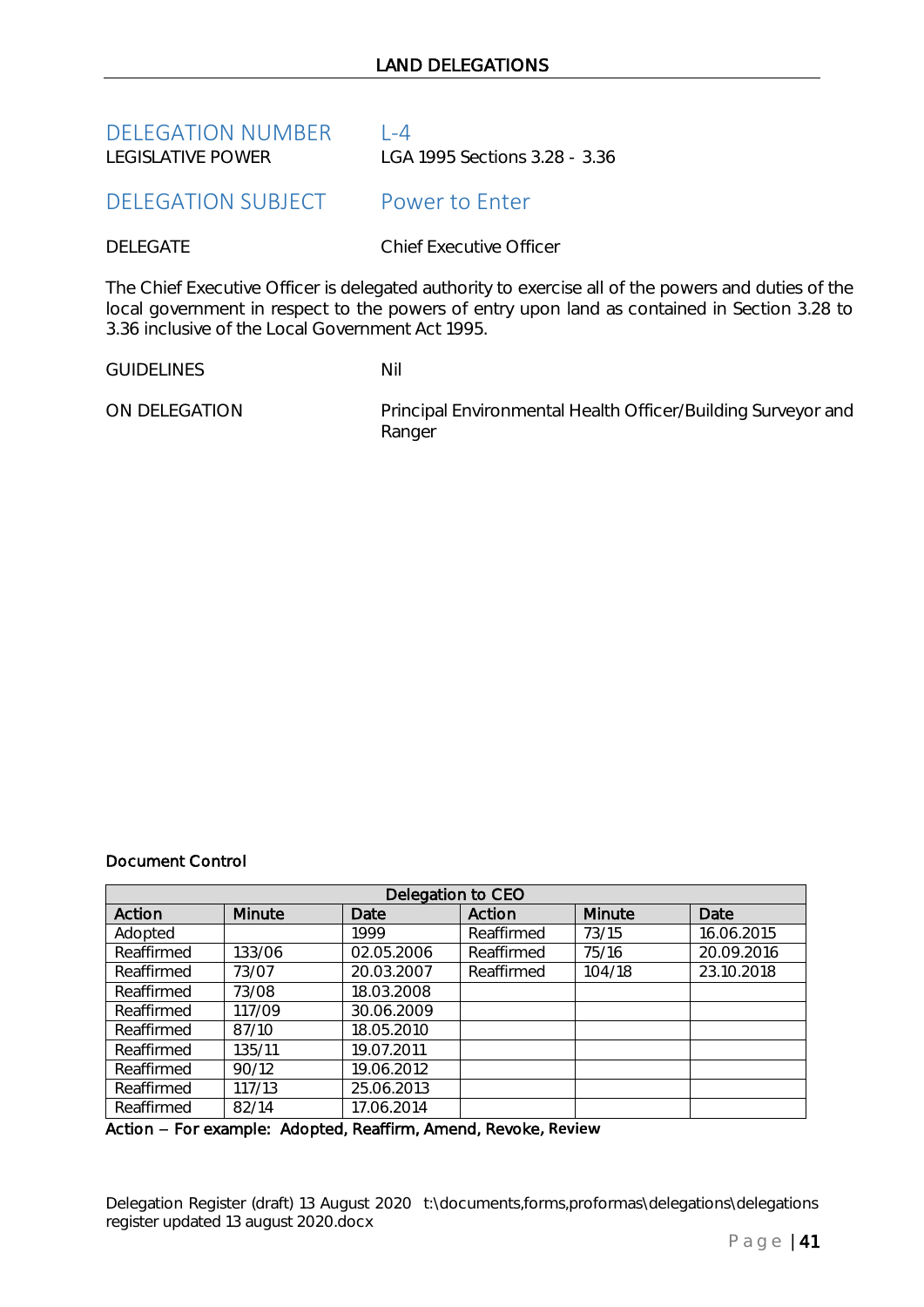<span id="page-41-1"></span><span id="page-41-0"></span>

| <b>DELEGATION NUMBER</b><br><b>LEGISLATIVE POWER</b> | $L-5$<br>Caravan Parks and Camping Grounds<br>Regulations, Regulation 11                                                                                                                                                                                      |
|------------------------------------------------------|---------------------------------------------------------------------------------------------------------------------------------------------------------------------------------------------------------------------------------------------------------------|
| <b>DELEGATION SUBJECT</b>                            | Camping on Land                                                                                                                                                                                                                                               |
| <b>DELEGATE</b>                                      | Chief Executive Officer                                                                                                                                                                                                                                       |
|                                                      | The Chief Executive Officer is delegated authority to approve camping on land for as per<br>requirements of Regulation 11 of the Caravan Parks and Camping Grounds Regulations 1997, in<br>accordance with Council Policy 2.7 - Shared/Caravan Accommodation. |
| <b>GUIDELINES</b>                                    | Nil                                                                                                                                                                                                                                                           |
| <b>DELEGATE</b>                                      | Chief Executive Officer                                                                                                                                                                                                                                       |
| ON DELEGATION                                        | Principal Environmental Health Officer/Building Surveyor                                                                                                                                                                                                      |

# **Document Control**

| <b>Delegation to CEO</b> |               |            |               |               |             |
|--------------------------|---------------|------------|---------------|---------------|-------------|
| <b>Action</b>            | <b>Minute</b> | Date       | <b>Action</b> | <b>Minute</b> | <b>Date</b> |
| Adopted                  | 73/08         | 18.03.2008 |               |               |             |
| Reaffirmed               | 117/09        | 30.06.2009 |               |               |             |
| Reaffirmed               | 87/10         | 18.05.2010 |               |               |             |
| Reaffirmed               | 135/11        | 19.07.2011 |               |               |             |
| Reaffirmed               | 90/12         | 19.06.2012 |               |               |             |
| Reaffirmed               | 117/13        | 25.06.2013 |               |               |             |
| Reaffirmed               | 82/14         | 17.06.2014 |               |               |             |
| Reaffirmed               | 73/15         | 16.06.2015 |               |               |             |
| Reaffirmed               | 75/16         | 20.09.2016 |               |               |             |
| Reaffirmed               | 104/18        | 23/10.2018 |               |               |             |

**Action – For example: Adopted, Reaffirm, Amend, Revoke, Review**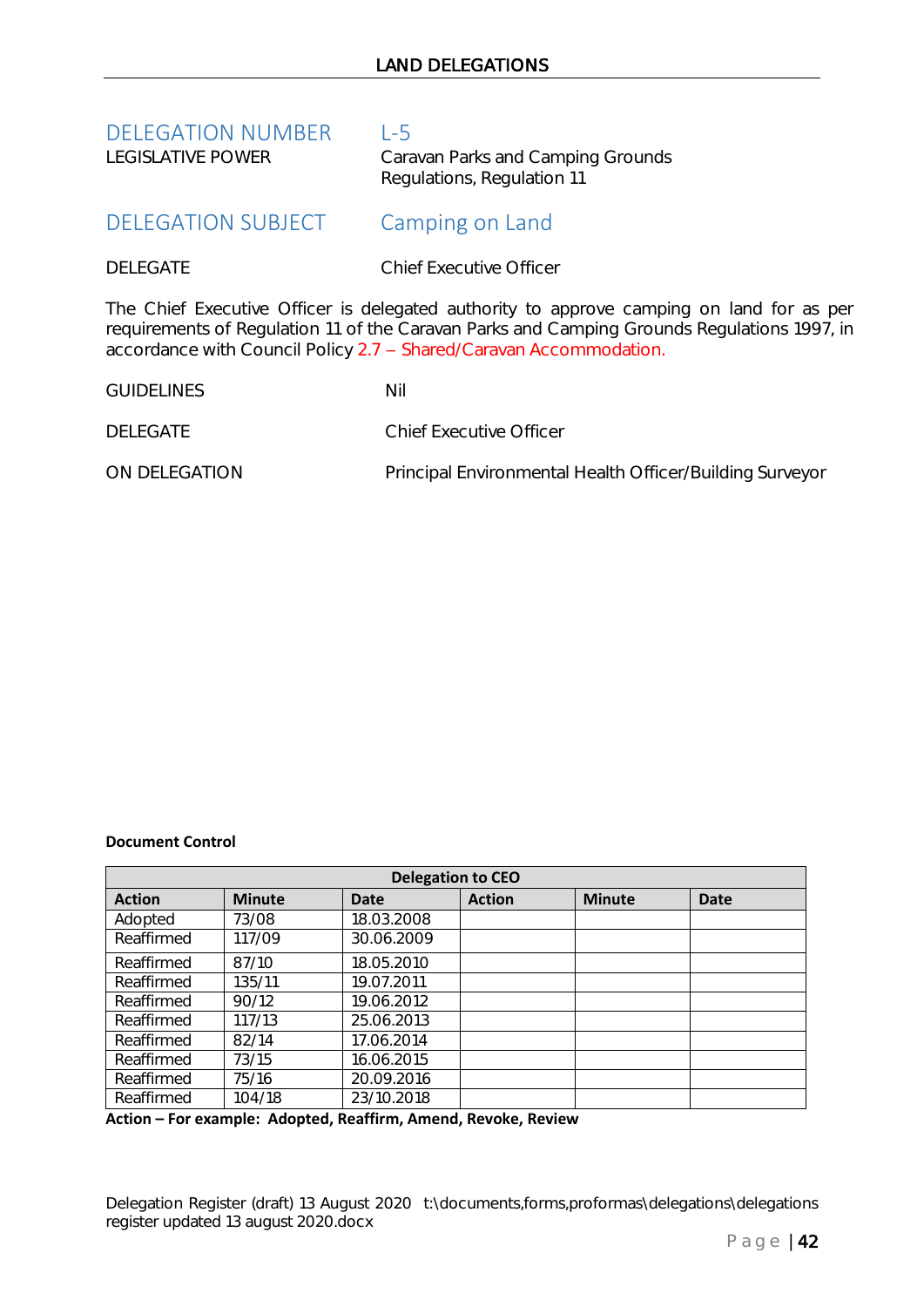<span id="page-42-0"></span>

| <b>DELEGATION NUMBER</b> | $P-1$                                                                     |
|--------------------------|---------------------------------------------------------------------------|
| LEGISLATIVE POWER        | LGA 1995 Section 5.42 and Planning and<br>Development Act 2005 Section 72 |
|                          |                                                                           |

# <span id="page-42-1"></span>DELEGATION SUBJECT Town Planning Matters

DELEGATE Chief Executive Officer

The Chief Executive Officer is delegated authority for:

# 1. Requirements for Public Notice

- 1.1 Making a determination on the form or forms of public notice to be given of a proposed development, scheme amendment, road closure or other proposal where the local Planning Scheme or other legislation requires that such public notice be given and give such notice.
- 1.2 Making a determination to require that public notice of a development to be given in accordance with Local Planning Scheme where such notice is considered to be in the public interest.

# 2. Approval of Permitted "P", Discretionary "AA" and Incidental "IP" Uses

Making a determination on al "P","AA" and "IP" uses where a proposed development is generally in accordance with the Local Planning Scheme, Local Planning Strategy, Local Planning Policies and is consistent with guiding precedent approvals.

# 3. Residential Design Code Matters

Making a determination on any matter required to be determined under the Residential Design Codes including where an exercise of discretion is required, provided that appropriate notice of the proposed development is given to adjoining properties where it is required or is considered to have the potential to adversely affect the amenity of an adjoining property.

# 4. Planning Approval where Public Notice has been given

Making a determination of "SA" uses in accordance with the Local Planning Scheme, Local Planning Strategy, Local Planning Policies and established precedent on any Planning Application that has been the subject of Public Notice. This includes determining applications involving:

- (A) The variation of Scheme provisions, Local Planning Policy or provisions of the Residential Design Codes; or
- (B) The exercise of discretion under the Scheme, Local Planning Policy or the Residential Design Codes.

The above is provided the application has not been the subject of objection or if the matter has become contentious in any way.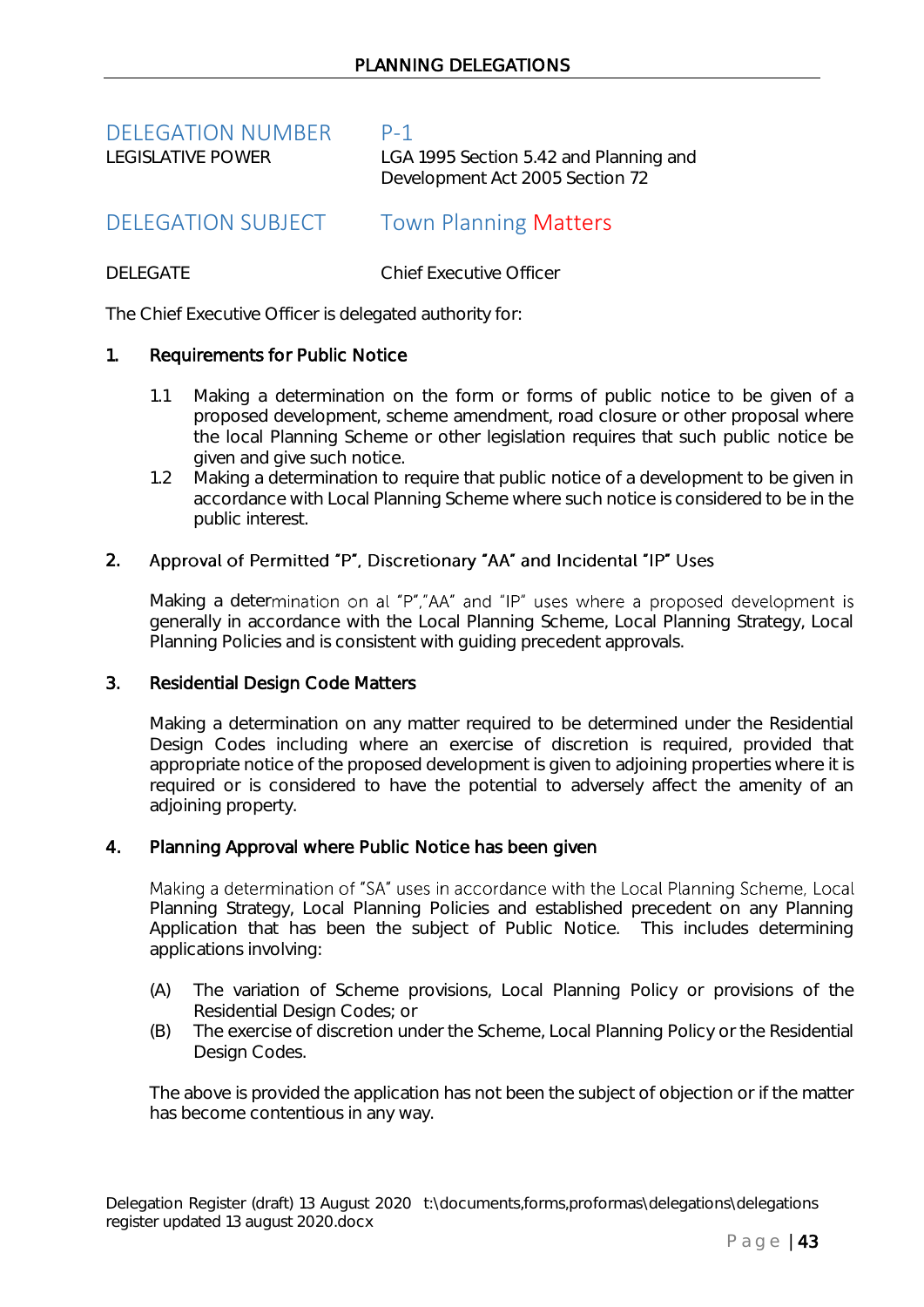# 5. Minor Modification of Planning Determinations

Making modifications to planning approvals where:

- (A) The modification conforms to the relevant Local Planning Scheme objectives and Local Planning Policies;
- (B) The modification does not have a detrimental effect on the amenity of the locality; and
- (C) The extension to a development approval is to a maximum of 2 years

# NOTES:

- Where consent of abutting landowners was required for the original application, then the modification should also be referred to abutting landowners for comment where the modification requires a substantial variation from the original application.
- Where the original application was required to be the subject of public notice under the relevant Local Planning Scheme or the Residential Design Codes, the (if the modification is considered substantial) the modification will need a new public notice readvertised in accordance with the Local Planning Scheme or the Residential Design Codes,

# 6. Signs

Approval of applications where consistent with Local Planning Policy No. 14 Signs and Advertisements.

# 7. Dealing with Subdivisions

Making recommendations to the Western Australian Planning Commission in respect of applications or other matters relating to Subdivision, Boundary Adjustment, Amalgamation and Strata Titling where such matters are in accordance with the Local Planning Scheme, Local Planning Strategy, Local Planning Policies and established precedent, including minor variation to approved subdivisions and clearance of conditions provided appropriate Consultation with other Shire administration officer's is carried out.

# 8. Dealing with Scheme Amendments

- 8.1 Requiring modifications to Local Planning Scheme Amendment documents to ensure that all documents are maintained at a consistent high quality and the information contained within the document addresses all issues considered relevant and will enable the public and referral agencies to fully understand the Amendment.
- 8.2 Accepting modifications to Local Planning Scheme Amendment documents required by the Western Australian Planning Commission or the Minister for Planning at any stage throughout the Scheme Amendment process.
- 8.3 Respond in writing to scheme amendment request. Based on Council resolution, the CEO to set out that support for scheme amendment request should cover multiple lots or a precinct compared to an individual lot, unless the site subject to the scheme amendment request is a considerable area or the applicant provides suitable justification for the proposal to the satisfaction of the Council.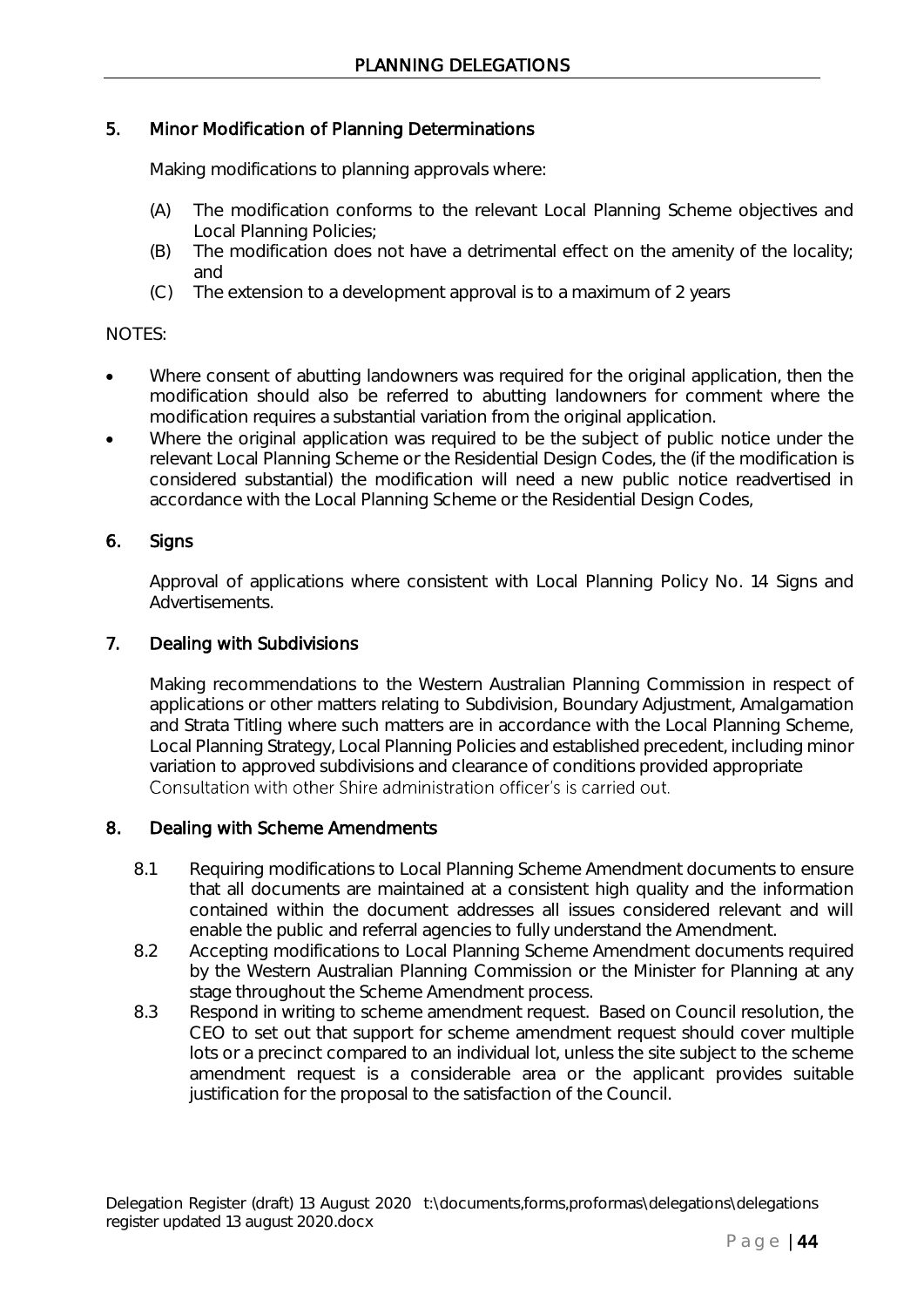# 9. Legal Proceedings

- 9.1 Taking all necessary action against owners or occupiers of properties to cease illegal uses, comply with the Local Planning Scheme and/or comply with conditions of Development Approval, including instituting prosecution proceedings under the Planning and Development Act, in the Court in its summary jurisdiction.
- 9.2 Represent Council, or appoint appropriate representatives, where necessary at prosecutions, rights of review and enquiries pertaining to the enforcement of the provisions of the Planning and Development Act and the implementation of Council's Local Planning Scheme.

# 10. Miscellaneous Matters

- 10.1 Electing to return or defer consideration of incomplete and unsatisfactory applications for planning consent.
- 10.2 Granting variations to relevant Local Planning Policies and provisions of the Residential Design Codes on Building Permit applications (where the application is exempt from the requirement to gain planning approval under the residential Design Codes and/or the Local Planning Scheme).
- 10.3 Approve the use of street names where an approved street names list exists.
- 10.4 Provision of written and verbal responses to rights of review, mediated settlements resulting from rights of review and Western Australian Planning Commission requests for reconsideration.
- 10.5 Prepare submissions and correspondence to government agencies and other organisations where consistent with the Local Planning Scheme, Local Planning Strategy, Local Planning Policies and guiding precedent approvals.
- 10.6 Respond to referrals and correspondence from State Government agencies, servicing agencies and other organisations on matters including planning, land management, natural resource management and servicing where consistent with the Local Planning Scheme, Local Planning Strategy, Local Planning Policies and Council adopted documents.

# 11. Right to have matter heard by Council

GUIDELINES Nil

Where an applicant disputes or has issue with a planning determination made in accordance with this delegation, it will be a matter of right for the applicant to request that the matter be reconsidered by Council, provided the exercise of such right does limit any other right of appeal that exist in Law.

# 12. Matters that may be of significant financial interest to Council

Despite other indications in this delegation, it is required that any planning matter that may have significant impact on Council infrastructure is to be determined by the Council.

ON DELEGATION Principal Environmental Health Officer/

Building Surveyor for Residential Design Code Matters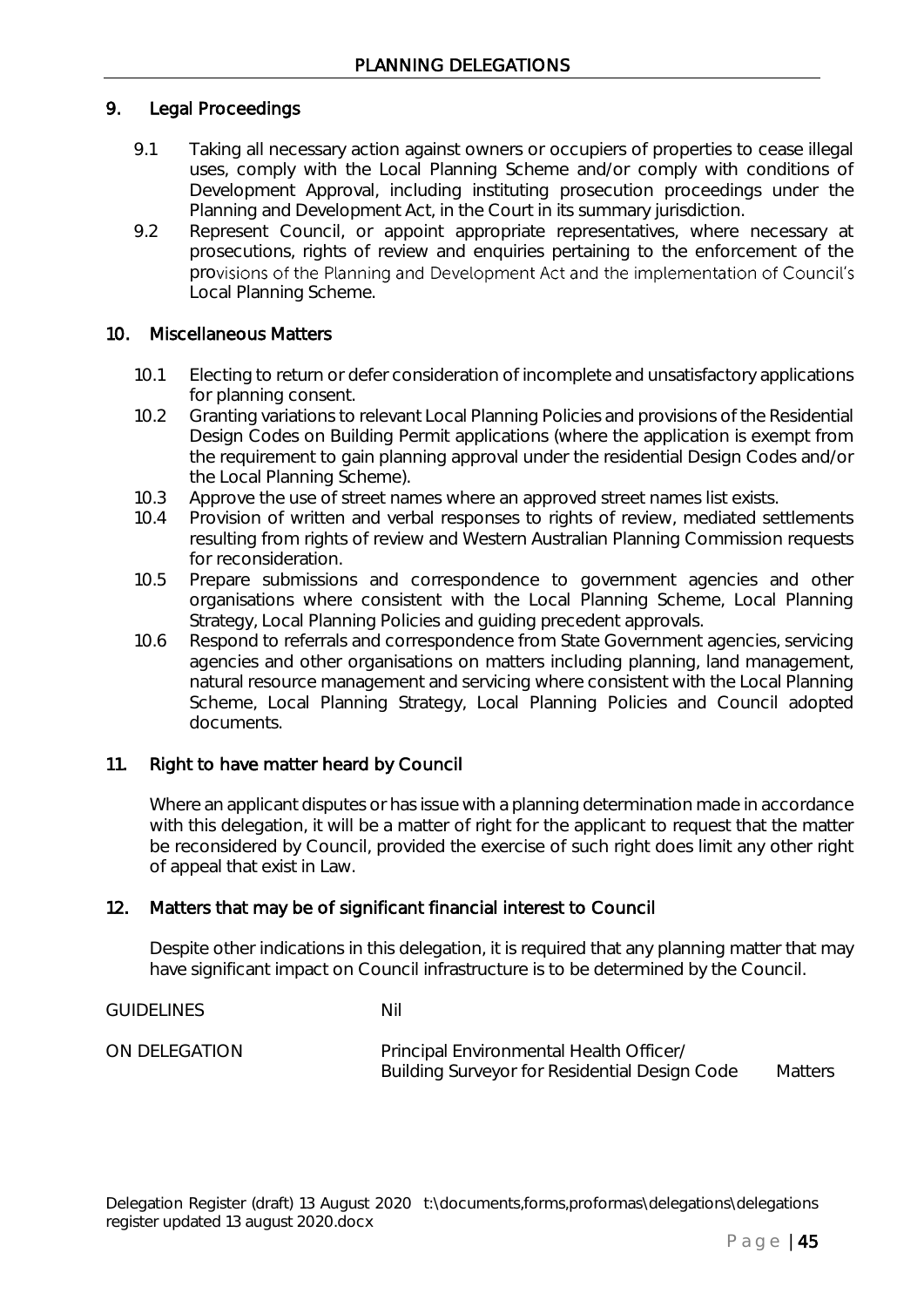# PLANNING DELEGATIONS

# **Document Control**

DELEGATION NUMBER P-1 - Town Planning Matters

| <b>Delegation to CEO</b> |               |             |               |               |             |
|--------------------------|---------------|-------------|---------------|---------------|-------------|
| <b>Action</b>            | <b>Minute</b> | <b>Date</b> | <b>Action</b> | <b>Minute</b> | <b>Date</b> |
| Adopted                  |               | 1999        | Reaffirmed    | 73/15         | 16.06.2015  |
| Reaffirmed               | 133/06        | 02.05.2006  | Reaffirmed    | 75/16         | 20.09.2016  |
| Reaffirmed               | 73/07         | 20.03.2007  | Reaffirmed    | 104/18        | 23.10.2018  |
| Amended                  | 73/08         | 18.03.2008  |               |               |             |
| Reaffirmed               | 117/09        | 30.06.2009  |               |               |             |
| Reaffirmed               | 87/10         | 18.05.2010  |               |               |             |
| Reaffirmed               | 135/11        | 19.07.2011  |               |               |             |
| Reaffirmed               | 90/12         | 19.06.2012  |               |               |             |
| Reaffirmed               | 117/13        | 25.06.2013  |               |               |             |
| Reaffirmed               | 82/14         | 17.06.2014  |               |               |             |

**Action – For example: Adopted, Reaffirm, Amend, Revoke, Review**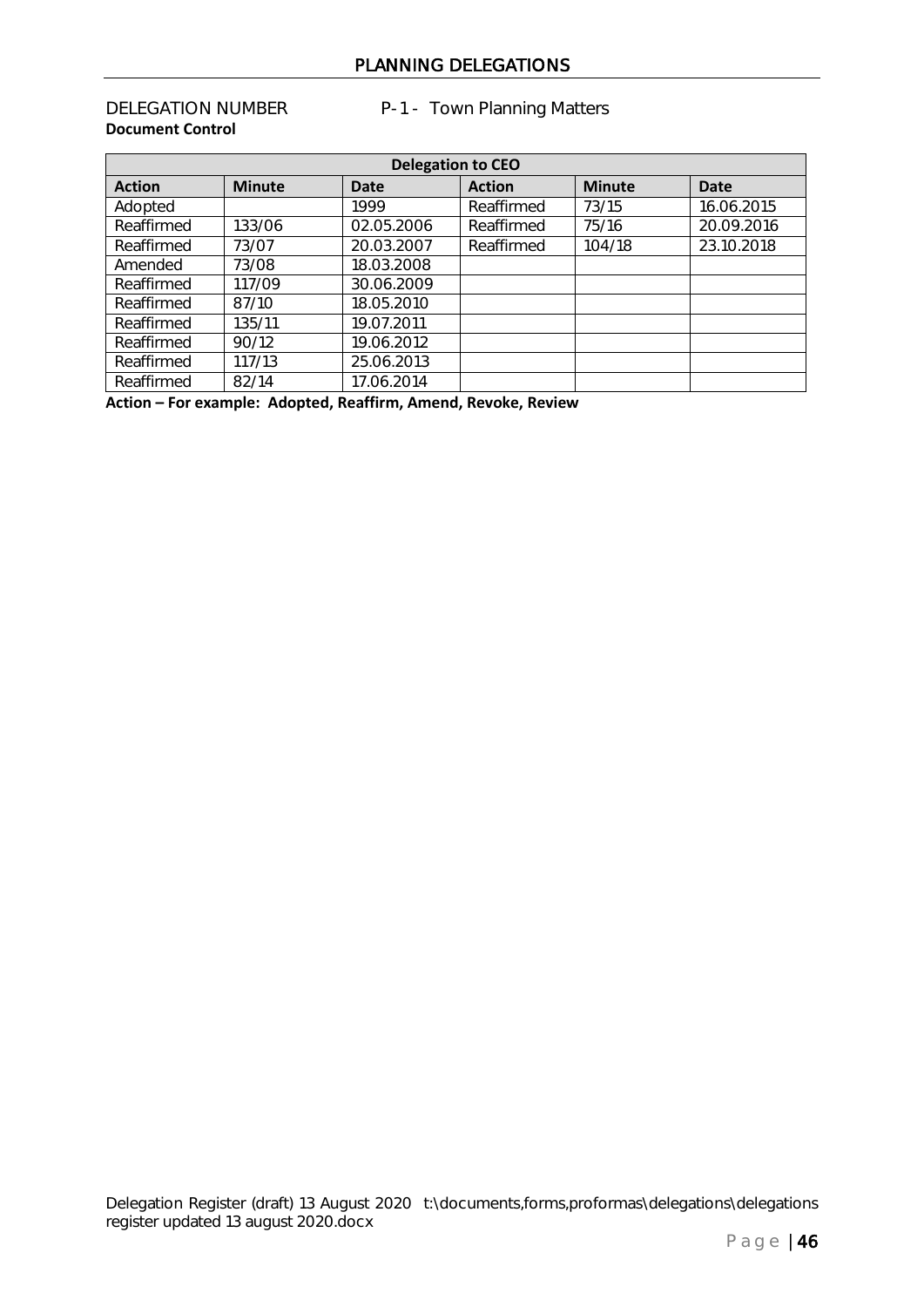<span id="page-46-0"></span>

| <b>DELEGATION NUMBER</b> | - R-1                                 |
|--------------------------|---------------------------------------|
| LEGISLATIVE POWER        | Liquor Control Act 1988 Section 59(1) |

# <span id="page-46-1"></span>DELEGATION SUBJECT Liquor, Sale on Council Property

DELEGATE Chief Executive Officer

The Chief Executive Officer is delegated authority to approve applications;

- 1. For the sale of liquor from property under the care, control and management of the Shire; and
- 2. To consume liquor on property under the care, control and management of the Shire

GUIDELINES Nil

ON DELEGATION Director Corporate and Community Services

### **Document Control**

| <b>Delegation to CEO</b> |               |             |               |               |             |
|--------------------------|---------------|-------------|---------------|---------------|-------------|
| <b>Action</b>            | <b>Minute</b> | <b>Date</b> | <b>Action</b> | <b>Minute</b> | <b>Date</b> |
| Adopted                  |               | 1999        | Reaffirmed    | 73/15         | 16.06.2015  |
| Reaffirmed               | 133/06        | 02.05.2006  | Reaffirmed    | 75/16         | 20.09.2016  |
| Reaffirmed               | 73/07         | 20.03.2007  | Reaffirmed    | 104/18        | 23.10.2018  |
| Reaffirmed               | 73/08         | 18.03.2008  |               |               |             |
| Reaffirmed               | 117/09        | 30.06.2009  |               |               |             |
| Reaffirmed               | 87/10         | 18.05.2010  |               |               |             |
| Reaffirmed               | 135/11        | 19.07.2011  |               |               |             |
| Reaffirmed               | 90/12         | 19.06.2012  |               |               |             |
| Reaffirmed               | 117/13        | 25.06.2013  |               |               |             |
| Reaffirmed               | 82/14         | 17.06.2014  |               |               |             |

**Action – For example: Adopted, Reaffirm, Amend, Revoke, Review**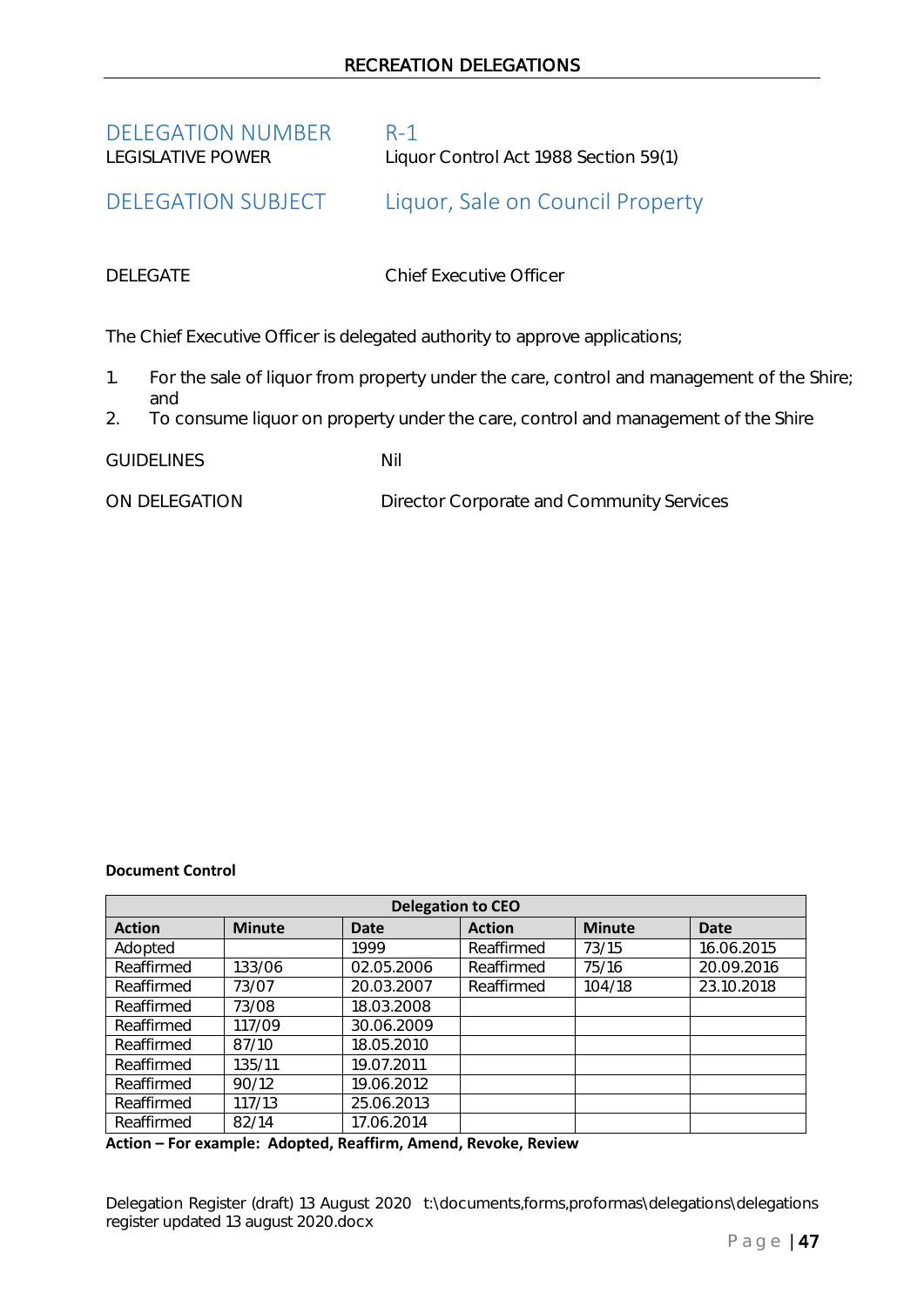<span id="page-47-1"></span><span id="page-47-0"></span>

| <b>DELEGATION NUMBER</b><br><b>LEGISLATIVE POWER</b> | $R-2$<br>Shire of Boddington - Property Local Law 3.3                                                                                                                                                                                                                                                                               |  |
|------------------------------------------------------|-------------------------------------------------------------------------------------------------------------------------------------------------------------------------------------------------------------------------------------------------------------------------------------------------------------------------------------|--|
| <b>DELEGATION SUBJECT</b>                            | Permission to Conduct Activities on Council<br>Property                                                                                                                                                                                                                                                                             |  |
| <b>DELEGATE</b>                                      | <b>Chief Executive Officer</b>                                                                                                                                                                                                                                                                                                      |  |
| Shire property.                                      | The Chief Executive Officer is delegated authority to grant permission to conduct activities on                                                                                                                                                                                                                                     |  |
| <b>GUIDELINES</b>                                    | Applications must be in writing addressed to the Chief<br>Executive Officer at least seven (7) days prior to the proposed<br>function, event etc and comply with all statutory and other<br>requirements. Applications that require Council approval<br>should be submitted prior to the Council meeting preceding<br>the activity. |  |
|                                                      | The application should detail all relevant information as to<br>date, place, time, responsible organisation/person, control<br>measures, public liability insurance cover, etc.                                                                                                                                                     |  |
| ON DELEGATION                                        | Director Corporate and Community Services                                                                                                                                                                                                                                                                                           |  |

### **Document Control**

| <b>Delegation to CEO</b> |               |             |               |               |             |
|--------------------------|---------------|-------------|---------------|---------------|-------------|
| <b>Action</b>            | <b>Minute</b> | <b>Date</b> | <b>Action</b> | <b>Minute</b> | <b>Date</b> |
| Adopted                  |               | 1999        | Reaffirmed    | 73/15         | 16.06.2015  |
| Reaffirmed               | 133/06        | 02.05.2006  | Reaffirmed    | 75/16         | 20.09.2016  |
| Reaffirmed               | 73/07         | 20.03.2007  | Reaffirmed    | 104/18        | 23.10/2018  |
| Reaffirmed               | 73/08         | 18.03.2008  |               |               |             |
| Reaffirmed               | 117/09        | 30.06.2009  |               |               |             |
| Reaffirmed               | 87/10         | 18.05.2010  |               |               |             |
| Reaffirmed               | 135/11        | 19.07.2011  |               |               |             |
| Reaffirmed               | 90/12         | 19.06.2012  |               |               |             |
| Reaffirmed               | 117/13        | 25.06.2013  |               |               |             |
| Reaffirmed               | 82/14         | 17.06.2014  |               |               |             |

**Action – For example: Adopted, Reaffirm, Amend, Revoke, Review**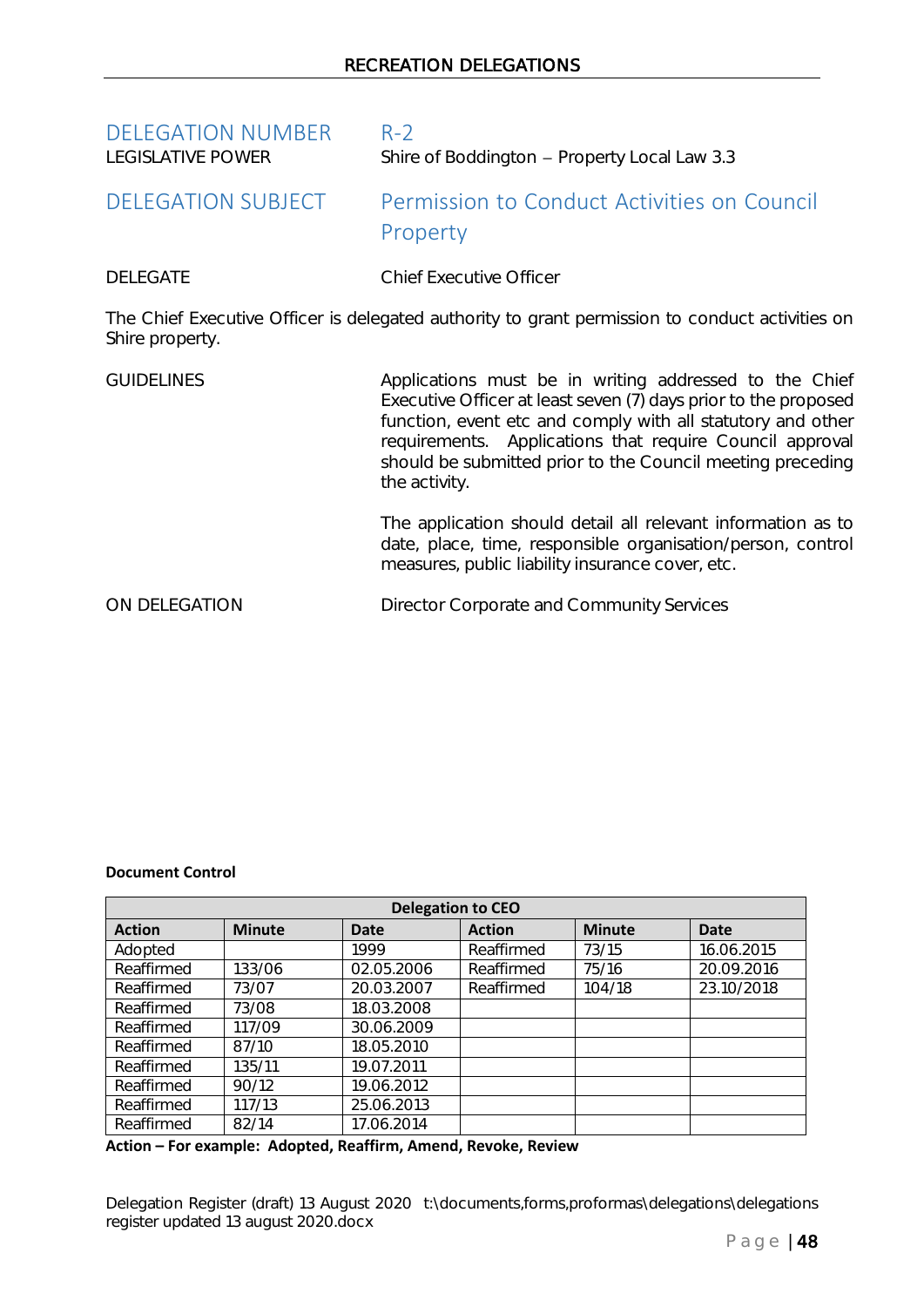<span id="page-48-1"></span><span id="page-48-0"></span>

| DELEGATION NUMBER<br><b>LEGISLATIVE POWER</b> | T-1.<br>LGA 1995 Section 5.42                                                               |
|-----------------------------------------------|---------------------------------------------------------------------------------------------|
| DELEGATION SUBJECT                            | <b>Street Appeals</b>                                                                       |
| DELEGATE                                      | <b>Chief Executive Officer</b>                                                              |
| appeals.                                      | The Chief Executive Officer is delegated authority to determine all applications for street |

GUIDELINES The Chief Executive Officer shall have regard to any Council Policy relating to street appeals.

ON DELEGATION NII

# Document Control

| Delegation to CEO |        |            |            |        |            |
|-------------------|--------|------------|------------|--------|------------|
| Action            | Minute | Date       | Action     | Minute | Date       |
| Adopted           |        | 1999       | Reaffirmed | 73/15  | 16.06.2015 |
| Reaffirmed        | 133/06 | 02.05.2006 | Reaffirmed | 75/16  | 20.09.2016 |
| Reaffirmed        | 73/07  | 20.03.2007 | Reaffirmed | 104/18 | 23.10.2018 |
| Reaffirmed        | 73/08  | 18.03.2008 |            |        |            |
| Reaffirmed        | 117/09 | 30.06.2009 |            |        |            |
| Reaffirmed        | 87/10  | 18.05.2010 |            |        |            |
| Reaffirmed        | 135/11 | 19.07.2011 |            |        |            |
| Reaffirmed        | 90/12  | 19.06.2012 |            |        |            |
| Reaffirmed        | 117/13 | 25.06.2013 |            |        |            |
| Reaffirmed        | 82/14  | 17.06.2014 |            |        |            |

Action - For example: Adopted, Reaffirm, Amend, Revoke, Review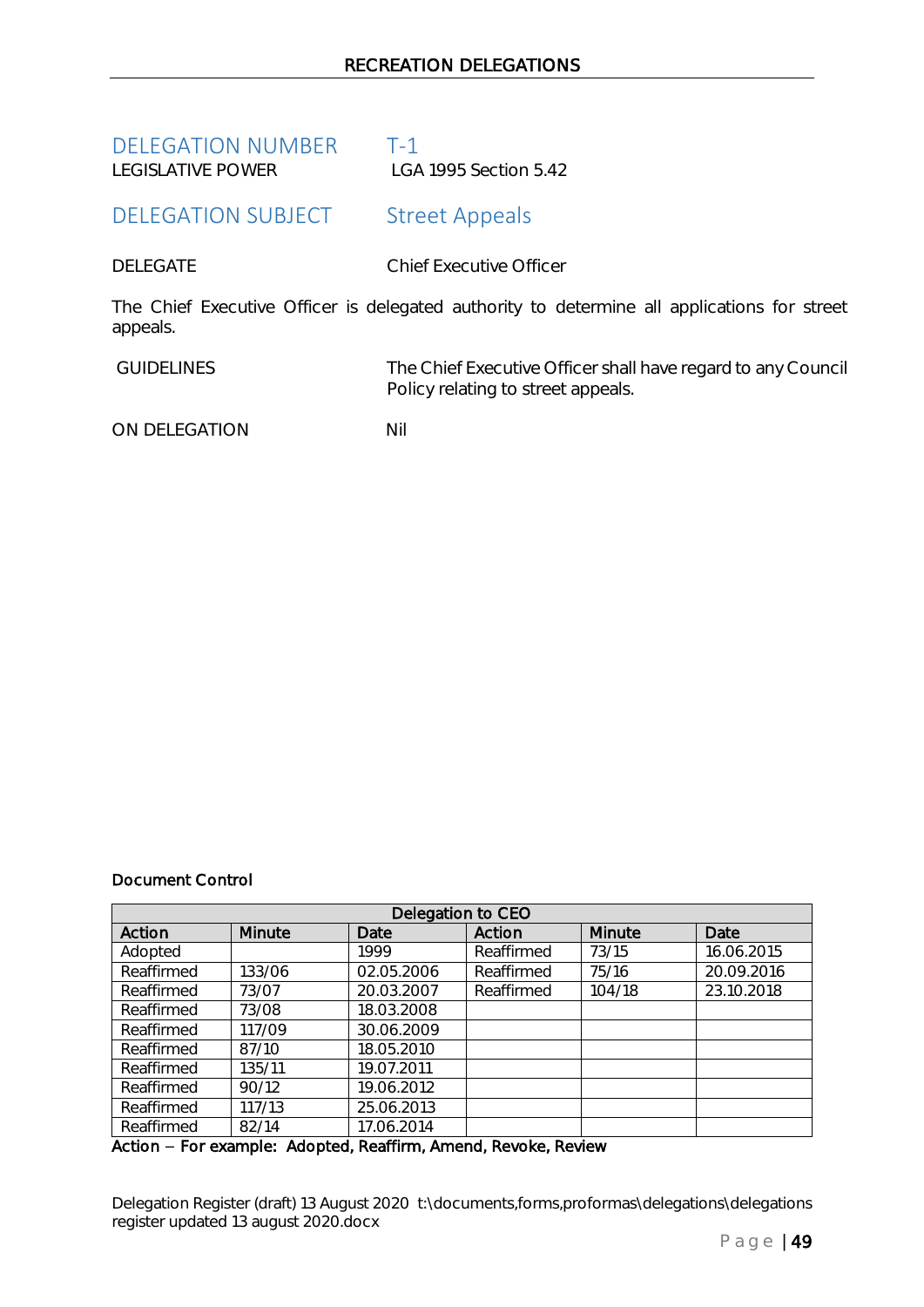<span id="page-49-1"></span><span id="page-49-0"></span>

| <b>DELEGATION NUMBER</b><br>LEGISLATIVE POWER | $T-2$<br>LGA 1995 Section 5.42 and Planning and<br>Development Act 2005 Section72 |
|-----------------------------------------------|-----------------------------------------------------------------------------------|
| DELEGATION SUBJECT                            | <b>Town Planning Temporary Street Closure</b>                                     |
| <b>DELEGATE</b>                               | <b>Chief Executive Officer</b>                                                    |

The Chief Executive Officer is delegated authority (Section 3.18) (Executive Function S3.18) to temporarily close a street or a portion of a street to traffic generally or traffic of any particular class for a period not exceeding 28 days if the Chief Executive Officer is of the opinion that conditions require such.

GUIDELINES Nil

ON DELEGATION NII

### Document Control

| Delegation to CEO |        |            |            |        |            |
|-------------------|--------|------------|------------|--------|------------|
| Action            | Minute | Date       | Action     | Minute | Date       |
| Adopted           |        | 1999       | Reaffirmed | 73/15  | 16.06.2015 |
| Reaffirmed        | 133/06 | 02.05.2006 | Reaffirmed | 75/16  | 20.09.2016 |
| Reaffirmed        | 73/07  | 20.03.2007 | Reaffirmed | 104/18 | 23.10.2018 |
| Reaffirmed        | 73/08  | 18.03.2008 |            |        |            |
| Reaffirmed        | 117/09 | 30.06.2009 |            |        |            |
| Reaffirmed        | 87/10  | 18.05.2010 |            |        |            |
| Reaffirmed        | 135/11 | 19.07.2011 |            |        |            |
| Reaffirmed        | 90/12  | 19.06.2012 |            |        |            |
| Reaffirmed        | 117/13 | 25.06.2013 |            |        |            |
| Reaffirmed        | 82/14  | 17.06.2014 |            |        |            |

Action - For example: Adopted, Reaffirm, Amend, Revoke, Review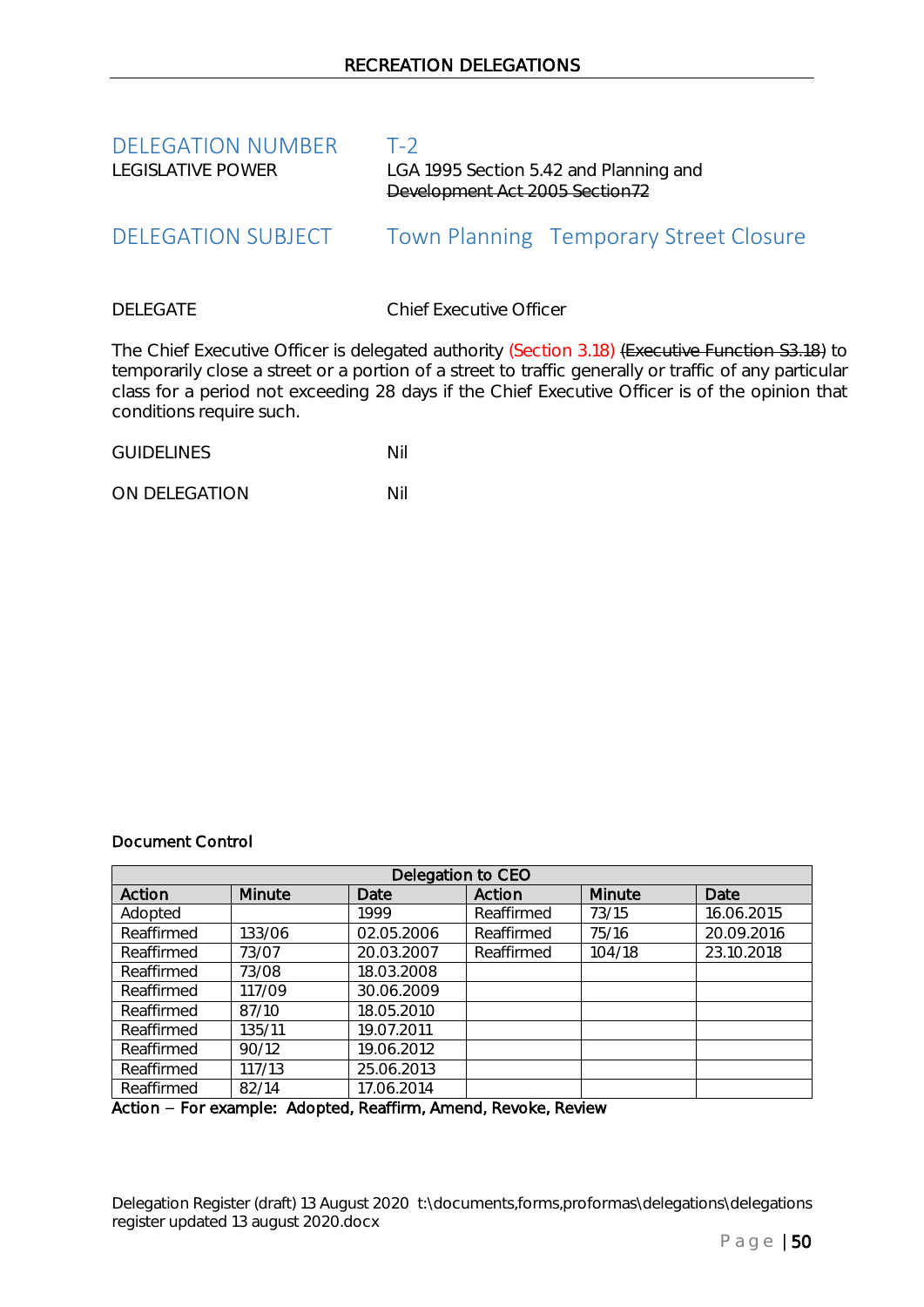<span id="page-50-0"></span>DELEGATION NUMBER T-3 LEGISLATIVE POWER LGA 1995 Section 5.42

<span id="page-50-1"></span>DELEGATION SUBJECT Events on Roads

DELEGATE Chief Executive Officer

The Chief Executive Officer is delegated authority to determine application for the temporary closure of roads for the purpose of conducting events in accordance with the Road Traffic (Events on Roads) Regulation 1991.

GUIDELINES The Chief Executive Officer shall have regard to Section 3.50 of the LGA 1995

ON DELEGATION NIL

# Document Control

| Delegation to CEO |               |            |            |        |            |
|-------------------|---------------|------------|------------|--------|------------|
| Action            | <b>Minute</b> | Date       | Action     | Minute | Date       |
| Adopted           |               | 1999       | Reaffirmed | 73/15  | 16.06.2015 |
| Reaffirmed        | 133/06        | 02.05.2006 | Reaffirmed | 75/16  | 20.09.2016 |
| Reaffirmed        | 73/07         | 20.03.2007 | Reaffirmed | 104/18 | 23.10.2018 |
| Reaffirmed        | 73/08         | 18.03.2008 |            |        |            |
| Reaffirmed        | 117/09        | 30.06.2009 |            |        |            |
| Reaffirmed        | 87/10         | 18.05.2010 |            |        |            |
| Reaffirmed        | 135/11        | 19.07.2011 |            |        |            |
| Reaffirmed        | 90/12         | 19.06.2012 |            |        |            |
| Reaffirmed        | 117/13        | 25.06.2013 |            |        |            |
| Reaffirmed        | 82/14         | 17.06.2014 |            |        |            |

# Action - For example: Adopted, Reaffirm, Amend, Revoke, Review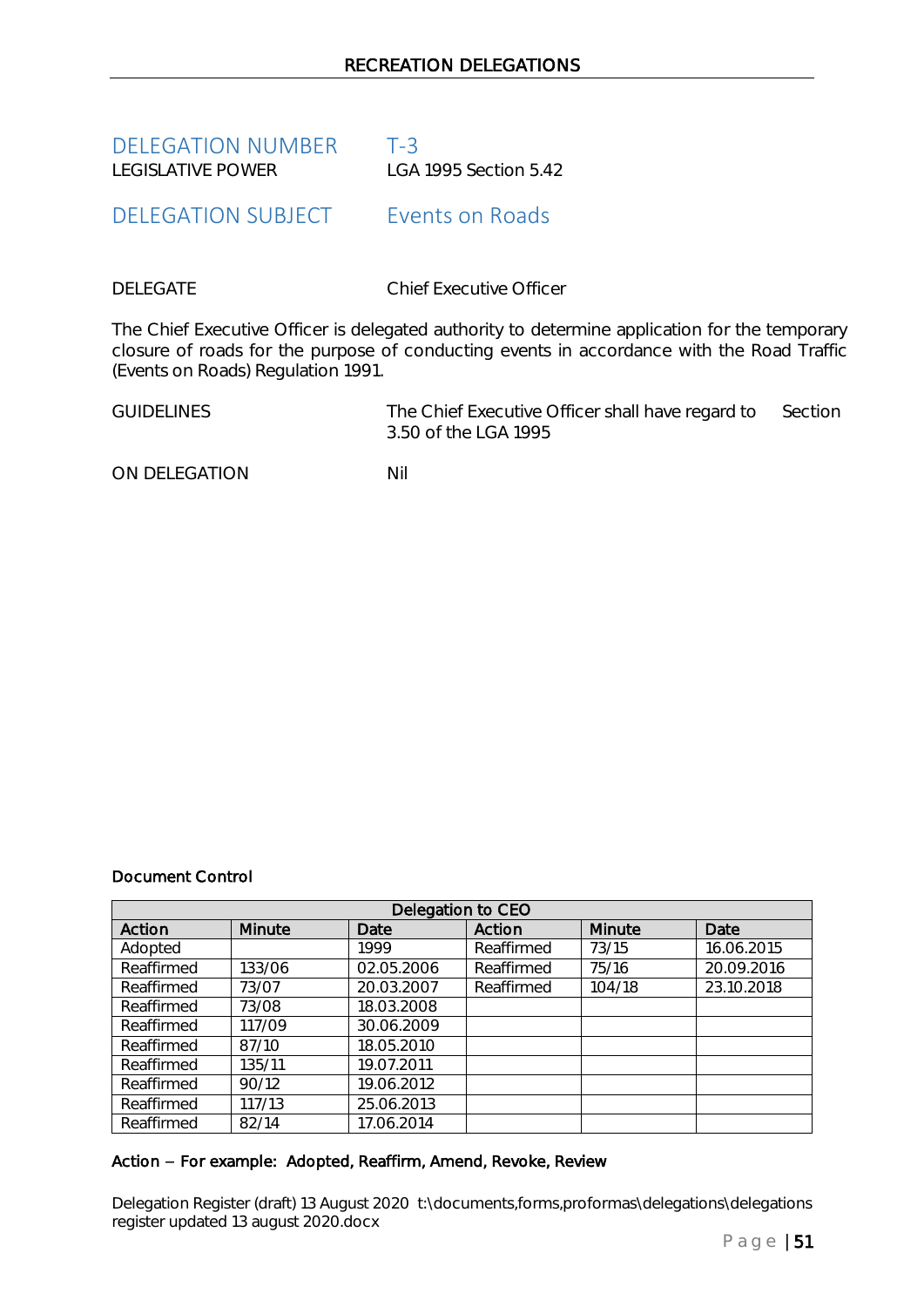<span id="page-51-0"></span>

| <b>DELEGATION NUMBER</b> | $T - 4$               |
|--------------------------|-----------------------|
| I FGISI ATIVE POWER      | LGA 1995 Section 5.42 |

# <span id="page-51-1"></span>DELEGATION SUBJECT Access for Restricted Access Vehicles

# DELEGATE Chief Executive Officer

The Chief Executive Officer is delegated authority to provide Shire approval for access of Restricted Access Vehicles to roads within the Shire of Boddington.

GUIDELINES Council Policy 10.5 - Permits for Restricted Access

ON DELEGATION Manager Works and Services

### **Document Control**

| <b>Delegation to CEO</b> |               |            |               |               |             |
|--------------------------|---------------|------------|---------------|---------------|-------------|
| <b>Action</b>            | <b>Minute</b> | Date       | <b>Action</b> | <b>Minute</b> | <b>Date</b> |
| Adopted                  | 117/09        | 30.06.2009 |               |               |             |
| Reaffirmed               | 87/10         | 18.05.2010 |               |               |             |
| Reaffirmed               | 135/11        | 19.07.2011 |               |               |             |
| Reaffirmed               | 90/12         | 19.06.2012 |               |               |             |
| Reaffirmed               | 117/13        | 25.06.2013 |               |               |             |
| Reaffirmed               | 82/14         | 17.06.2014 |               |               |             |
| Reaffirmed               | 73/15         | 16.06.2015 |               |               |             |
| Reaffirmed               | 75/16         | 20.09.2016 |               |               |             |
| Reaffirmed               | 104/18        | 23/10.2018 |               |               |             |

**Action – For example: Adopted, Reaffirm, Amend, Revoke, Review**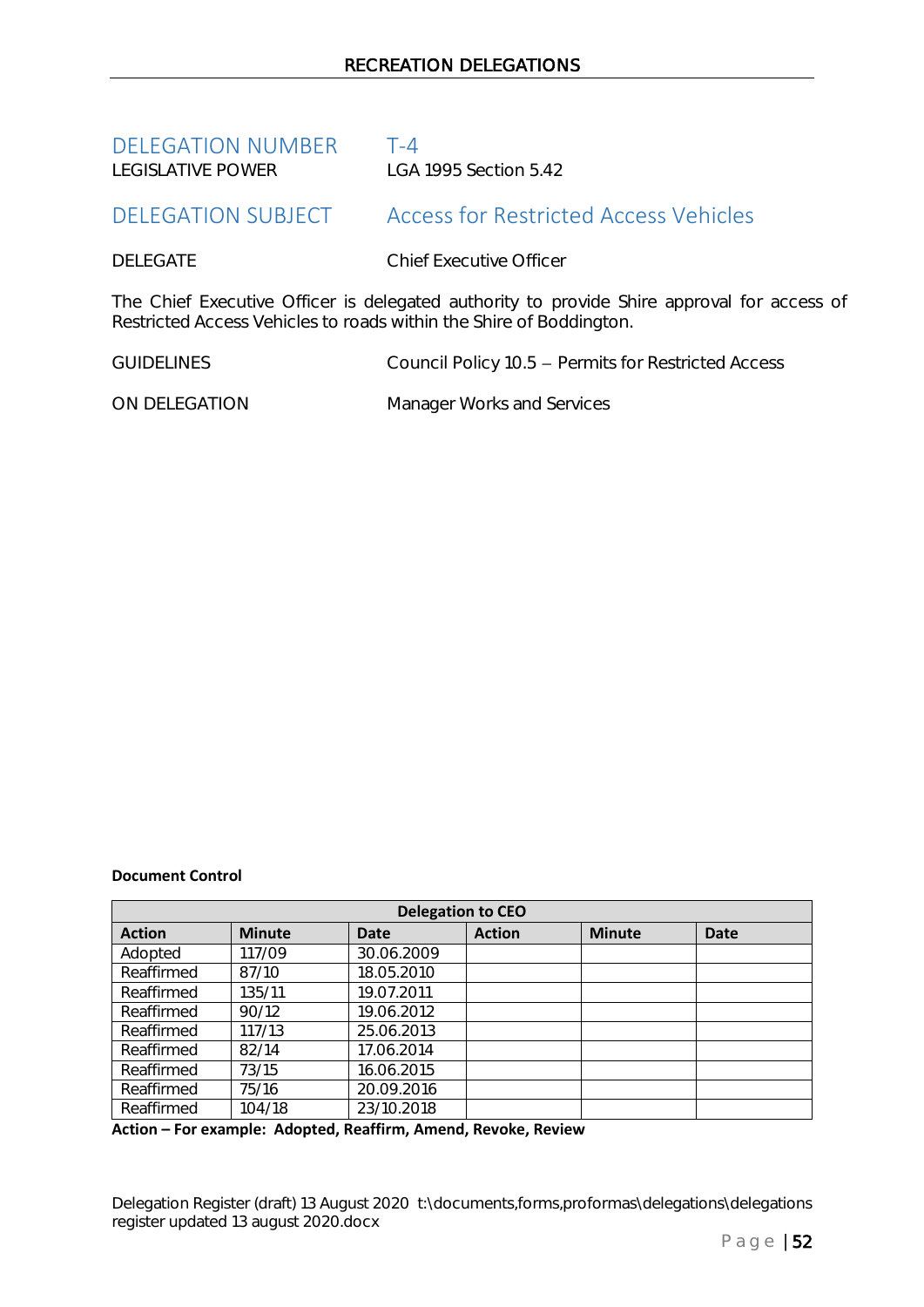<span id="page-52-0"></span>

| <b>DELEGATION NUMBER</b> | T-5                         |
|--------------------------|-----------------------------|
| I FGISI ATIVE POWER      | LGA 1995 Section 3.50 -3.52 |

# <span id="page-52-1"></span>DELEGATION SUBJECT Closing certain thoroughfares to vehicles

DELEGATE Chief Executive Officer

The Chief Executive Officer is delegated authority to exercise all of the powers and duties of the local government in respect to the powers contained in Section 3.50 to 3.52 inclusive of the Local Government Act 1995.

GUIDELINES Nil

ON DELEGATION Director Corporate and Community Services, Principal Environmental Health Officer/Building Surveyor, Manager Works and Services.

### **Document Control**

| <b>Delegation to CEO</b> |               |             |               |               |             |  |
|--------------------------|---------------|-------------|---------------|---------------|-------------|--|
| <b>Action</b>            | <b>Minute</b> | <b>Date</b> | <b>Action</b> | <b>Minute</b> | <b>Date</b> |  |
| Adopted                  | 75/16         | 20.09.2016  |               |               |             |  |
| Reaffirmed               | 104/18        | 23.10.2018  |               |               |             |  |
|                          |               |             |               |               |             |  |
|                          |               |             |               |               |             |  |
|                          |               |             |               |               |             |  |
|                          |               |             |               |               |             |  |
|                          |               |             |               |               |             |  |
|                          |               |             |               |               |             |  |
|                          |               |             |               |               |             |  |
|                          |               |             |               |               |             |  |

**Action – For example: Adopted, Reaffirm, Amend, Revoke, Review**